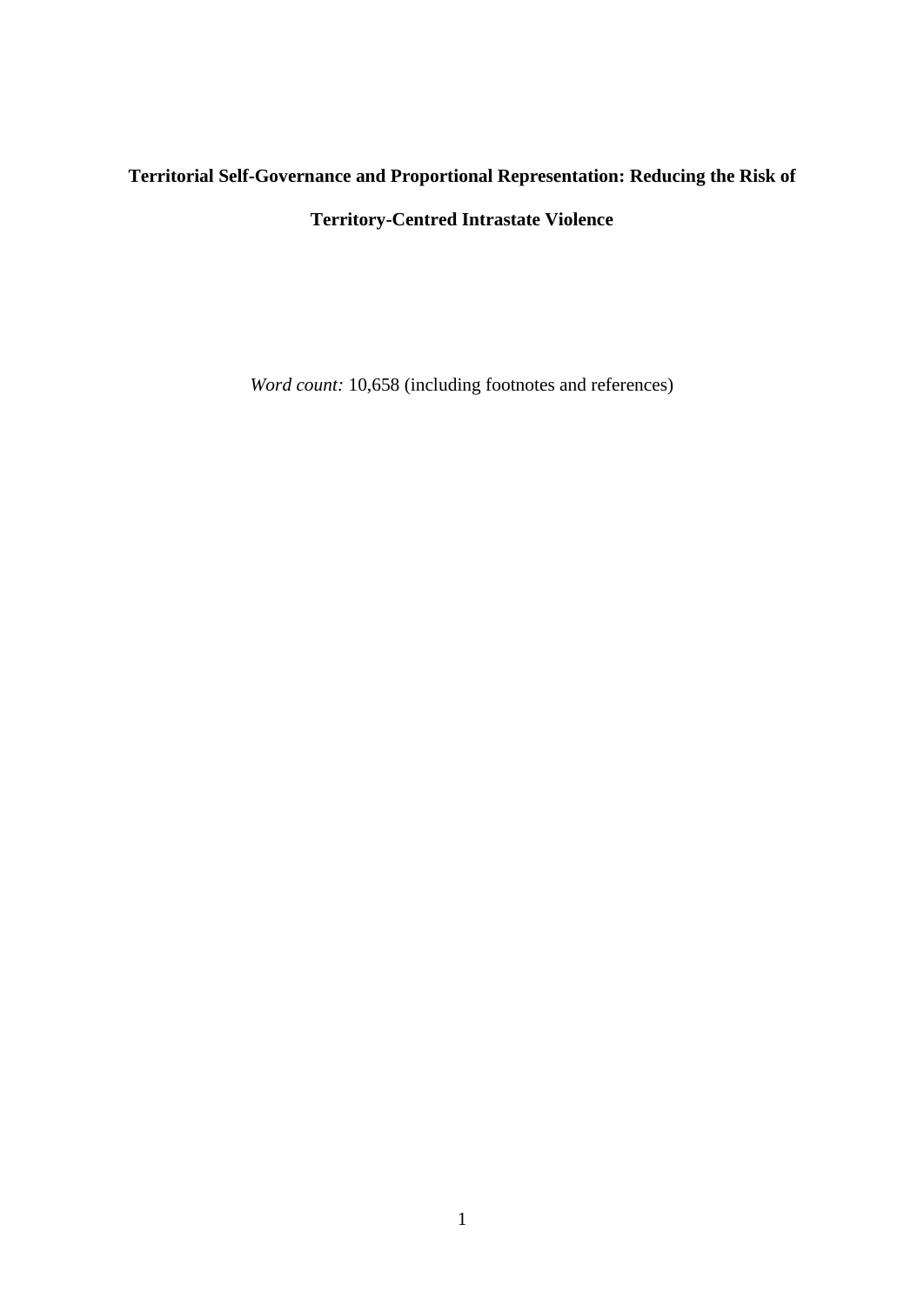# **Introduction**

Iraq, Myanmar, Ukraine, Yemen – these are just some examples of ongoing civil wars where territorial rule has featured prominently in discussions about their arguable causes and potential solutions. Between 1946 and 2018, there have been 121 episodes of territory-centred intrastate violence (Petterson et al. 2019). The high costs that armed conflicts can impose on economic, social and political development are increasingly well-known (Gates et al. 2012; Plümper and Neumayer 2006). Research on how to reduce the risk of territory-centred intrastate violence, however, remains still inconclusive.

In a novel contribution to the institutionalist debate on conflict management, we argue that researchers and policy-makers need to pay closer attention to the logic that underpins the design of different formal political institutions and which side of the minimally democratic process it emphasises: the input that citizens have into the political system, or the rules that shape interactions between political elites. Following a grievance-based explanation of territorycentred intrastate violence, we expect there to be relevant differences in the violent conflictreducing effects of institutional combinations depending on the underlying design logic of their constitutive elements. We test this expectation using binary time-series-cross-section analysis that covers 67 to 154 countries (per year) between 1956 and 2007. The key explanatory variables in our analysis are double and triple interaction terms between three dummy variables capturing the country-year presence (or absence) of territorial self-governance, a PR electoral system for the national legislature and parliamentarism at the centre.

In line with our theoretical expectation that potential grievances about a (real or perceived) lack of political inclusiveness may be best addressed by formal political institutions that emphasise the input side of at least minimally democratic regimes, we find robust empirical evidence that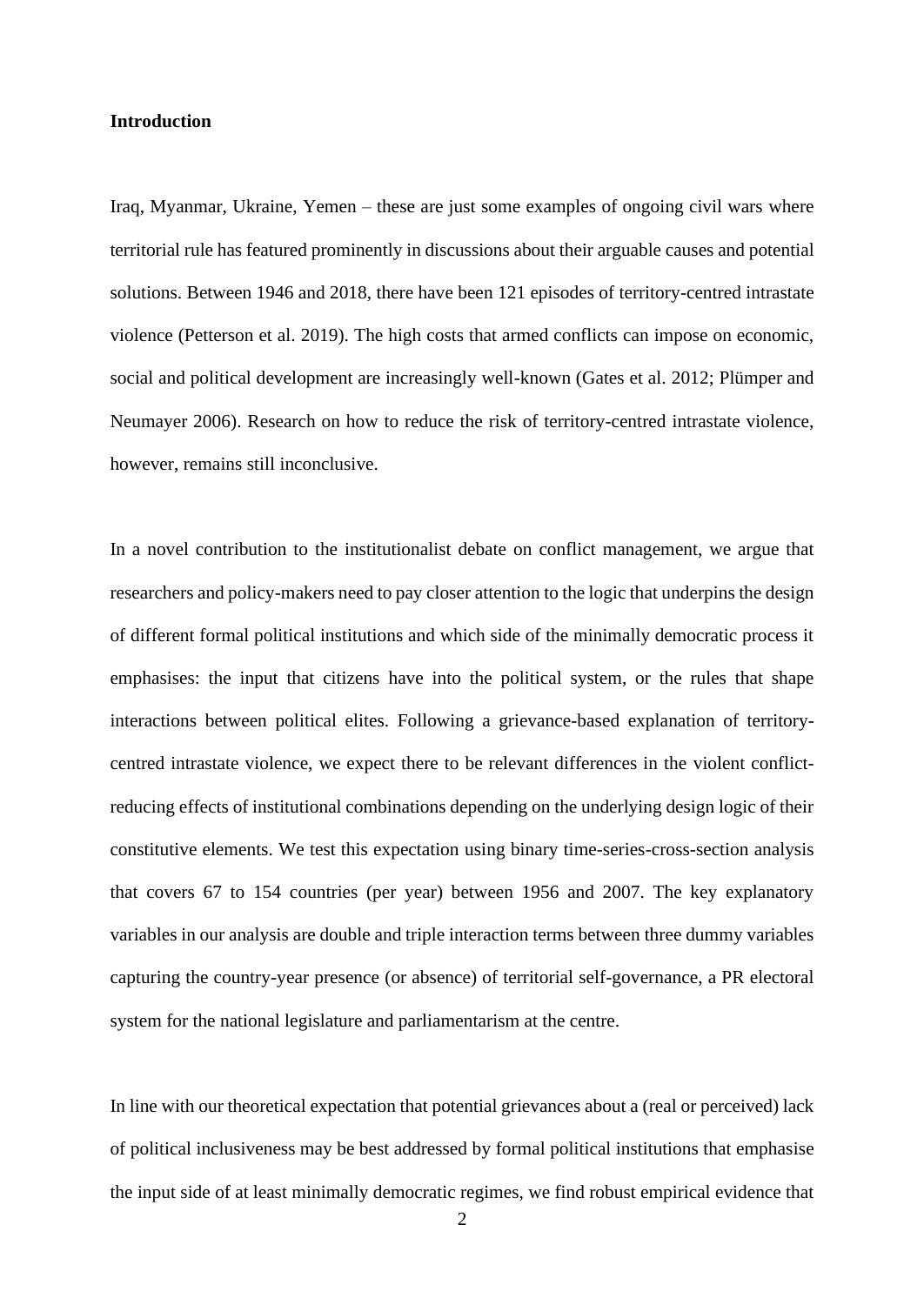the double interaction of territorial self-governance with a PR electoral system in basically open regimes is most effective in reducing the risk of territory-centred intrastate violence. This particular institutional combination not only outperforms the double interaction between territorial self-governance with parliamentarism, but also the triple interaction between territorial self-governance with parliamentarism and PR.

In our analysis, territorial self-governance refers to all state structure arrangements that give formal power to territorially delimited entities within the internationally recognised boundaries of an existing state, to exercise public policy functions that are independent of other sources of authority in this state but subject to its overall constitutional and legal order (Wolff and Weller 2005). There are, of course, variations among territorial self-governance arrangements depending on how they draw subnational borders and structure relations between central and subnational governments (McGarry 2007; Sisk 1996). Their different forms include, for instance, state structures of federacy, devolution and decentralisation (Wolff 2013), symmetric or asymmetric federal arrangements (McGarry 2007), and polycommunal, non-communal or mixed federalism (Sisk 1996). For the purpose of this article, we intentionally subsume these different types of territorial self-governance arrangements into one broad category, as no matter which precise form territorial self-governance takes, its key feature remains the same: it increases opportunities for political representation compared to state structures without such arrangements, through the creation of at least one additional layer of formally recognised government at the subnational level with autonomous decision-making powers. This is not to dismiss the relevance of moving down on the ladder of generalisation (Sartori 1970) and analysing different types of territorial self-governance arrangements further, which would be crucial especially when dealing with individual cases. Using a relatively broad categorisation of territorial self-governance arrangements, however, is appropriate for this article's research aims, as we are interested in uncovering new stylised facts about the relationship between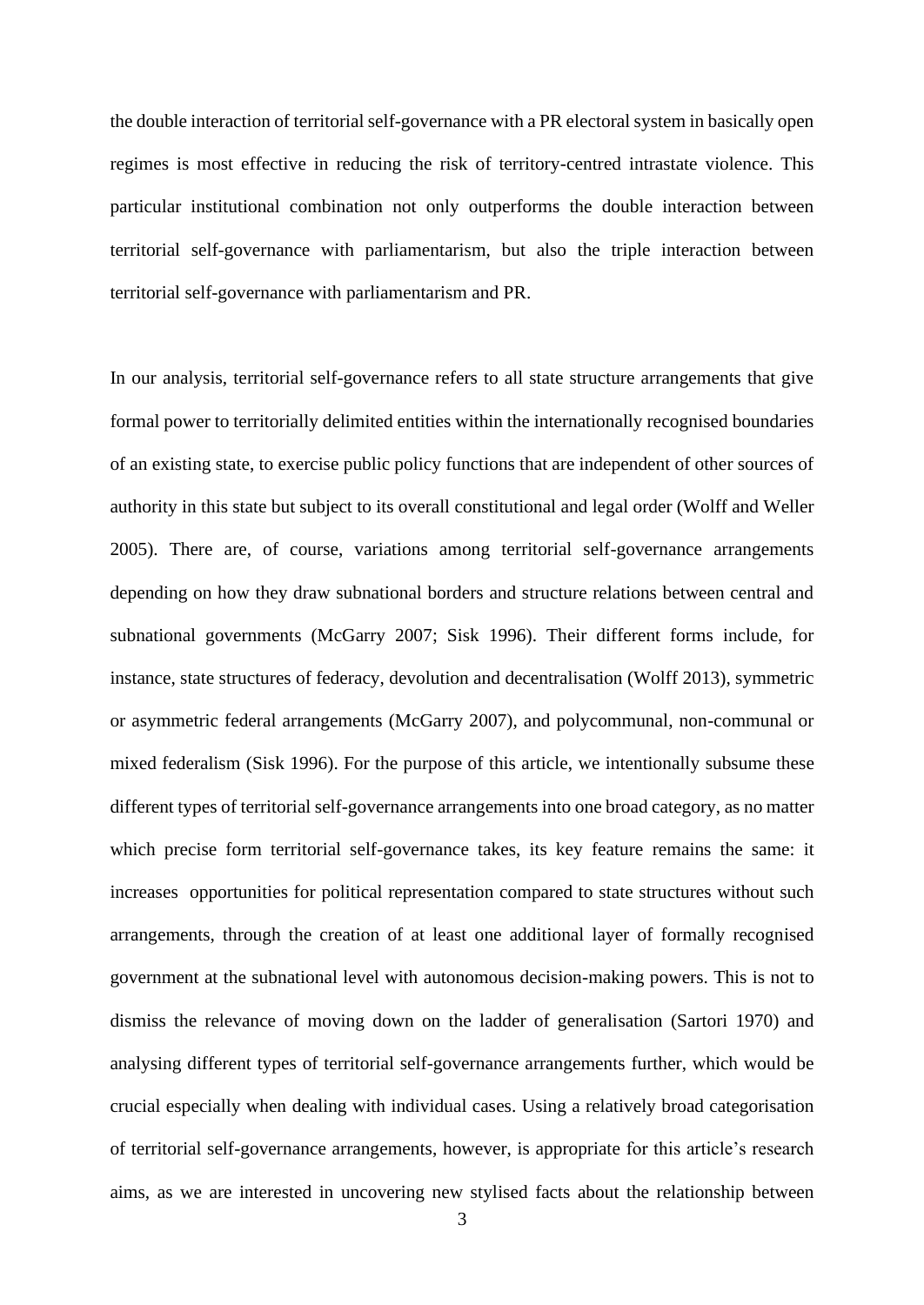institutional design and territory-centred intrastate violence. Our dependent variable is territorycentred intrastate violence in any given year (no matter whether it is the onset or a continuation year of violence), as we seek to understand the usefulness of territorial self-governance for territory-centred conflict management at any point in time.

In the remainder of this article, we review central claims in the academic debate on territorial self-governance in conflict management; lay out the rationale for our analysis of institutional interaction terms; present our hypotheses, data and research design; and discuss our empirical findings before offering concluding remarks.

# **Territorial Self-Governance and Intrastate Violence**

Territory-centred intrastate violence may occur in two basic forms: between the government of a sovereign state and a domestic challenger, or between groups and entities without official government involvement (Wolff 2013). As the latter type of territorial conflict is relatively rare (ibid.), we focus here on territory-centred intrastate violence in which the government appears as one of the conflicting parties. The government's domestic challengers typically are politically mobilised, territorially concentrated ethnonational groups, whose identity is, in part, derived from the association with their "homeland", who demand greater rights of selfgovernance either in the form of autonomy or independence, whose demands are not met by central governments, who are able to overcome collective action problems, and whose wider opportunity structures are permissive to the use of violence (Jenne et al. 2007; Toft 2003).

More than 30 years after Donald Horowitz's observation that "federalism can either exacerbate or mitigate ethnic conflict" (Horowitz 1985, 603), the academic and policy-making juries are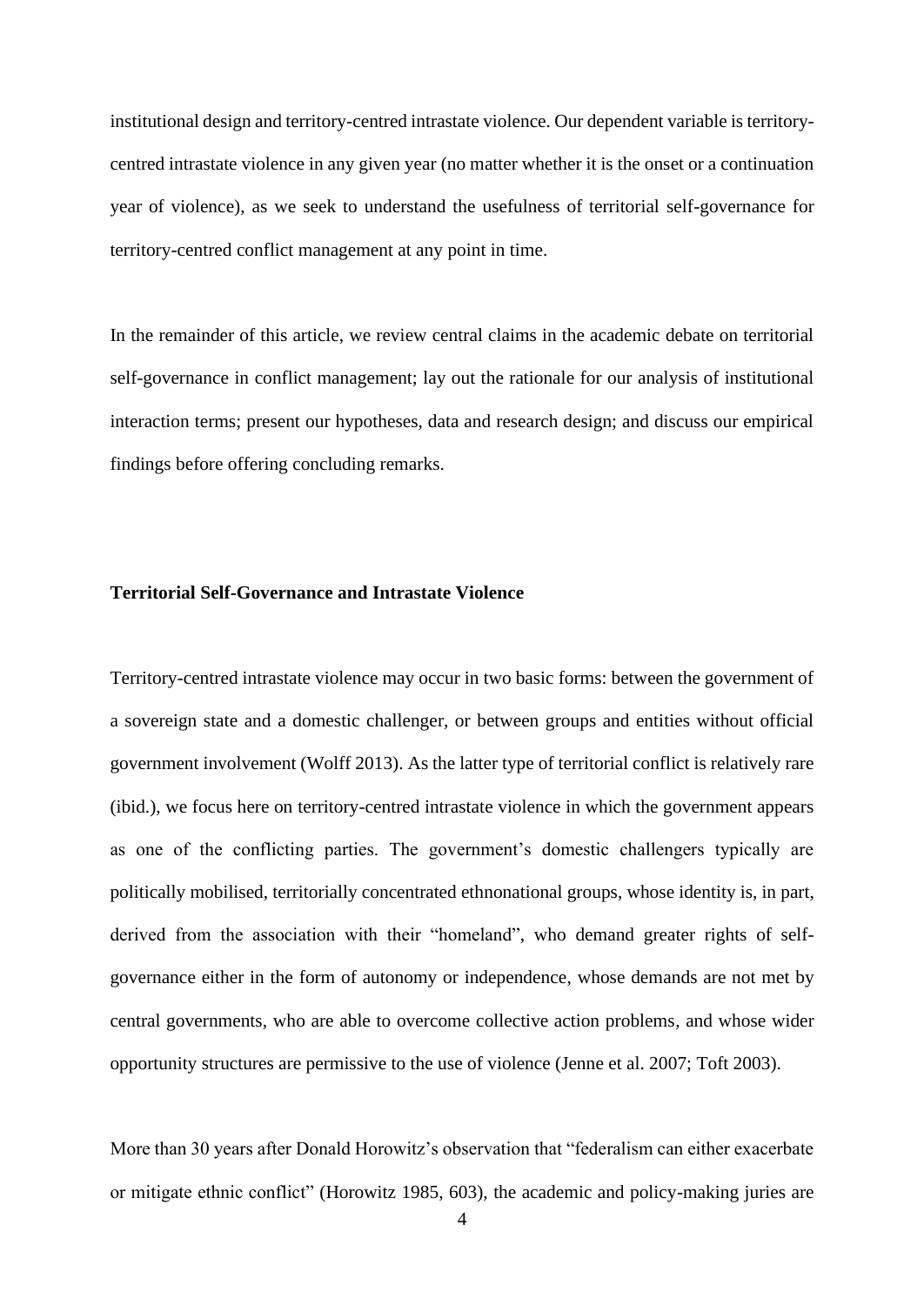still out on whether territorial self-governance<sup>1</sup> is an effective tool to help reduce the risk of territory-centred intrastate violence (United Nations and The World Bank 2018). For every standard example of the usefulness of territorial self-governance in managing territory-centred conflicts – including Belgium, Canada, Switzerland and, albeit with several necessary qualifications, India and Spain (Bakke 2015; Brancati 2006) – there are counter-examples highlighting its failures, including Ethiopia, Pakistan, the Soviet Union, Sudan and Yugoslavia (Erk 2017; Lake and Rothchild 2005; Roeder 1991). While there are clear differences between these ten cases in terms of the economic, political and social conditions under which territorial self-governance has been negotiated, implemented and operated, it is nonetheless disconcerting that there are still few stylised facts about the likely effects of territorial self-governance on the risk of territory-centred intrastate violence.

So far, the academic debate about the likely effects of territorial self-governance on the risk of intrastate violence can be broadly divided into three views: *supportive*, *sceptical* and *contingent*. First are those authors (here labelled "supportive") who are explicitly in favour of territorial self-governance as a conflict management tool, *inter alia* due to its ability to diffuse political power to the benefit of minorities; bring the government closer to the people; and create additional settings for peaceful bargaining apart from the central government level (Bermeo 2002; Lijphart 1979; Stewart et al. 2007).

The second ("sceptical") view notes that territorial self-governance is not an effective conflict management tool, *inter alia* because rights of self-governance may empower secessionist leaders; contribute to power struggles between the central and subnational governments over the extent and exercise of specific powers; or simply be less relevant compared to other factors

<sup>&</sup>lt;sup>1</sup> Of which federalism is one but not the only form.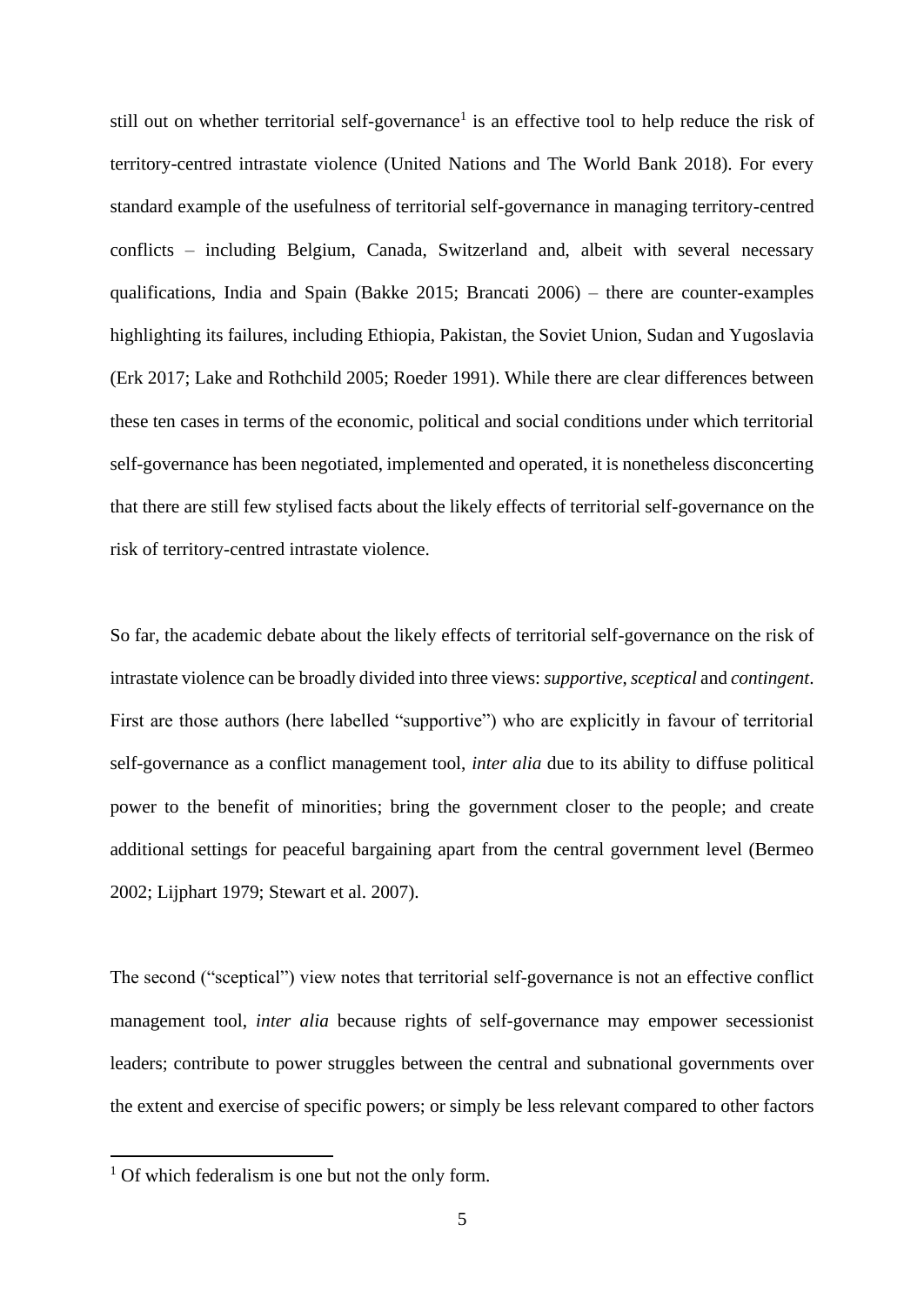such as the strength of group identities or different actors' willingness to compromise (Chapman and Roeder 2007; Lake and Rothchild 2005).

None of the aforementioned authors in the supportive or sceptical view denies the relevance of contextual factors for the effectiveness of territorial self-governance as a conflict-mitigating mechanism. The "contingent" view, however, takes the acknowledgment of contextdependence one step further by phrasing arguments in an explicitly contingent form. As writings in favour of the contingent view have mushroomed since the mid-2000s, it is impossible to review them in depth here, but there is sufficient evidence to indicate that the role of territorial self-governance as either a cure or curse for intrastate violence seems to be affected by five factors in particular: the degree of fiscal decentralisation (Ezcurra 2015); characteristics of the political party system (Brancati 2006); "spatial" arrangements of subnational governance (Christin and Hug 2012); issues related to implementation (Joshi et al. 2017); and the structure of the political system at the centre (Cederman et al. 2015). We expand on arguments belonging to the contingent view by analysing different interaction effects of territorial self-governance with other formal political institutions.

# **Institutional Design and Conflict Management**

Besides a country's state structure, two other institutions have received particular attention in the institutionalist approach to conflict management, due to their effects on the concentration or dispersion of political power: electoral systems for the national legislature and forms of government at the centre (Belmont et al. 2002). Formal institutions that tend to concentrate political power amongst representatives of narrowly defined majorities include unitary state structures, majoritarian electoral systems and presidential forms of government (Lijphart 2004,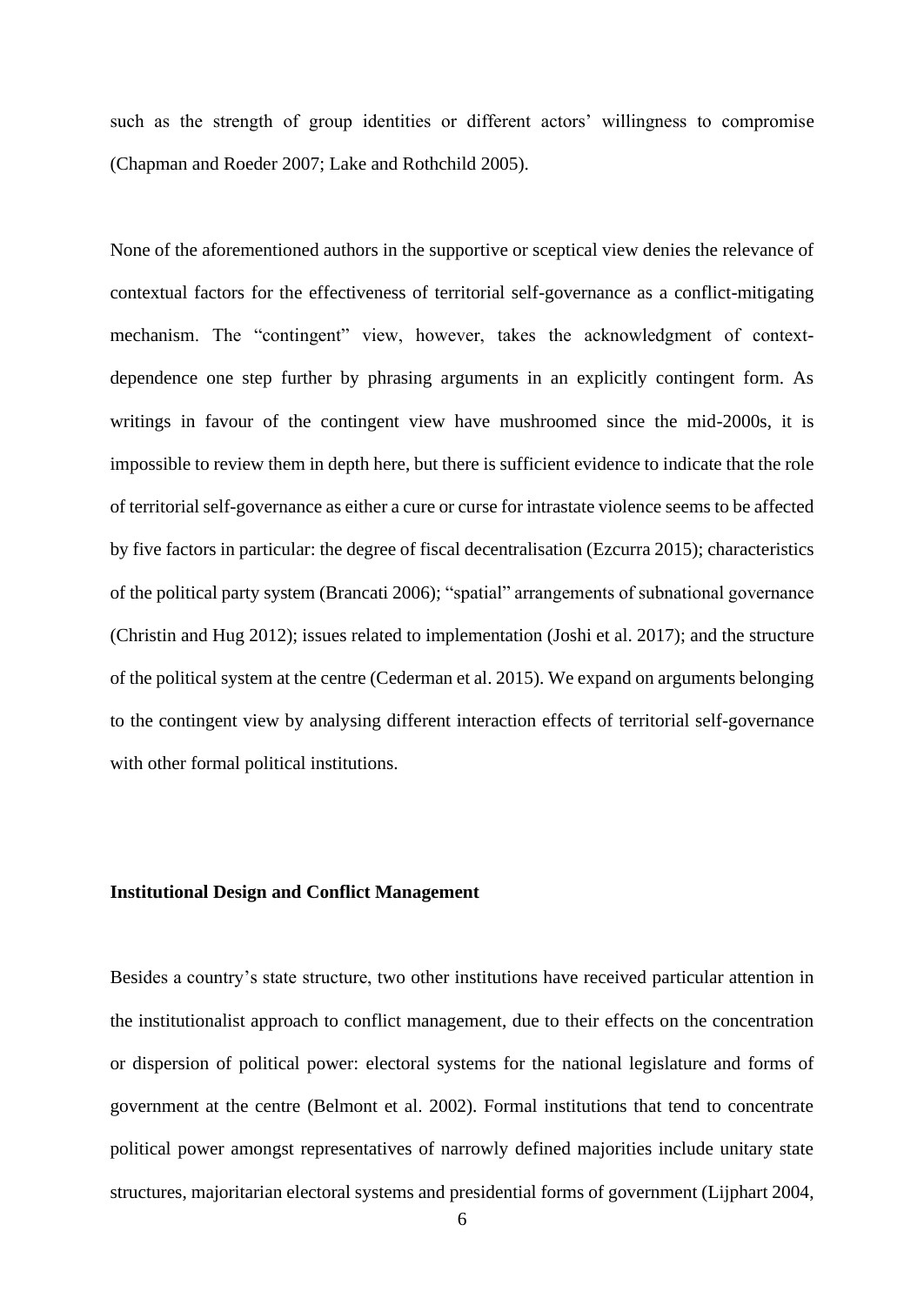2012; Reynolds 2002). By contrast, territorial self-governance arrangements, PR electoral systems and parliamentary forms of government are frequently described as power-sharing institutions (Binningsbø 2013; Strøm et al. 2017), as the logic underpinning their design is to maximise the number of different groups who are represented in the political decision-making process (ibid.; Lijphart 2004, 2012; Reynolds 2002).

Much of the debate on institutional design in the context of conflict management has been centred on Arend Lijphart's consociational formula – consisting of grand coalition, group autonomy, proportionality and minority veto – and his assertion that, among these four institutional components, the two most important ones for successful conflict management are group autonomy and grand coalition, the former including territorial self-governance, and the critical enabling mechanism of the latter being parliamentarism (Lijphart 1979, 2002, 2004). This debate has been framed in a number of different ways, most notably between proponents of consociationalism and their opponents in the centripetalist and power-dividing camps (e.g. Reilly 2012; Roeder 2005), and in the context of the "liberal turn" in consociationalism itself that defines enabling mechanisms of political inclusion depending on their underpinning design logic (McGarry and O'Leary 2008; Wolff 2011).

The focus on the underlying logic of formal political institutions is important, as it recognises that the very features which help to distinguish parliamentary from non-parliamentary forms of government, PR from non-PR electoral system and state structures with territorial selfgovernance from those without, are crucial in tilting the political playing field towards higher or lower levels of inclusiveness (Lijphart 2012). The precise degree to which formal political institutions *de facto* concentrate or disperse political power also depends on the context under which they operate, such as whether presidential and legislative elections are held concurrently under presidential forms of government (Hellwig and Samuels 2008), or how the support base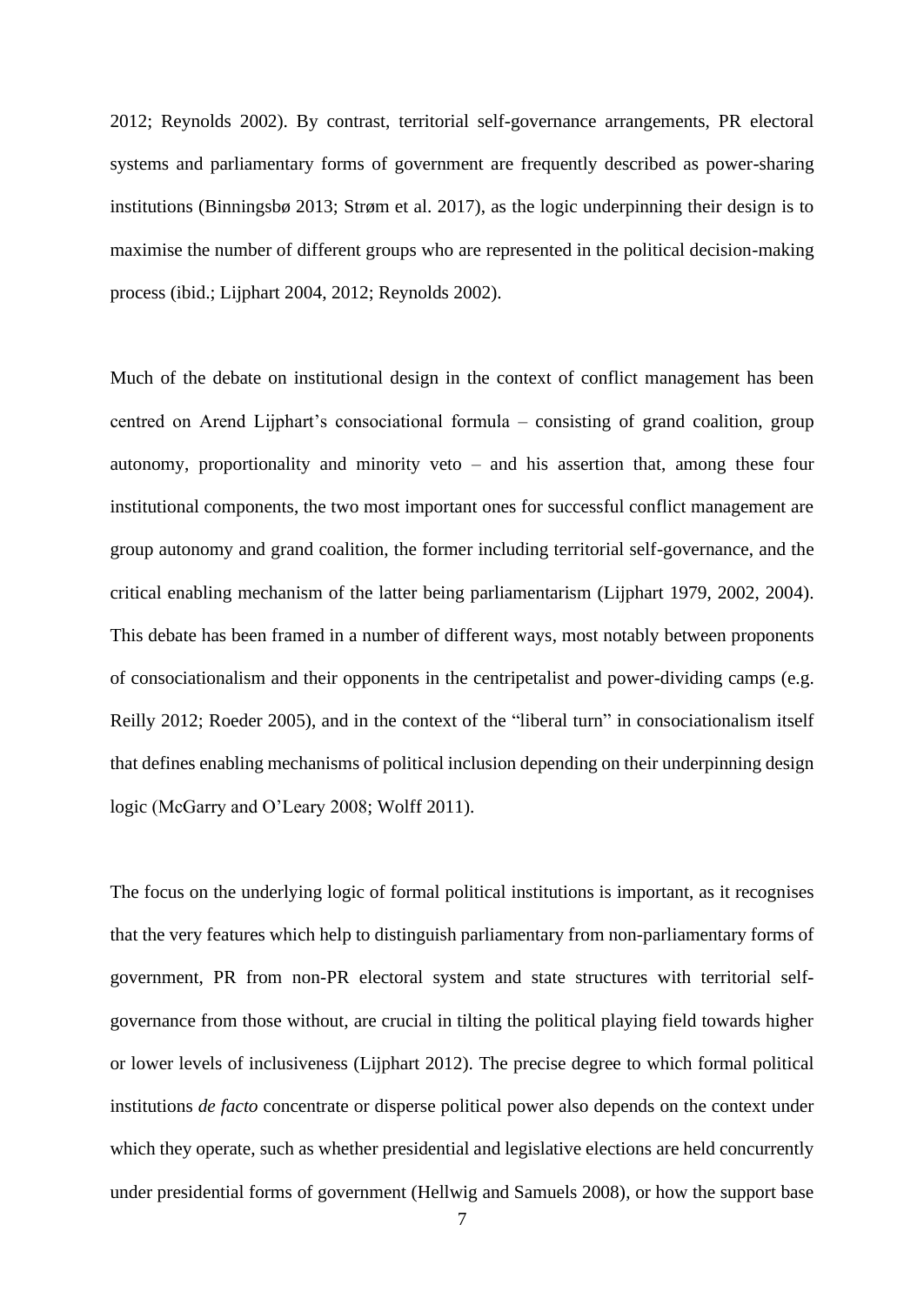of different political parties is geographically distributed (Grofman 2016) or ethnically aligned (Serrano 2019). However, while context matters, the very design of political institutions is what provides crucial enabling mechanisms for political inclusion or exclusion (Cohen 1997), and it is these design features that typically stand at the centre of discussions with policy-makers (Htun and Super 2013; Super and Htun 2013).

The potential of formal institutions to heighten or lessen levels of political inclusiveness matters, as institutions that enhance the number of possible political winners may help to address security concerns between conflict parties (Walter 1999), contribute to a culture of cooperation (Binningsbø 2013), and prevent possible frustrations over political exclusion (Sisk 1996). Underpinning these arguments is a sometimes implicit, sometimes explicit grievancebased framework which identifies the design of political institutions as key for prospects of peace and violence, due to its effects on the (real or perceived) ability of different groups to be represented "fairly", i.e., to the degree to which they feel entitled in comparison to some reference group (Gurr 2000; Theuerkauf 2010a). We take this grievance-based argument further by highlighting differences in the underlying logic of formal political institutions, depending on whether they are more concerned with the input or output side of representative politics.

# **Institutional Design and the Input or Output Side of Representative Politics**

Modern nation-states and transnational systems such as the EU, not least because of their size, predominantly rely on representative rather than direct government, which requires the delegation of political decision-making powers from citizens to political elites and thus a reduction of citizen participation in government decisions (Dahl 1994). Consequently, the focus on state structure arrangements, electoral systems and forms of government is typically seen as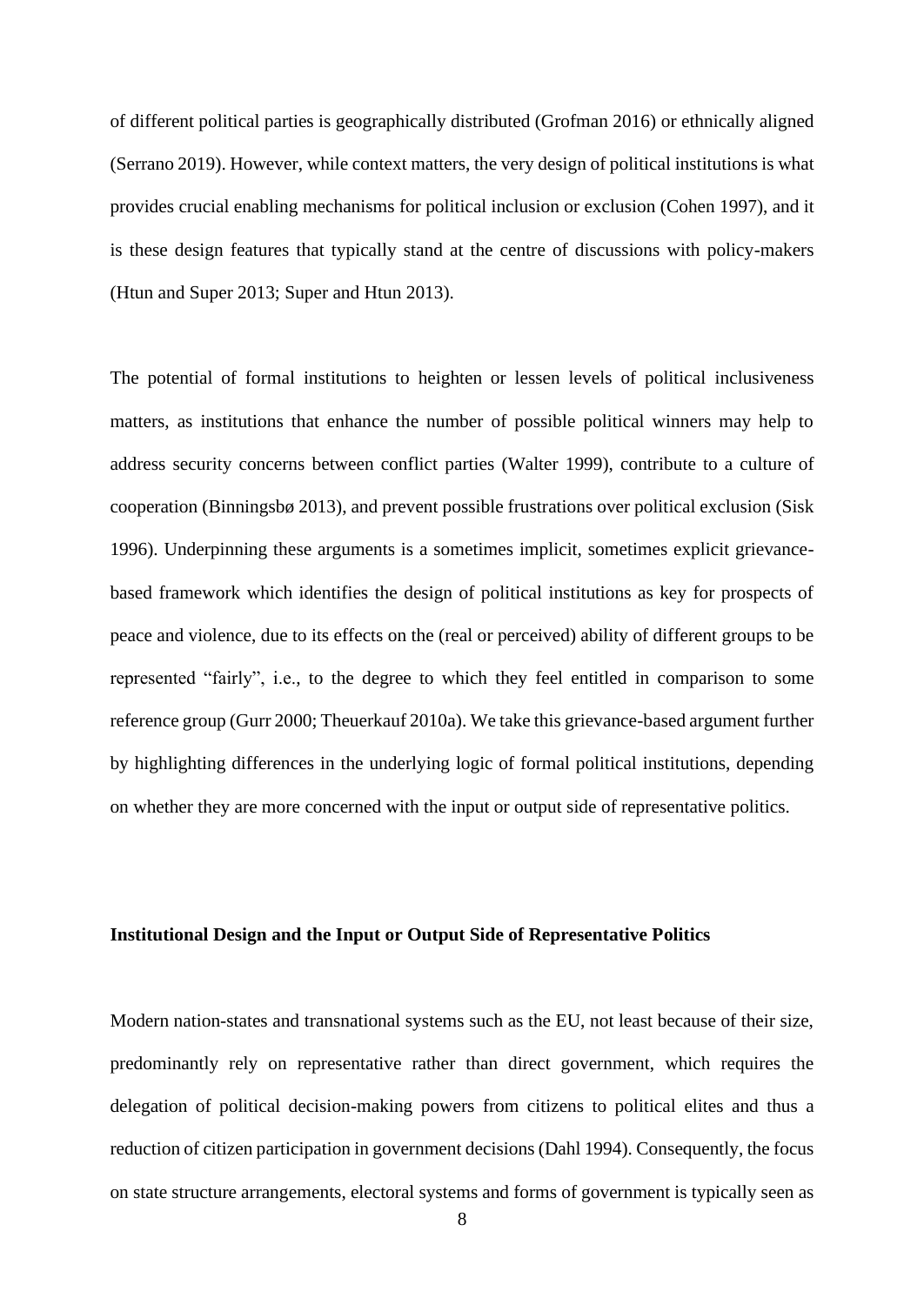an elite-based approach to conflict management, as these institutions are part of modern representative systems and tend to be assessed based on the incentives they create for political elites (rather than for the citizens they are meant to represent) to cooperate and negotiate with each other (Grofman and Stockwell 2003). However, classifying state structures, electoral systems and forms of government indiscriminately under the "elite-based" umbrella neglects crucial differences about whether they are relatively more concerned with the *input* or *output* side of representative politics (cf. Alcantara and Morden 2019; Clare et al. 2018).

The underlying logic of designing and defining forms of government as presidential, parliamentary or mixed is primarily concerned with the *output* side of representative politics, that is how political elites interact with each other in the making of government decisions with limited public contestation (Cheibub 2007; Lijphart 2002, 2004). This becomes evident, first of all, in discussions of how to identify and distinguish different forms of government from one another. While there are a number of competing definitions (e.g. Elgie 2011; Linz 1994; Sartori 1997), we use here the relatively unambiguous one by Cheibub (2007) which "focuses exclusively on the relationship between the government and the legislative assembly" (ibid., 15). Following Cheibub (2007), forms of government are parliamentary if the legislature – and only the legislature – can formally remove the government from power before the official end of its term in office; presidential if the legislature cannot remove the government from power before the official end of its term in office; and mixed if either the legislature or an independently elected president can remove the government from power before the official end of its term in office. Just like we subsume different types of territorial self-governance into one category, we intentionally use a rather broad distinction of parliamentarism, presidentialism and mixed forms of government, in order to facilitate the generation of new stylised facts in our analysis.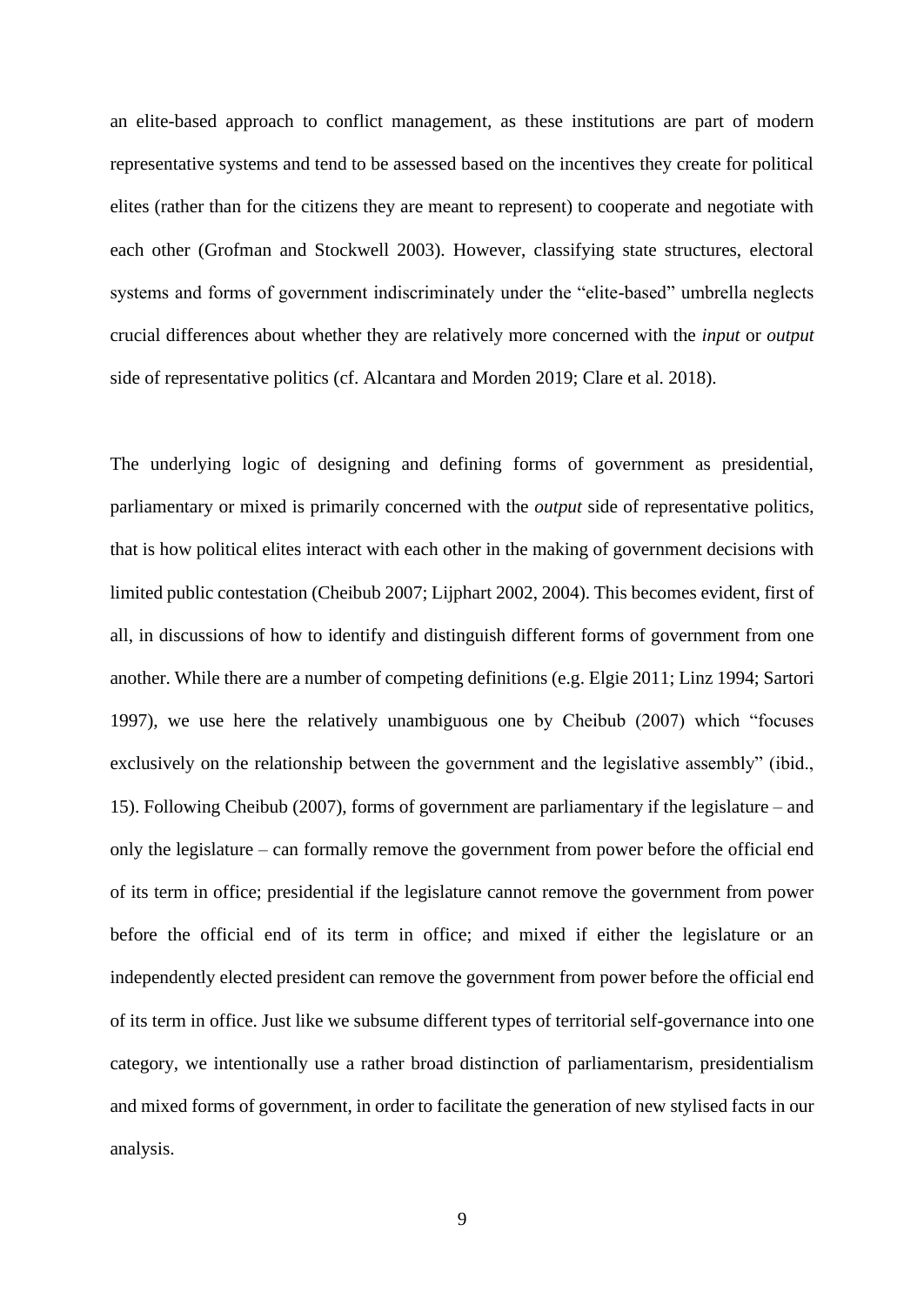As the preceding discussion illustrates, the definition of different forms of government is primarily concerned with the rules of interaction between elites who hold formal positions of political power in the executive and legislature respectively. The focus on the output side of representative politics becomes further evident in the institutionalist conflict management debate, which has attributed political violence-reducing effects to parliamentary systems due to their ability to create "the optimal setting for forming a broad powersharing executive" (Lijphart 2004, 101); foster collegial cabinets; give flexibility to the government's term in office through the mutual dependence of executive and legislature; and avoid the zero-sum game of independent presidential elections (Theuerkauf 2013). The arguable strengths of parliamentarism thus have been predominantly attributed to the way in which it shapes interactions between political elites within government structures and how it regulates representatives' contributions to policy-making processes (ibid.; Lijphart 2002; Lijphart 2004).

By contrast, territorial self-governance arrangements and electoral systems are political institutions that are more concerned with the *input* side of representative politics. Instead of the structural constraints affecting interactions between political elites, their definition and design are primarily about the extent to which they enable the representation of societal diversity in national and subnational institutions (Bermeo 2002; Cohen 1997; Neudorfer and Theuerkauf 2014a). This point is particularly well illustrated in academic and policy-making discussions about electoral system design and conflict management, where PR electoral systems have been repeatedly argued to be superior to their non-proportional counterparts, as – given minimally free and fair elections at regular intervals – they are expected to lower the barriers to political representation especially for minority groups; facilitate the creation of parliaments that represent politically mobilised groups in close proportion to their demographic strength; and thus avoid the high stakes of potentially polarising winner-takes-all competitions (Neudorfer and Theuerkauf 2014a). This expectation is based on the logic underpinning the design of PR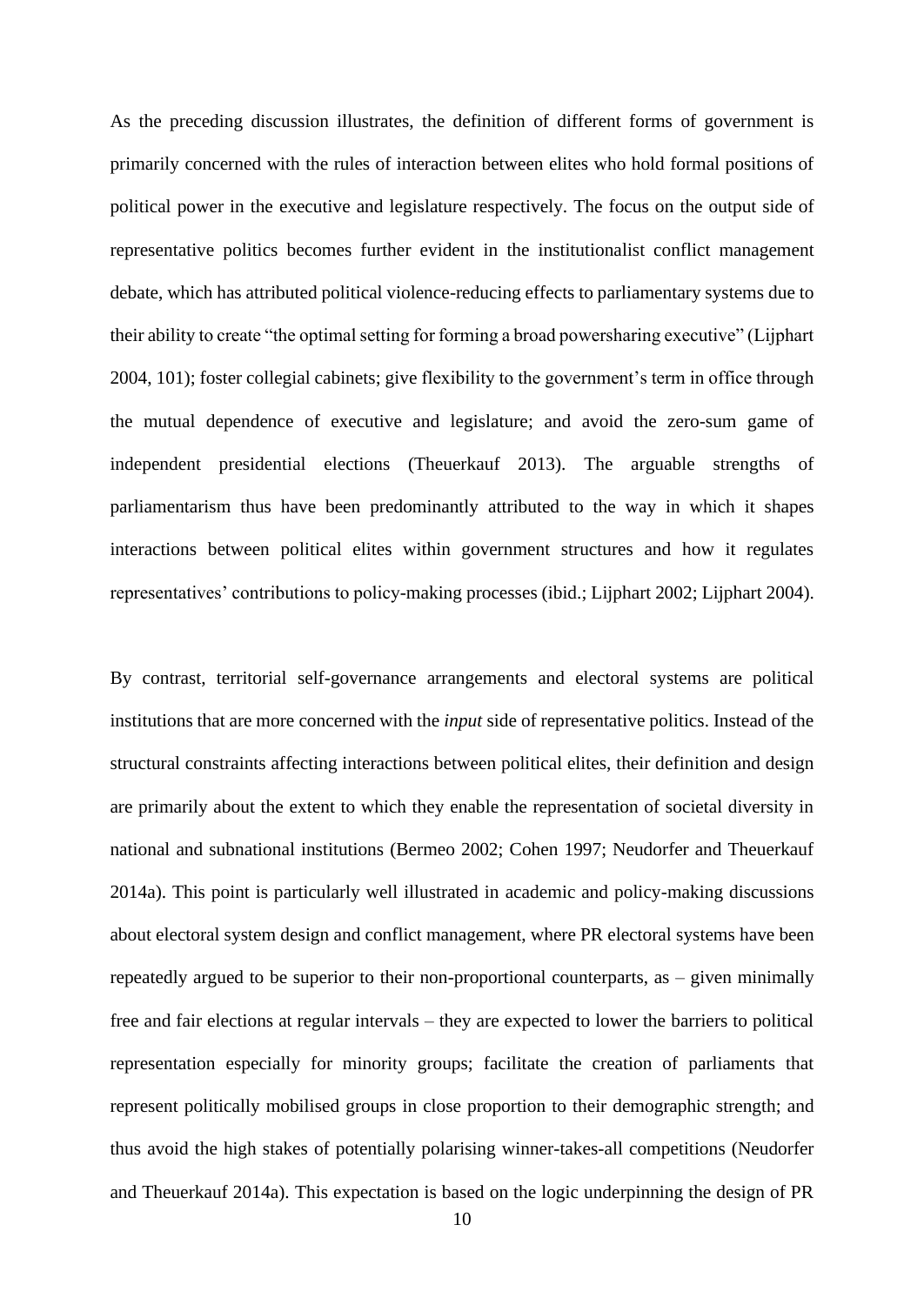electoral systems, which is to ensure – using quotas or divisors in multimember districts – that parties' seat shares correspond as closely as possible to their vote shares.

The logic underpinning the design and definition of territorial self-governance arrangements is similarly centred on enhancing the input side of representative politics. Especially proponents of the "supportive" view (outlined above) argue that state structures with territorial selfgovernance arrangements – which disperse autonomous decision-making power among multiple levels of government – are likely to be a useful tool of conflict management, as they provide opportunities to vote and stand in elections at different levels; enhance chances of political representation especially for geographically concentrated minority groups; bring the government closer to the people; and create additional settings for resource access and peaceful bargaining (Bermeo 2002; Cohen 1997; Stewart et al. 2007).

The distinction of political institutions depending on whether they are relatively more concerned with the input or output side of representative politics has relevant implications for the causal mechanisms that may link institutional design to the risk of violent intrastate conflict. Specifically, it highlights the need to refine grievance-based arguments which see violent conflict as an expression of frustrations over issues of political exclusion and the (real or perceived) inability of certain groups to be represented fairly in comparison to some reference group (Gurr 2000; Neudorfer and Theuerkauf 2014b; Theuerkauf 2010a): Given the focus of grievance-based arguments on sentiments amongst entire communities (ibid.), one should expect grievances over issues of political exclusion to be primarily concerned with the input side of the political process and thus the extent to which certain groups may feel that formal political institutions prevent their representatives from gaining a "fair" amount of political offices (Cederman et al. 2015; Strøm et al. 2017). Grievances over the structural constraints that affect interactions between political elites once voted into power, in this sense, are likely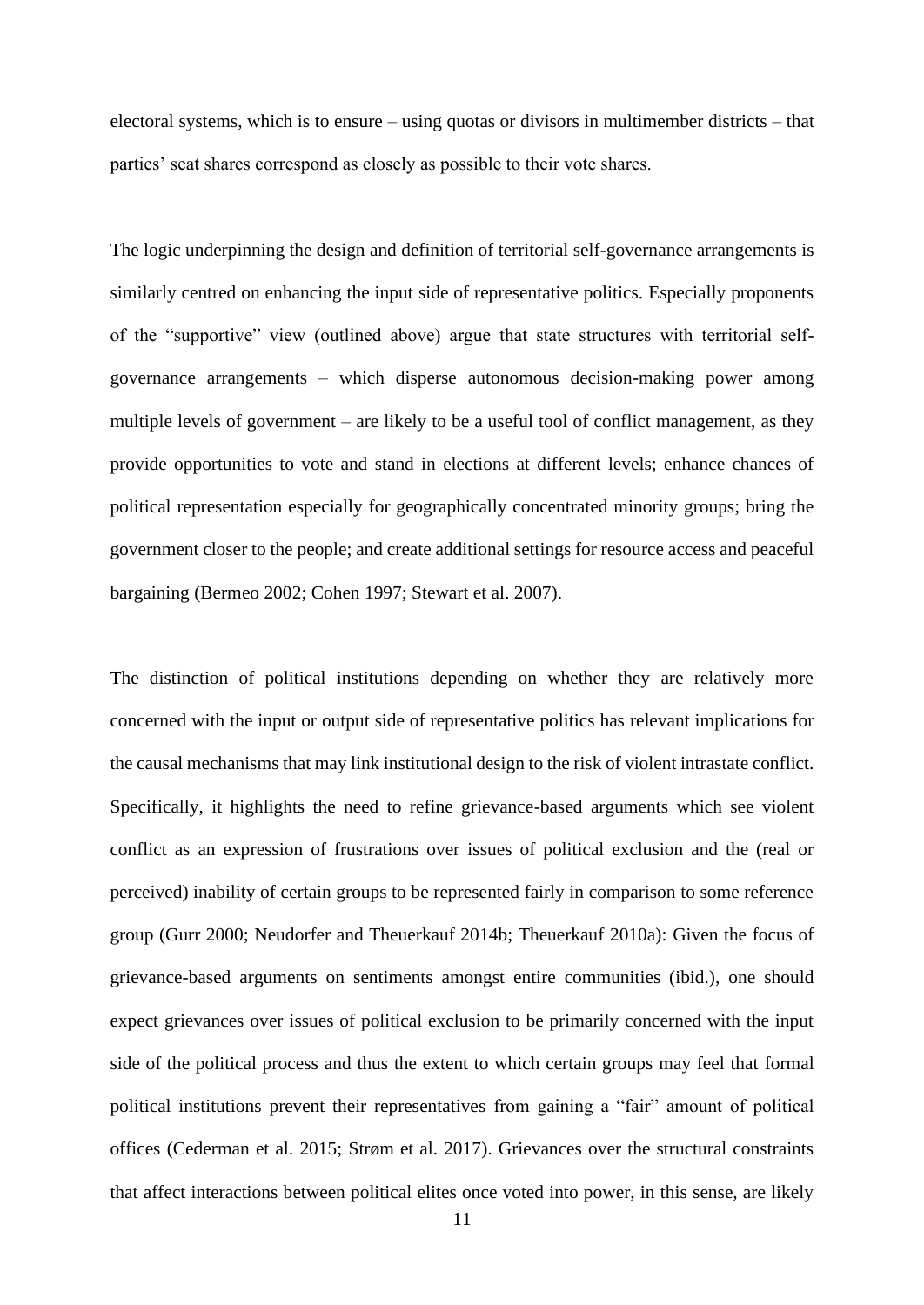to be a (still relevant but by comparison) secondary issue, as it is arguably the input side of political regimes that affects immediate concerns over who gets access to political power, how likely societal diversity will be reflected at the political decision-making table, and which groups have the political resources needed to further their interests (Gurr 2000; Ganghof 2010).

In an important advancement of the power-sharing literature, our arguments explicitly focus on the interaction effects between the constitutive elements of different institutional combinations depending on their input- or output-centred design logic. Following Strøm et al. (2017), much of the academic debate so far has assumed a cumulative effect of power-sharing institutions in their violent conflict-reducing effects, along the lines of "the more power-sharing institutions, the better" (Hartzell and Hoddie 2003; Lijphart 1977; Lijphart 2002). Where scholars have analysed the interaction rather than additive effects of power-sharing institutions, there has been no clear distinction between the constitutive elements of these interactions depending on whether they are relatively more concerned with the input or output side of representative politics (Cederman et al. 2015). Through this lens of institutional combinations, our level of analysis moves beyond the likely effects of individual institutions, so that we are not merely concerned with whether state structures with territorial self-governance outperform those without (Bermeo 2002), PR electoral systems outperform non-PR ones (Cohen 1997) or parliamentary forms of government outperform non-parliamentary ones (Theuerkauf 2013) in their violent conflict-reducing effects. While there are arguments, summarised in previous sections, which highlight the benefits of political institutions that disperse rather than concentrate power for the purpose of conflict management, we want to move beyond onedimensional comparisons of different forms of government, state structures and electoral systems with one another (Theuerkauf 2010b).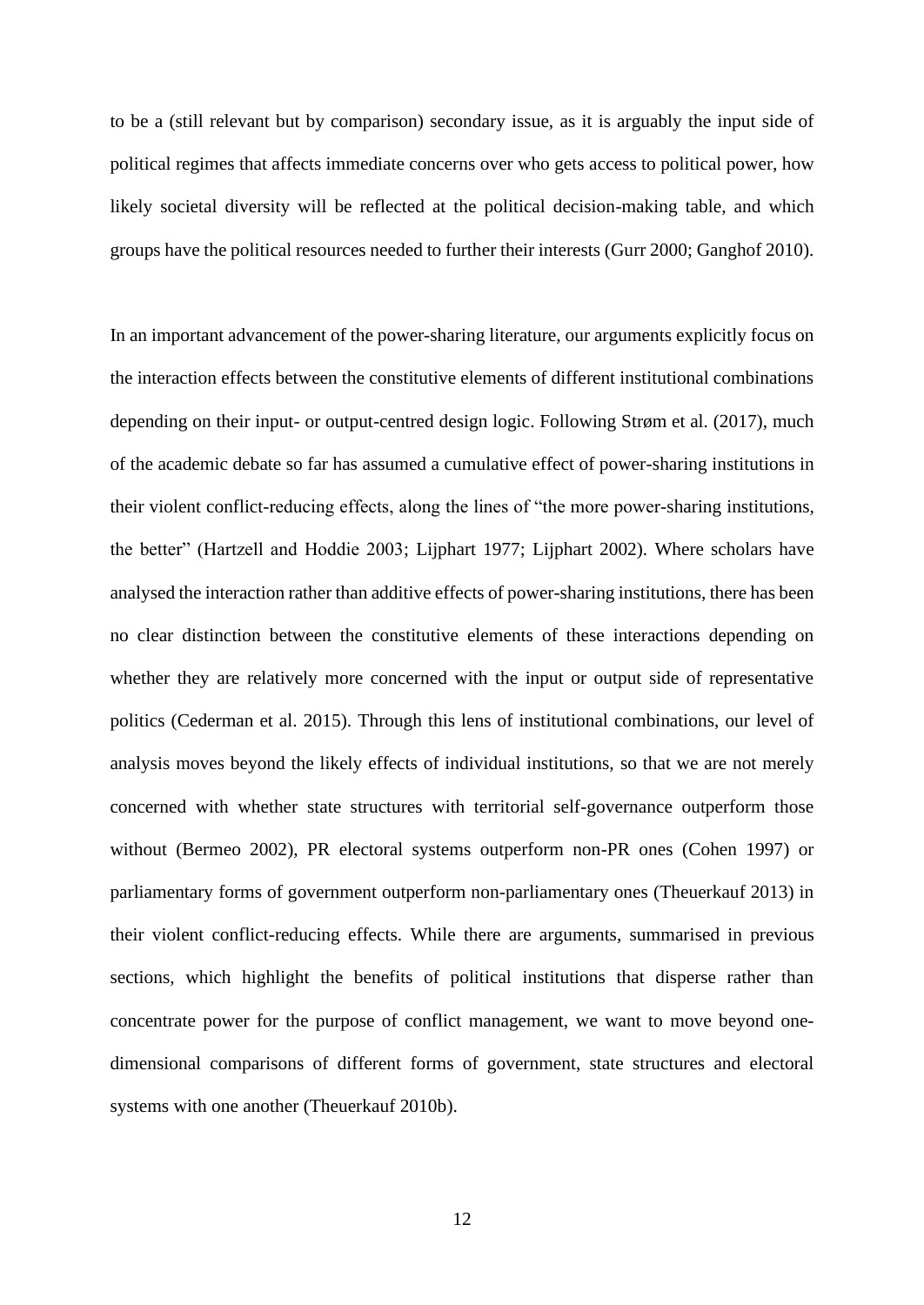Instead, the "bigger picture" question that stands at the centre of our analysis is whether the effects of institutional combinations on the risk of territory-centred intrastate violence may vary depending on whether or not their "components … work in concert or reinforce one another" (Strøm et al. 2017, 167) regarding their input- or output-centred design logic. If they do, this has relevant implications for how academics and policy-makers approach institutional design questions, as it becomes crucial to test whether the constitutive elements of different institutional arrangements reinforce or weaken each other's conflict management potential. This implies moving to a level of investigation which does not treat political institutions in isolation (Theuerkauf 2010b), but explicitly analyses their interplay.

Three hypotheses follow from all of the above. Starting with a one-dimensional analysis of territorial self-governance before testing the relevance of interaction effects, our grievancebased account of territory-centred intra-state violence leads us to expect that the powerdispersing effects of territorial self-governance arrangements should have reducing effects on the risk of territory-centred intrastate violence:

> *Hypothesis 1:* State structures with at least one territorial self-governance arrangement decrease the risk of territory-centred intrastate violence compared to state structures without any territorial self-governance arrangements. (H1)

Our second and third hypothesis turn to the analysis of institutional interaction effects. Hypothesis 2 reflects the currently predominant argument of "the more power-sharing institutions, the better". It would challenge the relevance of our input- vs. output-centred distinction, as it expects the violent conflict-reducing potential of institutional combinations to increase as long as their constitutive elements all possess some power-sharing potential,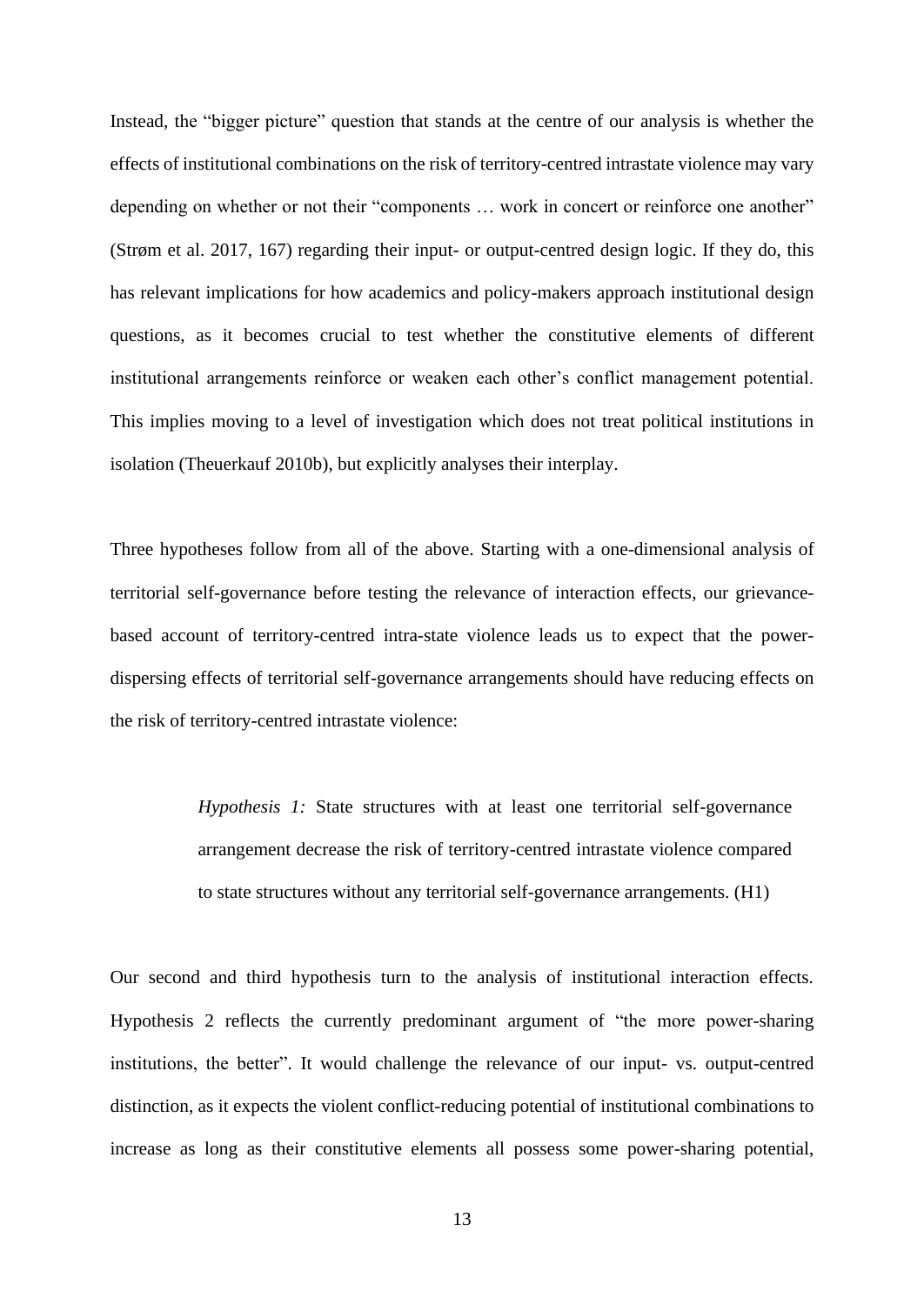irrespective of whether this is more concerned with citizens' contributions into the political system or the rules that shape interactions between elites holding political office:

> *Hypothesis 2:* Institutional combinations of state structures with at least one territorial self-governance arrangement, a proportional electoral system for the national legislature and a parliamentary form of government at the centre decrease the risk of territory-centred intrastate violence more than any other possible combinations of different state structures, electoral systems for the national legislature and forms of government at the centre. (H2)

Hypothesis 3, by contrast, reflects our central theoretical expectation that grievances about a (real or perceived) lack of political inclusiveness in territory-centred conflicts may be best addressed by a combination of formal political institutions that emphasises the input side of at least minimally democratic regimes. As both privilege the citizens' side of representative politics, we propose that territorial self-governance and PR systems become mutually reinforcing, so that the violent conflict-reducing effects of territorial self-governance arrangements should be strengthened when set up with a PR electoral system for the national legislature and vice versa. If, on the other hand, they are combined with a parliamentary form of government, the violent conflict-reducing effects of territorial self-governance arrangements (and, in different interaction terms, of PR electoral systems) should be comparatively weaker, as the underlying logic of these institutions pull into different directions in the input- vs. outputcentred distinction:

> *Hypothesis 3*: Institutional combinations of state structures with at least one territorial self-governance arrangement and a proportional electoral system for the national legislature (and non-parliamentary form of government) are more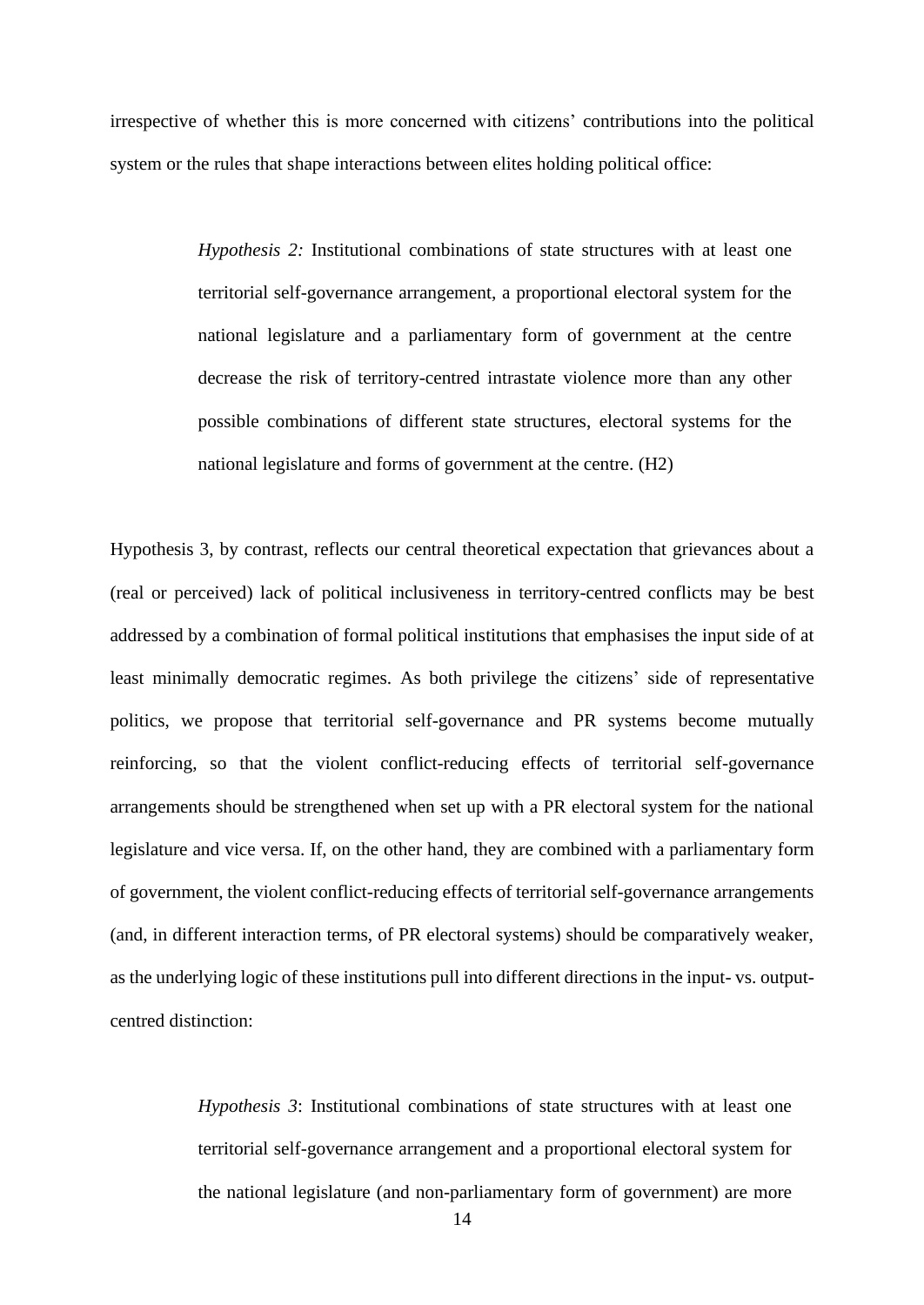effective in reducing the risk of territory-centred intrastate violence than institutional combinations of state structures with at least one territorial selfgovernance arrangement and a parliamentary form of government at the centre (and a non-proportional electoral system for the national legislature). (H3)

#### **Research Design**

To test our hypotheses empirically, we use binary time-series-cross-section analysis with a dataset that covers all internationally recognised independent states between 1956 and 2007 with a population greater than 500,000 in 2008 according to the Polity IV Project version p4v2008 (Marshall and Jaggers 2009). Depending on the year and availability of control variables, we include between 67 and 154 countries per year in our analysis.

As we focus on the prevalence of territory-centred intrastate violence, we let our dependent variable take on the value one for all country years between 1956 and 2007 in which the UCDP/PRIO Armed Conflict Dataset v.4-2014 (UCDP/PRIO 2014) reports one (or, in some cases, more than one) episode of territory-centred intrastate violence<sup>2</sup> that resulted in at least 25 battle-related deaths, and zero otherwise.

We hand-coded our key independent variables on territorial self-governance, electoral system and form of government on the basis of *de jure* provisions in ratified constitutional documents or, where these could not be obtained, information from governmental websites

<sup>&</sup>lt;sup>2</sup> We include both internal and internationalised internal territory-centred armed conflicts according to the UCDP/PRIO in our analysis.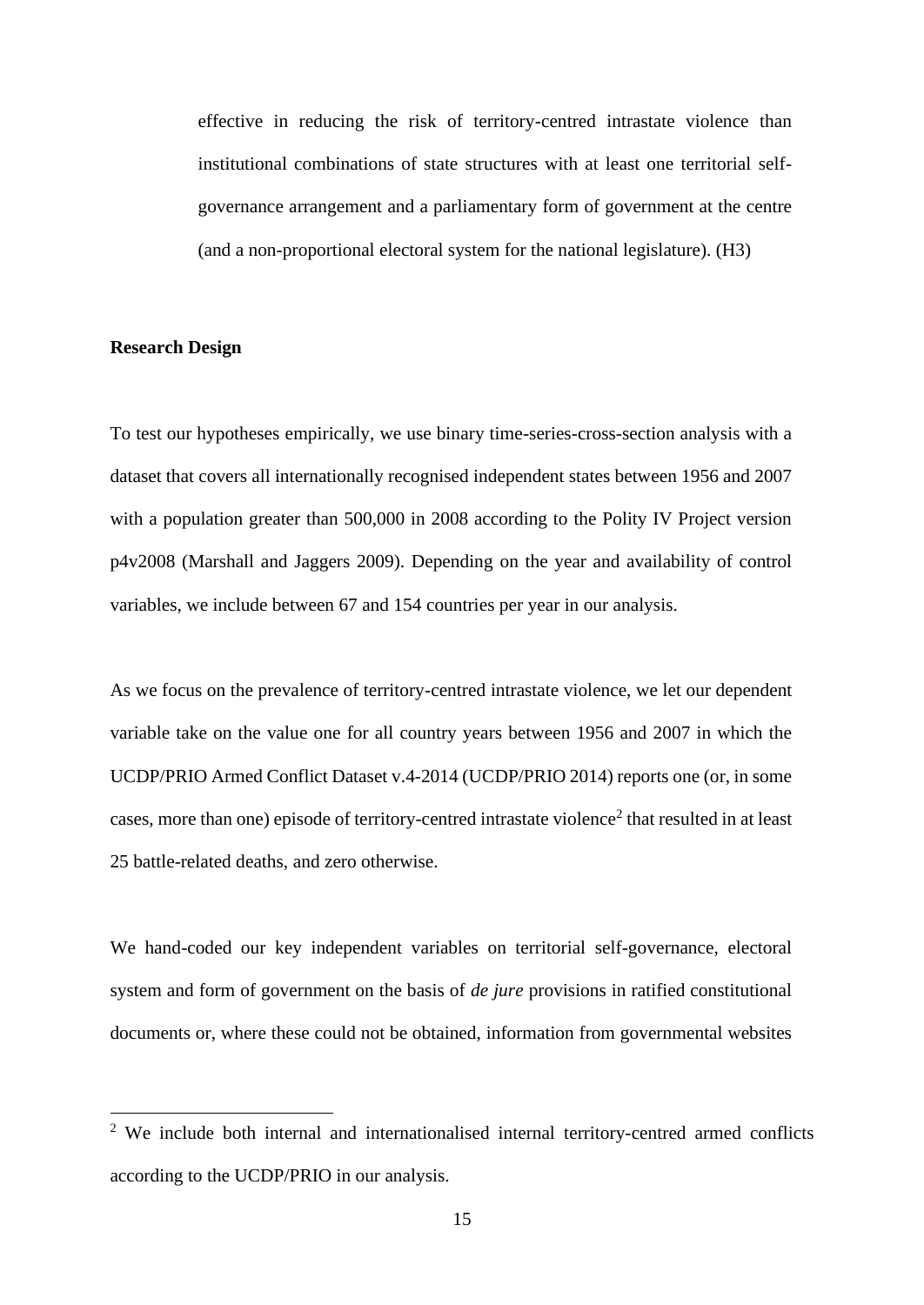and relevant academic publications. Our coding denotes all those institutions that have been formally in place on 31 December of every country year in our dataset.

Our key independent variable to test Hypothesis 1 is a dummy variable that we coded as one for all years in which a country's state structure includes one (or, in some cases, more than one) territorial self-governance arrangement, and zero otherwise. Following Wolff and Weller (2005), this variable denotes all those countries as having territorial self-governance where the centre and territorially defined subunits of the state possess their own set of representative institutions that have the formally guaranteed power to exercise exclusive public policy functions in at least one cultural, economic or political sphere.

To test Hypothesis 2 and 3, we code two dummy variables which identify PR electoral systems and parliamentary forms of government respectively, and analyse the effects of different institutional combinations by focussing on predicted probabilities (Berry et al. 2012). Our coding of PR electoral systems for the national legislature follows, with minor alterations,  $3\overline{3}$ Golder (2005) who identifies all those electoral systems as proportional whose electoral formula serves to allocate seats in proportion to a party's (or candidates') share of the vote. Our coding of parliamentary forms of government at the centre follows Cheibub (2007), who defines them as systems in which the legislature (and only the legislature) can formally remove the government from power before the official end of its term in office.

As the distinction of parliamentary vs. non-parliamentary forms of government and proportional vs. non-proportional electoral systems would become meaningless under an autocratic framework in which not even minimal criteria of democracy are met (Cheibub

<sup>&</sup>lt;sup>3</sup> See the online appendix for details.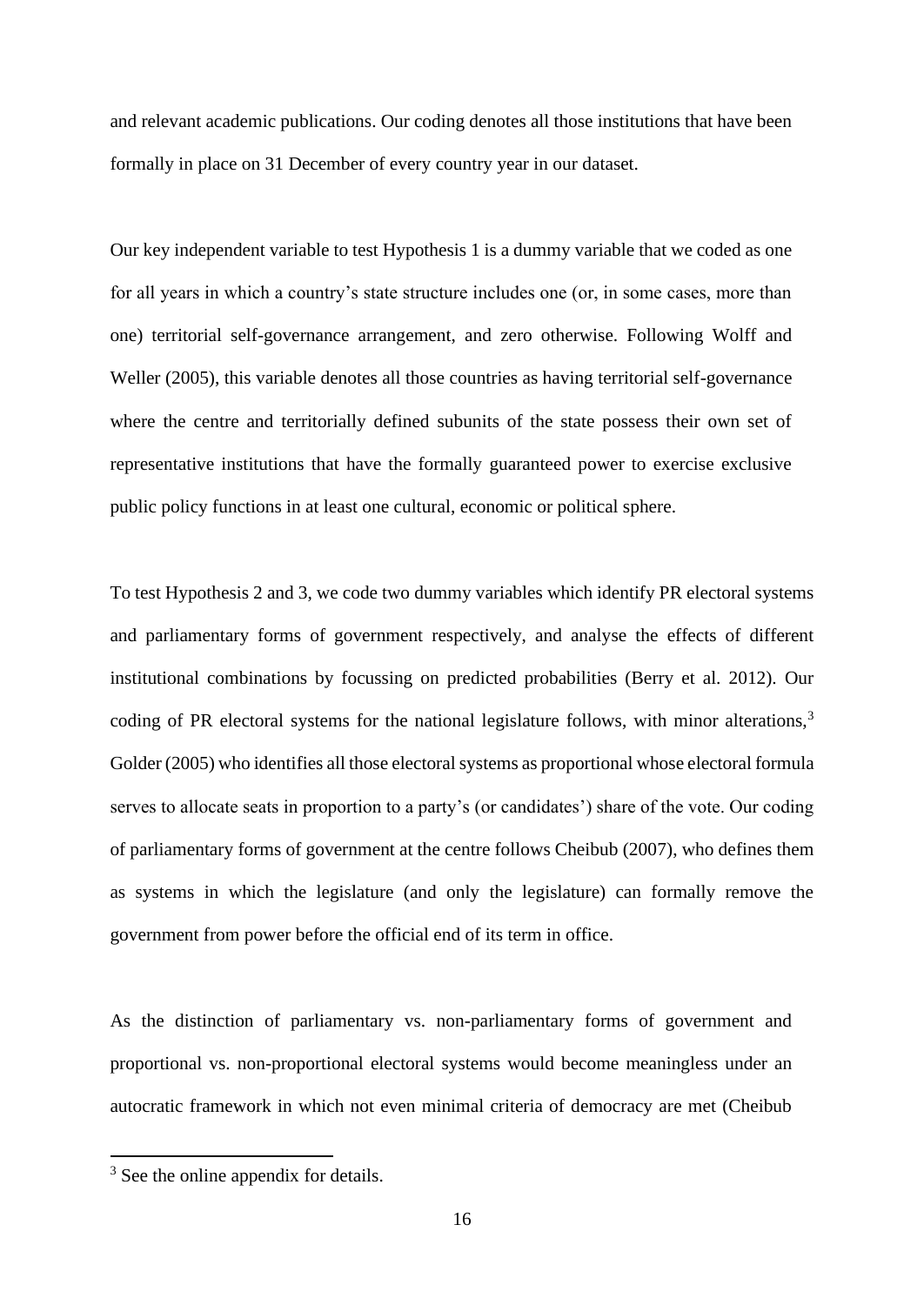2007; Golder 2005), our electoral system and form of government variables automatically take on the value zero if they operate under a "basically closed" political regime with a Combined Polity Score  $\leq 0$  according to the Polity IV Project dataset version p4v2008 (Marshall and Jaggers 2009). We use zero as cut-off point, as we prefer to rely on a binary rather than continuous distinction of political regime types when coding our political institutions variables (Alvarez et al. 1996).

As it remains contested whether territorial self-governance can be meaningfully established also under an autocratic framework (Roeder 1991), we code the presence or absence of territorial self-governance arrangements irrespective of a country's Combined Polity Score. However, we test in our robustness section whether the effects of territorial self-governance on the risk of territory-centred intrastate violence change depending on political regime type, and find that they do not.

By definition, large-N analysis is ill-suited for the development of in-depth causal narratives that consider complex layers of context-dependence. Within the constraints of our research design, we therefore rely on a set of control variables to mitigate the risk of omitted variable bias. The theoretical and empirical relevance of these variables has been discussed in more detail elsewhere (Fearon and Laitin 2003; Hegre et al. 2001), so that it is suffice to note here that they provide information on GDP *per capita;* population size; occurrence of ethnic war in a neighbouring country (to account for potential spill-over effects on the risk of territorycentred intrastate violence); level of ethnic fractionalisation; level of socioeconomic inequalities; involvement in violent conflict between internationally recognised independent states; recent experience of political instability; experience of colonial rule at any point between 1946 and 2007, further split into colonial rule by the British, French and other colonial powers; level of democracy according to the Polity IV Project version p4v2008 and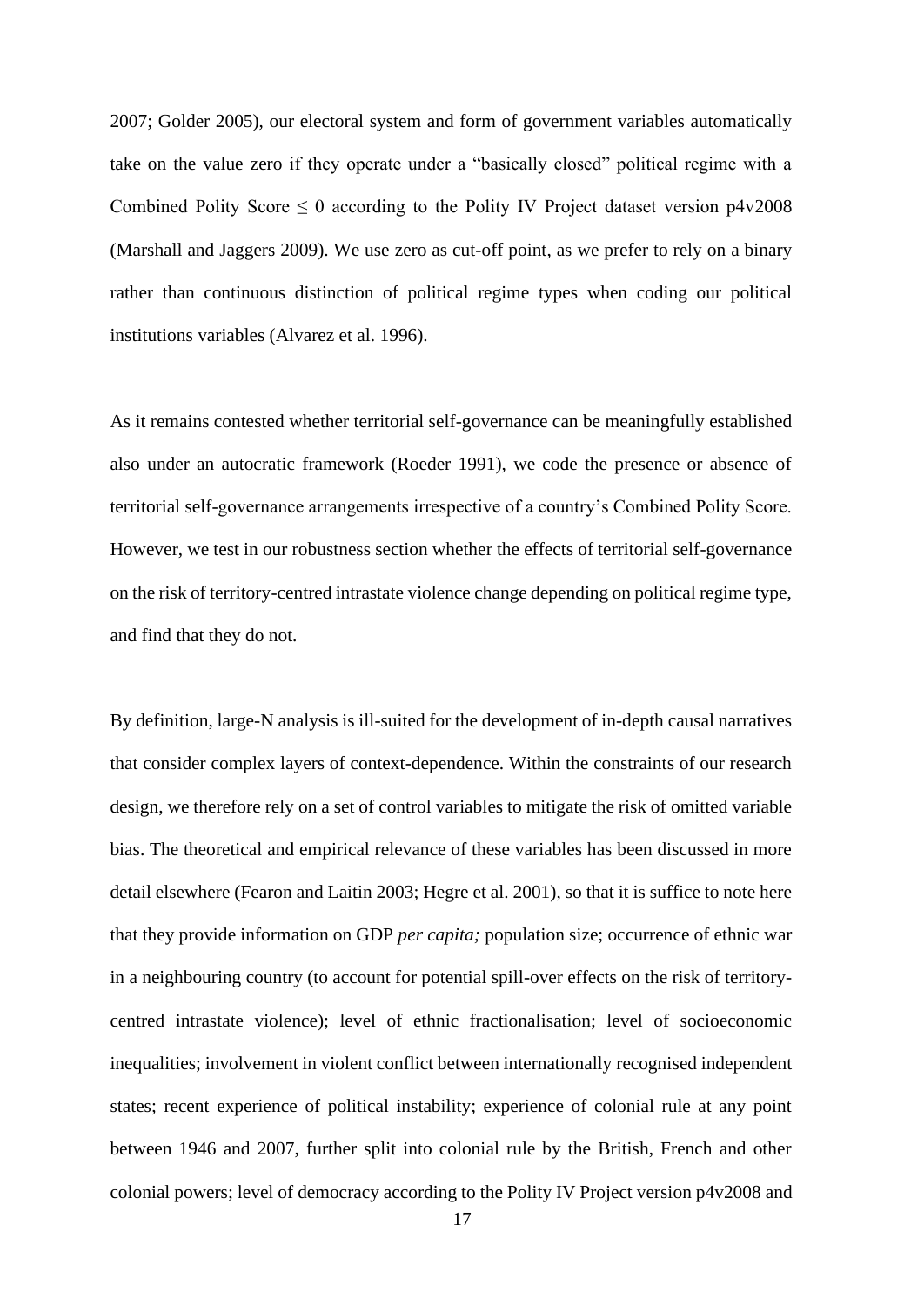its square; a country's status as oil exporter; percent of mountainous terrain; and noncontiguous state structure. Details on the sources and coding of these variables can be found in the online appendix. We log-transform both the population size and GDP *per capita* variables in order to account for decreasing marginal effects. We use peace years with three natural cubic splines to account for a potential autocorrelation problem (Beck et al. 1998).

As territorial self-governance arrangements can be part of peace agreements following the outbreak of territory-centered intrastate violence, questions may be raised about endogeneity issues when modulating the direction of causality between territorial self-governance and territory-centred intrastate violence (Cederman et al. 2015). These questions, however, do not pose problems to our theoretical argument, as it explicitly subsumes the onset and duration of territory-centred intrastate violence in our dependent variable (Sambanis 2004). Of course, the specific causal relationships between institutional design and violent conflict may differ depending on whether territorial self-governance was introduced to help prevent, mitigate or settle territory-centred intrastate violence or none of the above (Wolff 2013), and explanations for the onset of violent conflict may be very different from those for its duration (Ballentine and Nitzschke 2003). Irrespective of its origins and primary intentions, however, territorial self-governance by definition increases opportunities for political representation and thus should help to address perceptions of political exclusion that may affect both the risk of violent conflict breaking out and continuing (Wucherpfennig et al. 2012).

Nothing in the set-up of our theoretical argument precludes the introduction of territorial self-governance after territorial intrastate violence has already broken out. Yet the complex causal interplay between institutional design and actors' choices when adopting territorial self-governance arrangements simply goes beyond the scope of one paper and seems best addressed in qualitative research that could take greater account of space and time specific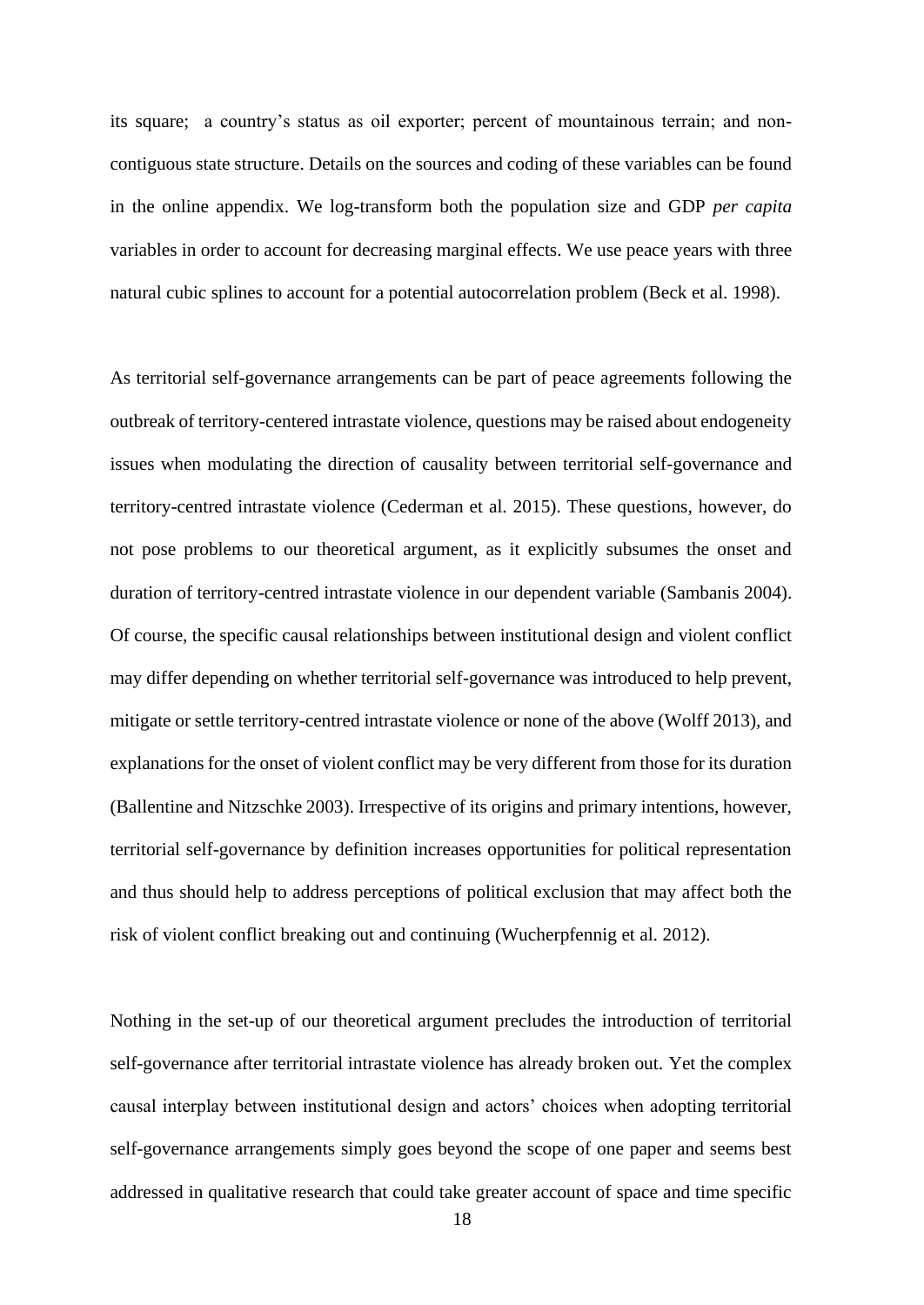contexts, including the bargaining dynamics in conflict settlement processes and the perceived relevance of certain territorial arrangements for different conflict actors (Bakke 2015). Within the constraints of our research design, we nonetheless include some "fixes" to appease concerns about the potentially confounding effects of endogenous relationships. While an instrumental variables approach arguably would be most preferable (Miguel et al. 2004), all of the variables that we have tried as instruments fall short of the basic requirement of being highly correlated with territorial self-governance and uncorrelated with territorycentred intrastate violence. For lack of better alternatives, and following other examples in the civil war literature such as Fearon and Laitin (2003), we therefore deal with endogeneity in our statistical models by lagging all main explanatory variables and possibly affected control variables, i.e. GDP *per capita*, population size, level of socioeconomic inequalities, recent experience of political instability, level of democracy and its square, and status as oil exporter (see also Neudorfer and Theuerkauf 2014b). We use a one-year lag, but our results remain robust when increasing it to five years.<sup>4</sup>

# **Empirical Findings**

Table 1 reports the results from our binary time-series-cross-section analysis to test Hypothesis 1. <sup>5</sup> Unlike our tests for Hypothesis 2 and 3 (reported in Tables 2 and 3), we do not include any interaction terms here, but control for PR electoral systems and parliamentarism as separate variables in Model 3 of Table 1. It should be noted that the sample for Tables 1 and 2 includes both basically open and basically closed regimes, but that our electoral system and form of

<sup>4</sup> Results for the five-year lag are included in the online appendix (Tables K and L).

<sup>5</sup> All descriptive data are available in the online appendix (Table O).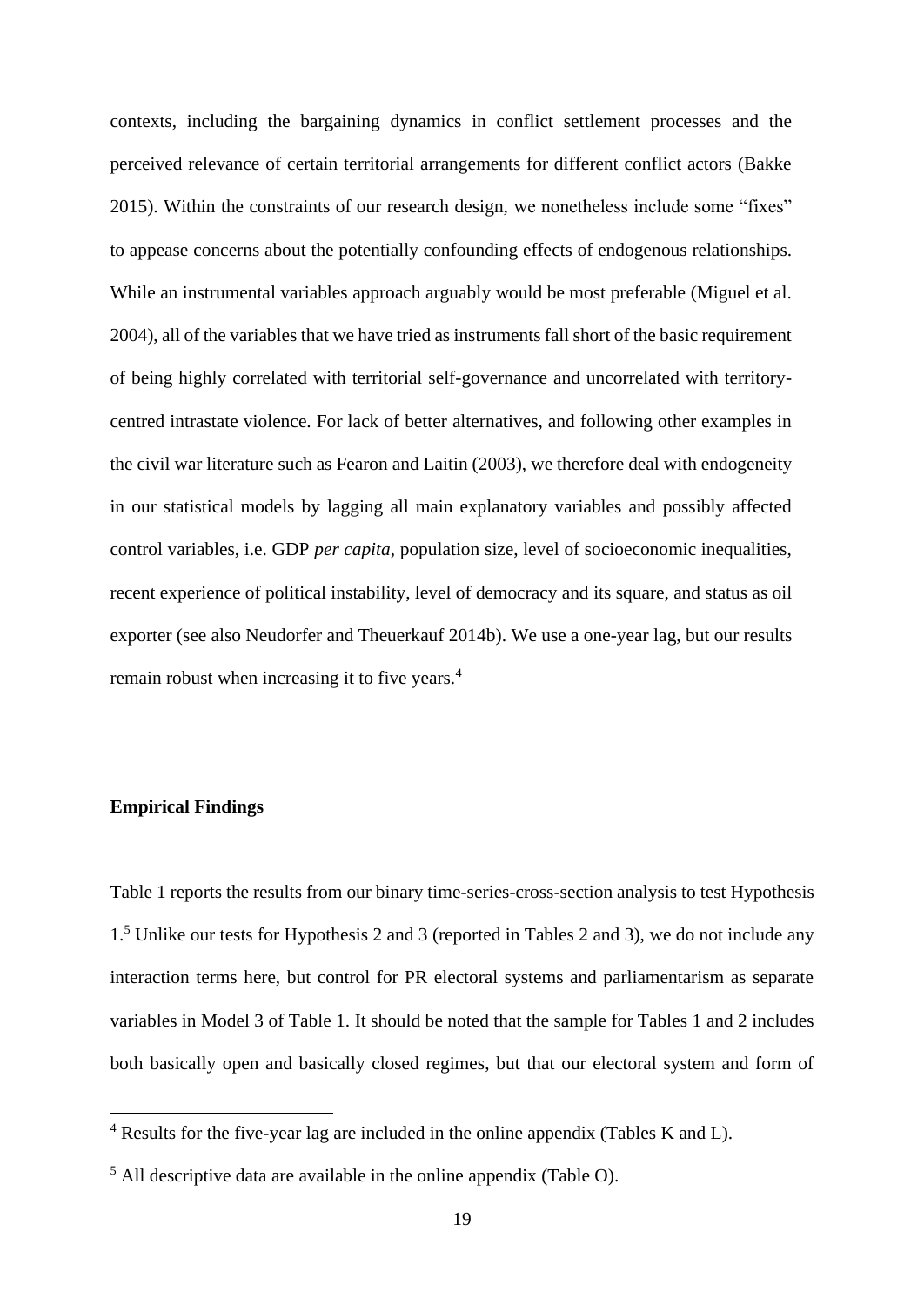government variables, as aforementioned, automatically take on the value "0" under a country's Combined Polity Score  $\leq 0$ .

Overall, our time-series-cross-section models in Table 1 fit the data very well, as the percentages of adjusted correctly predicted events and non-events all lie above 71% (unadjusted 98%). Other measures including the Bayesian information criterion (BIC), Akaike information criterion (AIC), Pseudo  $\mathbb{R}^2$ , adjusted Count  $\mathbb{R}^2$  and adjusted McFadden measure also support our very good model fit (cf. Long and Freese 2014). We use the statistical software R to produce a separation plot (Figure 1a) for Model 1 from Table 1 to visually illustrate how well our statistical models fit the observed data (Greenhill et al. 2011). The fact that the majority of red vertical lines in Figure 1a are grouped towards the right illustrates that Model 1 from Table 1 fits our observed data very well (ibid.). We also present a confusion matrix (using R) which again supports a good model fit, as the top left corner fields (statistical model predicts "no war" and the observed situation in the data set is "no war") and bottom right corner fields (statistical model predicts "war" and the observed situation in the data set is "war") have larger pie pieces than the top right and bottom left corner fields (Figure 1b).

Territory-Centred **Conflict** 1  $\Omega$ 

**Figure 1a**: Separation Plot for Model 1 of Table 1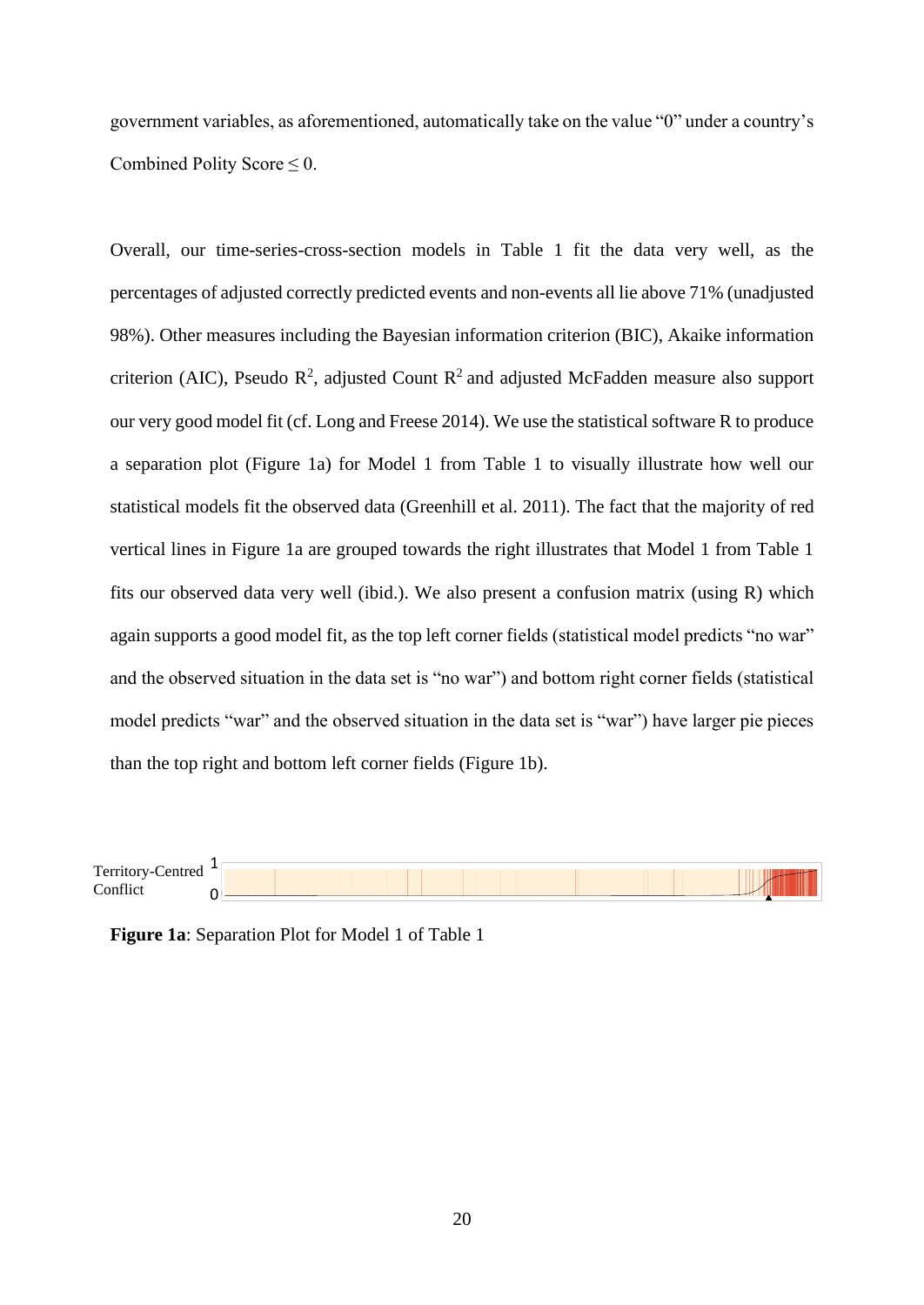

**Figure 1b**: Confusion Matrix for Model 1 of Table 1

Holding all other variables constant at their average values and including both basically open and closed regimes in our sample, the dummy variable denoting state structures with at least one territorial self-governance arrangement has a statistically significant reducing effect on the prevalence of territory-centred intrastate violence in all models presented in Table 1.<sup>6</sup> This finding supports our first hypothesis that state structures with at least one territorial selfgovernance arrangement reduce the risk of territory-centred intrastate violence compared to state structures without such arrangement. These results stay robust when we restrict our sample to basically open regimes only (see Model 2 in Table A in the online appendix). We note that PR electoral systems have a statistically insignificant positive effect, and parliamentary forms of government a statistically significant positive effect on territorycentred intrastate violence in Model 3 of Table 1. However, we do not interpret these results further, as they are based on one-dimensional comparisons of formal political institutions and do not capture the institutional interaction effects in which we are most interested. The findings of central interest to our analysis are reported in Table 2 below.

<sup>6</sup> All tables were produced with estout (Jann and Long 2010).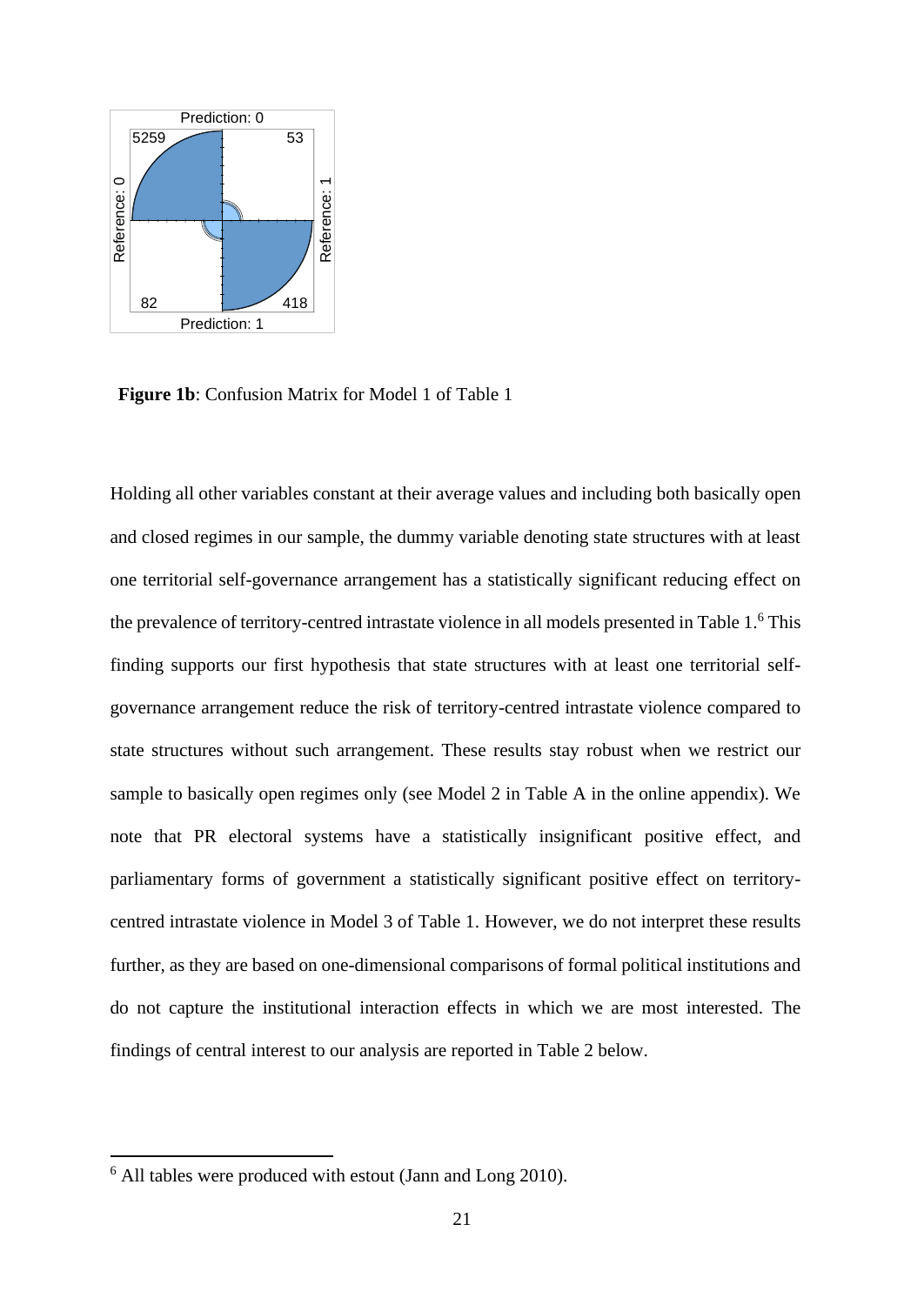|                                                   | (1)        | (2)        | (3)        |
|---------------------------------------------------|------------|------------|------------|
| L. State structure with TSG arrangement           | $-0.74*$   | $-0.67*$   | $-0.73*$   |
|                                                   | (0.32)     | (0.31)     | (0.30)     |
| L.Proportional representation                     |            |            | 0.05       |
|                                                   |            |            | (0.41)     |
| L.Parliamentary form of government                |            |            | $0.94**$   |
|                                                   |            |            | (0.36)     |
| L.Ln GDP per capita                               | $0.26+$    | $0.27+$    | $0.28*$    |
|                                                   | (0.14)     | (0.14)     | (0.14)     |
| L.Ln population size                              | $0.38**$   | $0.45**$   | $0.48**$   |
|                                                   | (0.11)     | (0.10)     | (0.09)     |
| Incidence of ethnic war in a neighbouring country | 0.43       | 0.36       | 0.24       |
|                                                   | (0.28)     | (0.28)     | (0.29)     |
| Level of ethnic fractionalization                 | 0.44       | 0.22       | 0.23       |
|                                                   | (0.50)     | (0.53)     | (0.55)     |
| L.Level of socioeconomic inequalities             | $-0.01$    | $-0.01$    | $-0.01$    |
|                                                   | (0.02)     | (0.02)     | (0.02)     |
| Involvement in violent international conflict     | $0.78*$    | $0.80 +$   | $0.77+$    |
|                                                   | (0.40)     | (0.41)     | (0.42)     |
| L.Recent experience of political instability      | $-0.35$    | $-0.35$    | $-0.29$    |
|                                                   | (0.27)     | (0.28)     | (0.30)     |
| Experience of colonial rule                       | $0.59+$    | $1.03**$   | 1.17**     |
|                                                   | (0.36)     | (0.36)     | (0.41)     |
| L.Level of democracy                              | 0.18       | 0.15       | 0.14       |
|                                                   | (0.18)     | (0.17)     | (0.17)     |
| L.Level of democracy squared                      | $-0.01$    | $-0.01$    | $-0.01$    |
|                                                   | (0.02)     | (0.02)     | (0.02)     |
| L.Status as oil exporter                          | $-0.05$    | 0.01       | 0.11       |
|                                                   | (0.49)     | (0.47)     | (0.46)     |
| Per cent of mountainous terrain                   | 0.00       | $-0.00$    | $-0.00$    |
|                                                   | (0.01)     | (0.01)     | (0.01)     |
| Noncontiguous country structure                   |            | $-0.69+$   | $-0.78*$   |
|                                                   |            | (0.37)     | (0.35)     |
| Constant                                          | $-0.67$    | $-0.70$    | $-0.72$    |
|                                                   | (0.62)     | (0.59)     | (0.55)     |
| Peaceyears and 3 natural cubic splines included   | YES        | <b>YES</b> | <b>YES</b> |
| <b>Observations</b>                               | 5812       | 5812       | 5812       |
| Countries                                         | 154        | 154        | 154        |
| Margins (TSG=0-1) L.C.                            | $-0.029$   | $-0.028$   | $-0.028$   |
| Margins (TSG=0-1) Hypothesis 1                    | $-0.017$   | $-0.015$   | $-0.016$   |
| Margins (TSG=0-1) H.C.                            | $-0.004$   | $-0.002$   | $-0.004$   |
| Margins (WarNei=0-1)                              | 0.009      | 0.008      | 0.005      |
| Pseudo R <sub>2</sub>                             | 0.71       | 0.71       | 0.72       |
| LR <sub>c</sub> 2                                 | 653.81     | 627.37     | 651.86     |
| Count $R^2$                                       | 0.98       | 0.98       | 0.98       |
| Adj. Count R2, Adj. McFadden R2                   | 0.71, 0.70 | 0.72, 0.70 | 0.72, 0.70 |
| AIC, BIC                                          | 979, 1099  | 976, 1102  | 969, 1109  |

**TABLE 1:** Logit Analysis of the Effects of State Structures with a Territorial Self-Governance (TSG) Arrangement on the Risk of Violent Territory-Centred Intrastate Conflicts, 1956-2007 (including basically open and basically closed regimes in sample).

Note:+significant at 10%; \*significant at 5%; \*\*significant at 1%. Clustered standard errors are in parentheses. Estimations performed using Stata 14. Lagged variables lagged by one year. Colonial variable refers to colonial experience at any point between 1946 and 2007. Peace years and three natural cubic splines included in all models but not printed in the table.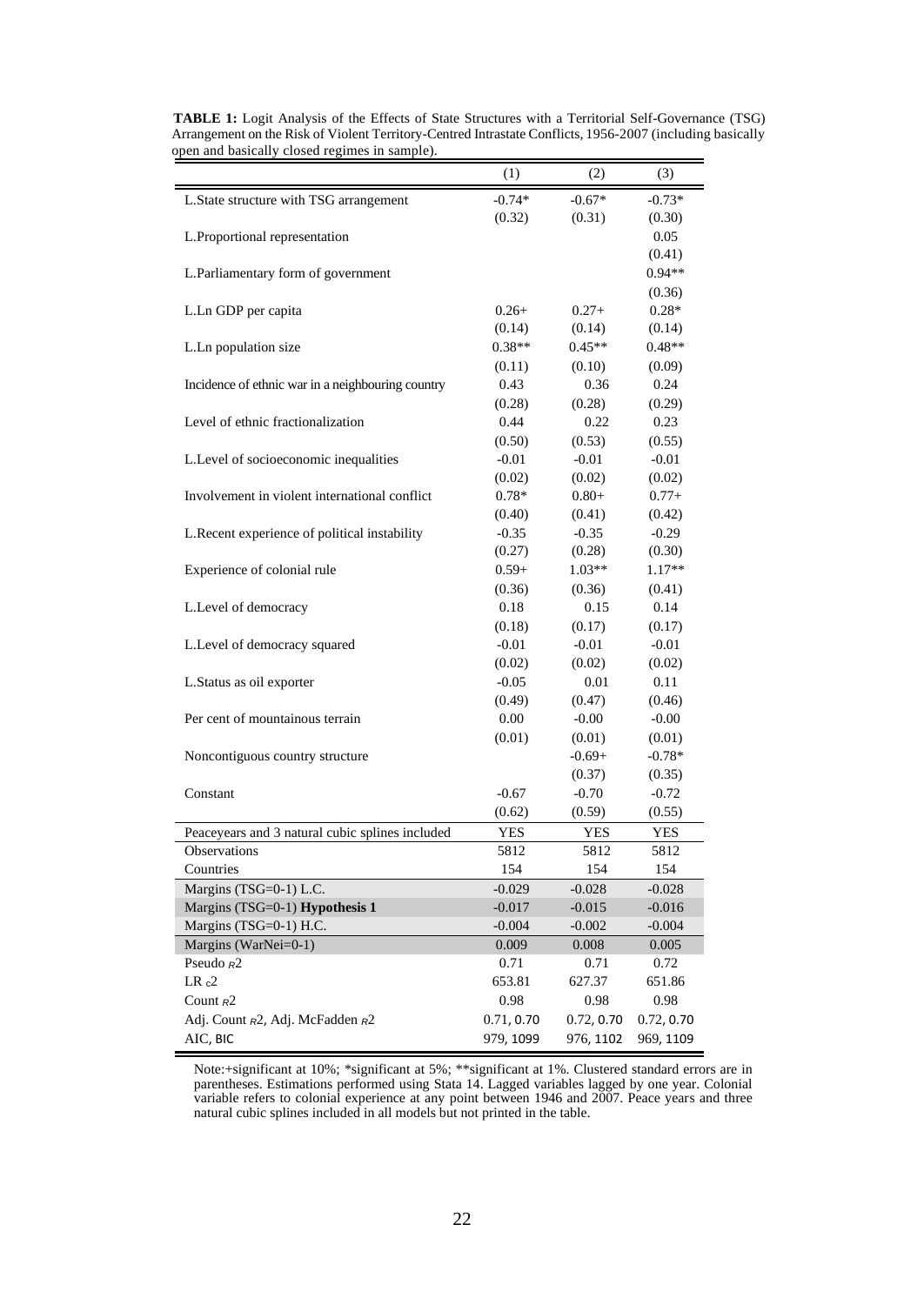| <b>TABLE 2:</b> Logit Analysis of the Effects of State Structures with a Territorial Self-Governance (TSG) Arrangement, Proportional Representation |
|-----------------------------------------------------------------------------------------------------------------------------------------------------|
| and Parliamentary Form of Government (Interaction) on the Risk of Violent Territory-Centred Intrastate Conflicts, 1956-2007                         |
| (including basically open and basically closed regimes in sample).                                                                                  |
|                                                                                                                                                     |

|                                                         | (1)       | (2)       | (3)       |
|---------------------------------------------------------|-----------|-----------|-----------|
| L. State structure with TSG arrangement                 | $-0.61$   | $-0.68+$  | $-0.68+$  |
|                                                         | (0.39)    | (0.40)    | (0.40)    |
| L.Proportional representation                           | $-2.15**$ | $-2.18**$ | $-2.18**$ |
|                                                         | (0.75)    | (0.73)    | (0.73)    |
| L.State structure with TSG arrangement *                | 0.04      | 0.10      | 0.10      |
| L.Proportional representation                           | (0.56)    | (0.56)    | (0.56)    |
| L.Parliamentary form of government                      | $-0.01$   | $-0.04$   | $-0.04$   |
|                                                         | (0.50)    | (0.51)    | (0.51)    |
| L.State structure with TSG arrangement *                | 0.52      | 0.72      | 0.72      |
| L.Parliamentary form of government                      | (0.52)    | (0.57)    | (0.57)    |
| L.Proportional representation *                         | $4.08**$  | $3.94**$  | $3.94**$  |
| L.Parliamentary form of government                      | (1.03)    | (1.04)    | (1.04)    |
| L.State structure with TSG arrangement * L.Proportional | $-2.77**$ | $-2.56**$ | $-2.56**$ |
| representation * L.Parliamentary form of government     | (0.84)    | (0.86)    | (0.86)    |
| Noncontiguous country structure                         |           | $-0.47$   | $-0.47$   |
|                                                         |           | (0.38)    | (0.38)    |
| Splines and controls included                           | Yes       | Yes       | Yes       |
| Observations                                            | 5812      | 5812      | 5812      |
| Countries                                               | 154       | 154       | 154       |
| TSG=1 Parl=1 PR=1 C.L.                                  | 0.044     | 0.046     | 0.046     |
| $TSG=1$ Parl=1 PR=1 Hypothesis 2                        | 0.060     | 0.066     | 0.066     |
| $TSG=1$ Parl=1 PR=1 C.H.                                | 0.077     | 0.086     | 0.086     |
| $TSG=1$ Parl=0 PR=1 C.L.                                | 0.008     | 0.008     | 0.008     |
| TSG=1 Parl=0 PR=1 <b>Hypothesis 3</b>                   | 0.025     | 0.024     | 0.024     |
| $TSG=1$ Parl=0 PR=1 C.H.                                | 0.041     | 0.040     | 0.040     |
| $TSG=1$ Parl=1 PR=0 C.L.                                | 0.067     | 0.069     | 0.069     |
| TSG=1 Parl=1 PR=0 $Hypothesis$ 3                        | 0.078     | 0.081     | 0.081     |
| $TSG=1$ Parl=1 PR=0 C.H.                                | 0.090     | 0.094     | 0.094     |
| $TSG=1$ Parl=0 PR=0 C.L.                                | 0.053     | 0.052     | 0.052     |
| $TSG=1$ Parl=0 PR=0                                     | 0.067     | 0.066     | 0.066     |
| $TSG=1$ Parl=0 PR=0 C.H.                                | 0.081     | 0.080     | 0.080     |
| $TSG=0$ Parl=1 PR=1 C.L.                                | 0.092     | 0.087     | 0.087     |
| $TSG=0$ Parl=1 PR=1                                     | 0.133     | 0.127     | 0.127     |
| $TSG=0$ Parl=1 PR=1 C.H.                                | 0.175     | 0.168     | 0.168     |
| $TSG=0$ Parl=0 PR=1 C.L.                                | 0.010     | 0.010     | 0.010     |
| $TSG=0$ Parl=0 PR=1                                     | 0.034     | 0.034     | 0.034     |
| $TSG=0$ Parl=0 PR=1 C.H.                                | 0.059     | 0.058     | 0.058     |
| $TSG=0$ Parl=1 PR=0 C.L.                                | 0.062     | 0.061     | 0.061     |
| $TSG=0$ Parl=1 PR=0                                     | 0.081     | 0.080     | 0.080     |
| $TSG=0$ Parl=1 PR=0 C.H.                                | 0.099     | 0.100     | 0.100     |
| $TSG=0$ Parl=0 PR=0 C.L.                                | 0.068     | 0.069     | 0.069     |
| $TSG=0$ Parl=0 PR=0                                     | 0.081     | 0.081     | 0.081     |
| $TSG=0$ Parl=0 PR=0 C.H.                                | 0.093     | 0.094     | 0.094     |
| Margins (War $Nei=0-1$ )                                | 0.004     | 0.003     | 0.003     |
| Pseudo $R^2$                                            | 0.724     | 0.725     | 0.725     |
| AIС                                                     | 950.03    | 950.09    | 950.09    |
| <b>BIC</b>                                              | 1110      | 1117      | 1117      |

Note:+significant at 10%; \*significant at 5%; \*\*significant at 1%. Clustered standard errors are in parentheses. Estimations performed using Stata 15. Lagged variables lagged by one year. Control variables are for Model 1 are GDP per capita, population, ethnic war in neighbouring country, ethnic fractionalisation, socioeconomic inequalities, international conflict, political instability, colonial history, democratic institutions (single and squared), status as oil exporter, and per cent of mountainous terrain. Peace years and three natural cubic splines included in all models but not printed in the table.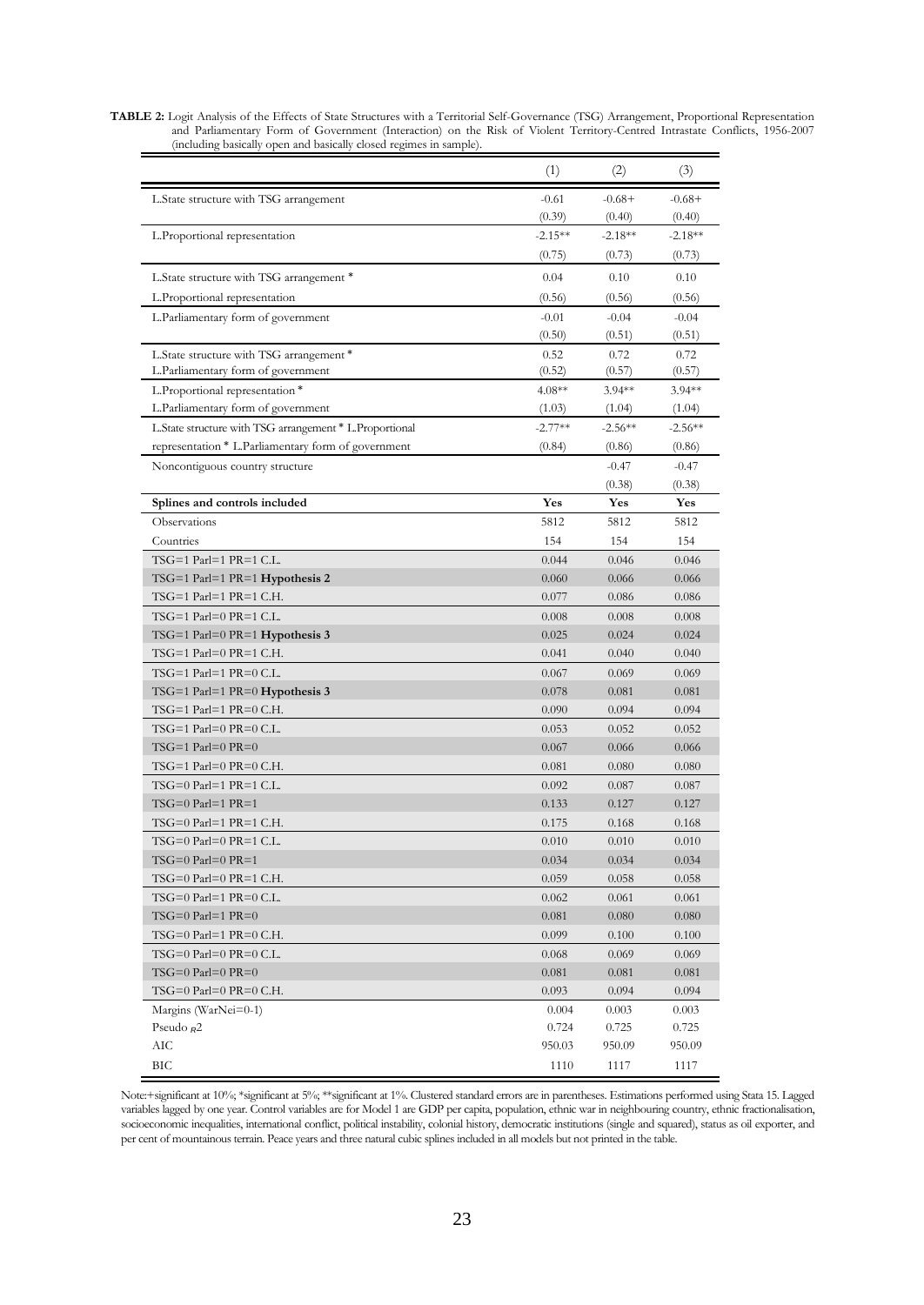To test Hypothesis 2**,** we design a three-way interaction term of our territorial self-governance, PR and parliamentarism dummy variables. We mark the key row for the testing of Hypothesis 2 (as opposed to the key rows for the testing of Hypothesis 3) towards the bottom of Table 2.

As marginal effects of interaction terms are more cumbersome to depict than marginal effects of individual variables, the dark grey rows in Table 2 denote the predicted probabilities of territory-centred intrastate violence under different institutional combinations, whereby "TSG" stands for territorial self-governance, "Parl" for parliamentary form of government and "PR" for PR electoral system (see Neudorfer 2018 for another illustration of a triple interaction in maximum likelihood estimations). The two light grey rows below and above each dark grey row represent the lower confidence bound (C.L.) and upper confidence bound (C.H.) for the point estimates of our predicted probabilities. The control variables are included in the models but not printed in the table due to lack of space.

Simulating existing arguments in the power-sharing debate along the lines of "the more powersharing institutions, the better", Hypothesis 2 proposes that institutional combinations of state structures with at least one territorial self-governance arrangement, a parliamentary form of government at the centre and PR electoral system for the national legislature should reduce the risk of territory-centred intrastate violence compared to any other possible combinations of different state structures, electoral systems and forms of government. As the results in the dark grey rows of Table 2 indicate, the combination of territorial self-governance, a PR electoral system and parliamentary form of government indeed reduces the predicted probability of territory-centred intrastate violence compared to institutional combinations that contain neither territorial self-governance nor parliamentarism nor PR, *ceteris paribus*. However, of all possible institutional combinations denoted in Table 2, the combination of territorial selfgovernance, a proportional electoral system and parliamentary form of government does not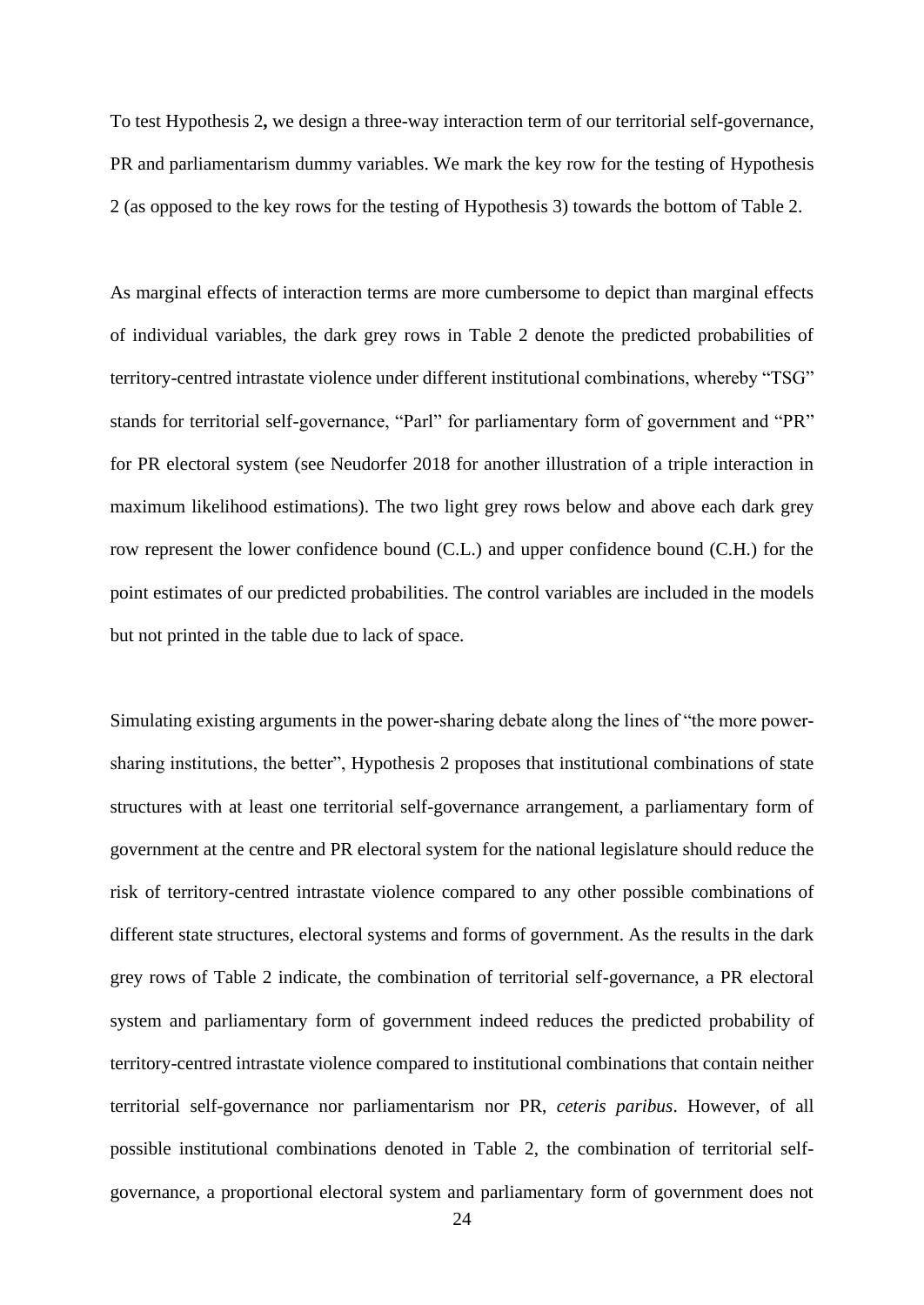result in the lowest likelihood of territory-centred intrastate violence overall. Looking at Model 1 of Table 2, which performs comparatively best across all model fit measures, the combination of territorial self-governance, parliamentarism and a PR electoral system reduces the likelihood of territory-centred intrastate violence to 0.060 (i.e. 6%) from 0.081 (i.e. 8.1%) when territorial self-governance, parliamentary form of government and proportional representation are all set to zero. The lowest likelihood of territory-centred intrastate violence with 0.025 (i.e. 2.5%), however, is reached when a country has at least one territorial self-governance arrangement, a proportional electoral system for the national legislature and non-parliamentary form of government. Interestingly, the highest likelihood of territory-centred instate violence with 0.133 (i.e. 13.3%) occurs when a country has no territorial self-governance arrangement but does combine parliamentarism with a proportional electoral system for the national legislature.

Even though this effect is almost never significant, the predicted probability for violent territory-centred intrastate conflict is always lower for an institutional package with territorial self-governance than for one without (see Figures 2a and 2b). Taken together with the findings reported in Table 2, this implies that power-sharing at the centre enabled through parliamentarism and a PR electoral formula (the third marginal effect in Figure 2b) is an illsuited substitute for territorial self-governance on its own (the second marginal effect in Figure 2a) when it comes to reducing the risk of violent territory-centred intrastate conflict.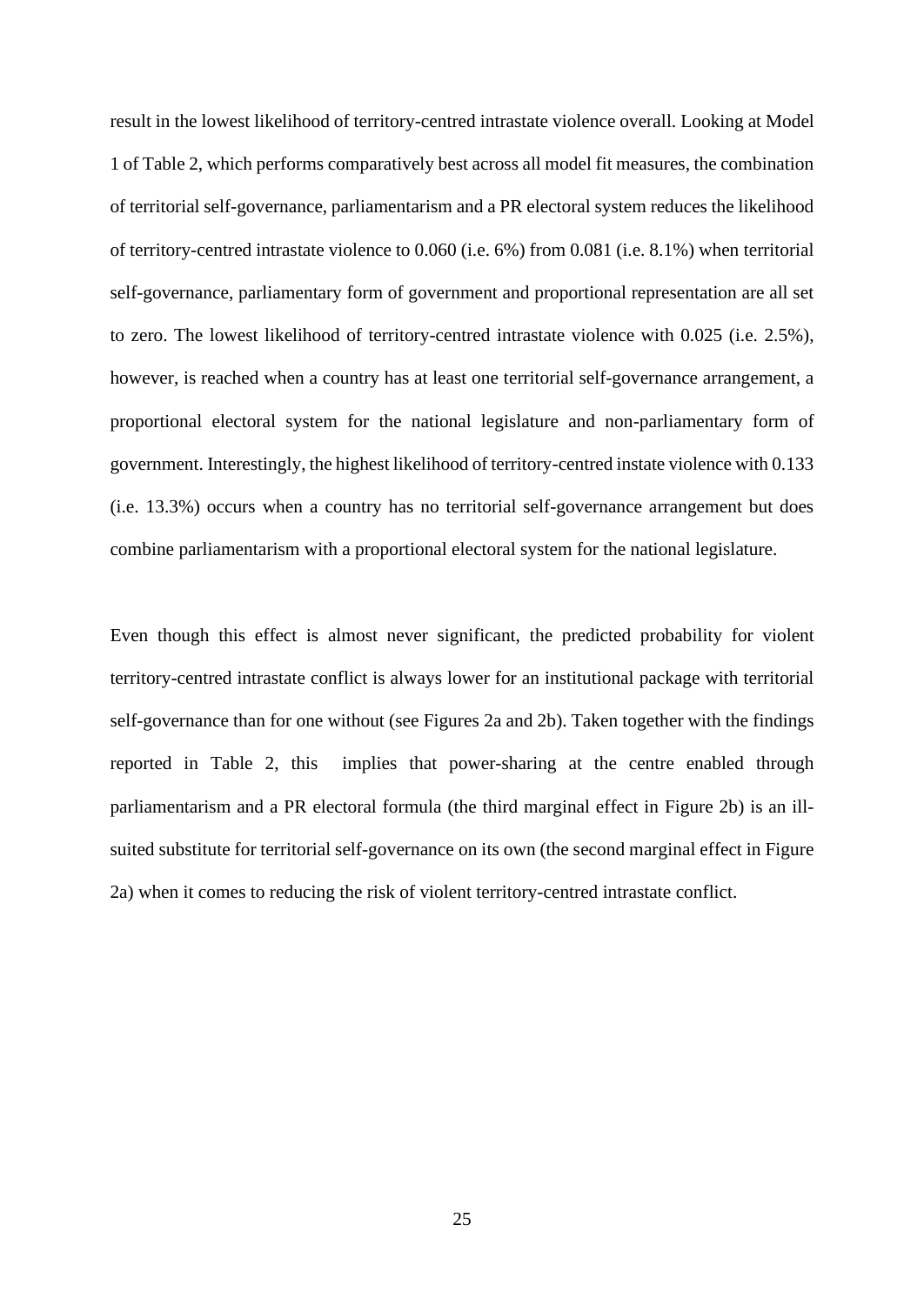

**Figure 2a**: Predicted Probabilities of Violent Territory-Centred Intrastate Conflict (TCC) without Parliamentarism



**Figure 2b**: Predicted Probabilities of Violent Territory-Centred Intrastate Conflict (TCC) with Parliamentarism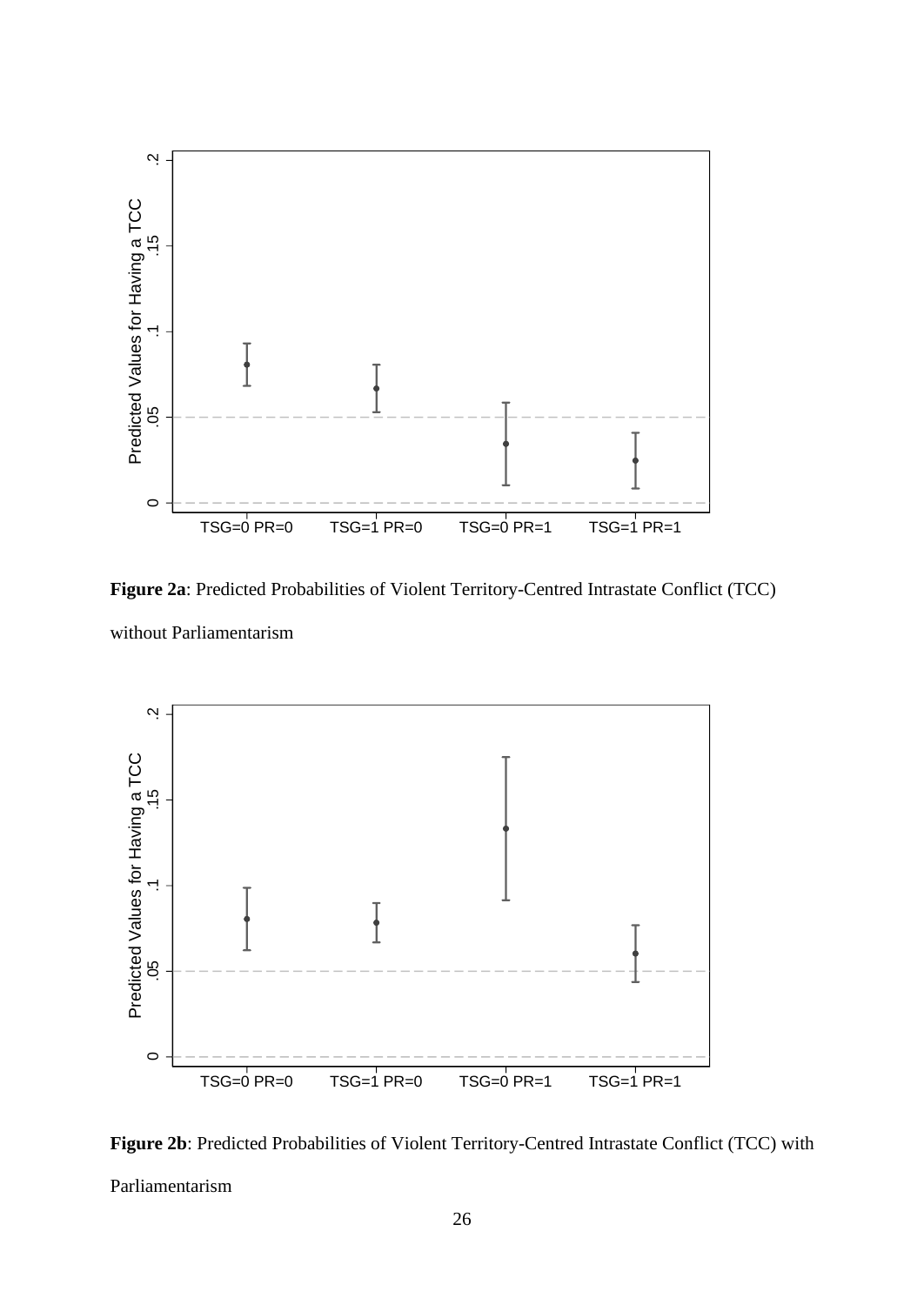Overall, our results do not support Hypothesis 2, as the institutional combination of territorial self-governance, a PR electoral system for the national legislature and parliamentary form of government at the centre does not decrease the risk of territory-centred intrastate violence more than any other three-way combination included in Table 2.

By contrast, Hypothesis 3 expects the institutional combination of territorial self-governance with a PR electoral system for the national legislature (and a non-parliamentary form of government at the centre) to be more effective in reducing the risk of territory-centred intrastate violence than the combination of territorial self-governance with parliamentarism (and non-PR electoral system). For this hypothesis to hold, the predicted probabilities of territory-centred intrastate violence under the combination " $TSG = 1$  Parl = 0 PR = 1 (H3)" should be lower than those under "TSG = 1 Parl = 1 PR = 0 (H3)" in Table 2, which is the case in all models. This difference in predicted probabilities is significant across all model specifications, as the lower confidence bound of "TSG = 1 Parl = 1 PR = 0 (H3)" is always larger than the upper confidence bound of "TSG = 1 Parl = 0 PR = 1 (H3)". Like Table 1, these findings are based on a very good fit of the statistical models to the data (see Table 2 and Figures 3a and 3b).

| $\mathbf{r}$<br>-<br>∴`err<br>$\sim$ $\sim$ $\sim$ $\sim$<br>$\cdots$<br>. |  |  |
|----------------------------------------------------------------------------|--|--|
| $\sim$<br>⌒                                                                |  |  |
|                                                                            |  |  |

**Figure 3a**: Separation Plot for Model 1 of Table 2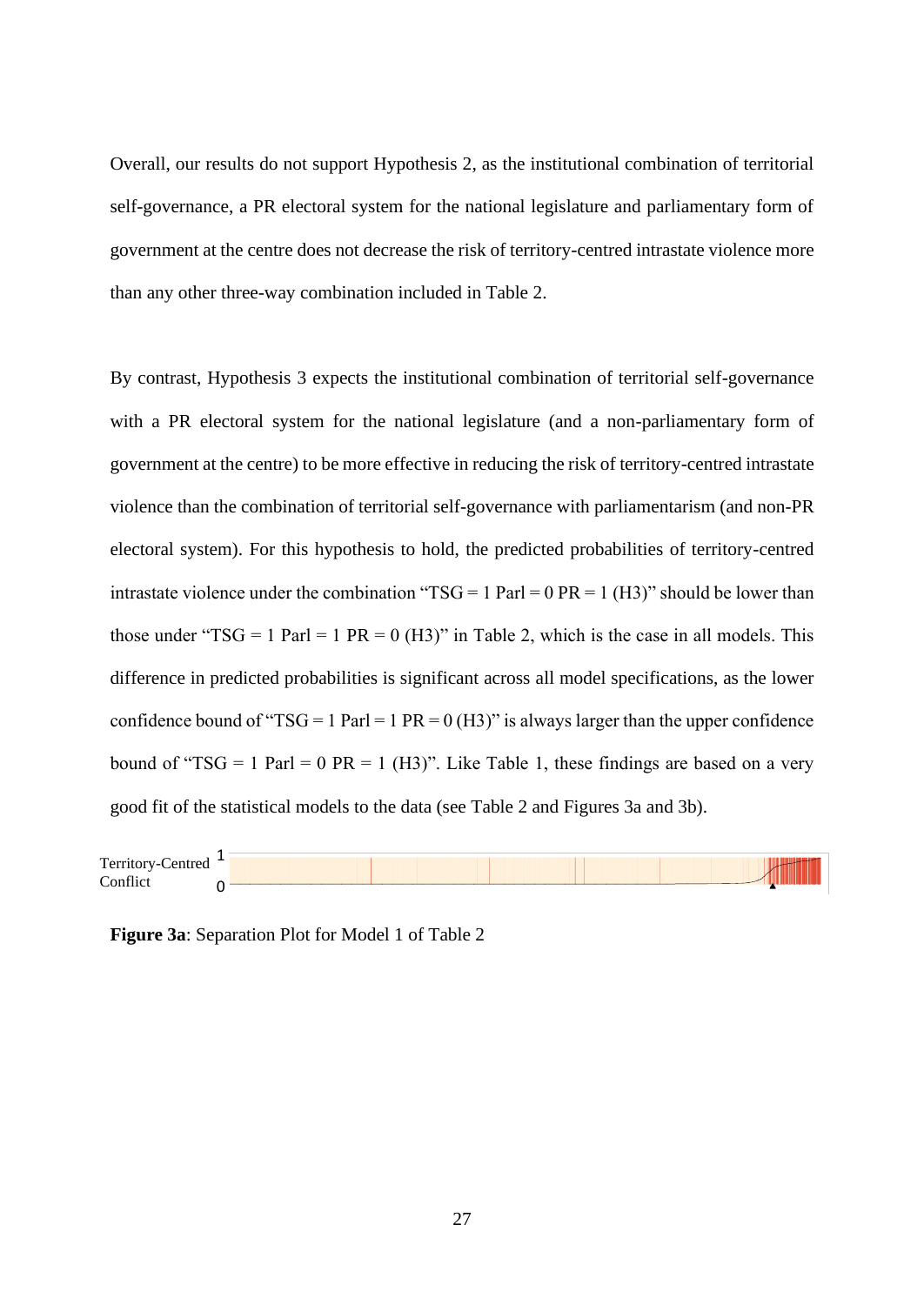

**Figure 3b**: Confusion Matrix for Model 1 of Table 1

When interpreting these results, it is important to note that they do not indicate that nonparliamentary forms of government are superior to parliamentary forms of government in reducing the risk of territory-centred intrastate violence. Such an interpretation would be misleading, as the aforementioned results are for entire institutional combinations and do not lend themselves to one-dimensional comparisons of one constitutive element of these combinations. In other words, the findings reported in Table 2, Figure 2a and 2b should not be used for one-dimensional comparisons of parliamentary vs. non-parliamentary forms of government (nor PR vs. non-PR or TSG vs. non-TSG on their own), but need to be interpreted holistically as complete interaction terms. What such a holistic interpretation reveals is that institutional packages which include both TSG and PR always outperform those which lack the TSG and PR combination in their territory-centred intrastate violence-reducing effects.<sup>7</sup>

<sup>7</sup> We can illustrate the superiority of institutional packages that contain the TSG and PR combination over those that do not as follows: First, if we keep the form of government fixed as parliamentary, the predicted probabilities in Model 1 of Table 2 show that countries with an institutional combination of TSG, a PR electoral system for the national legislature and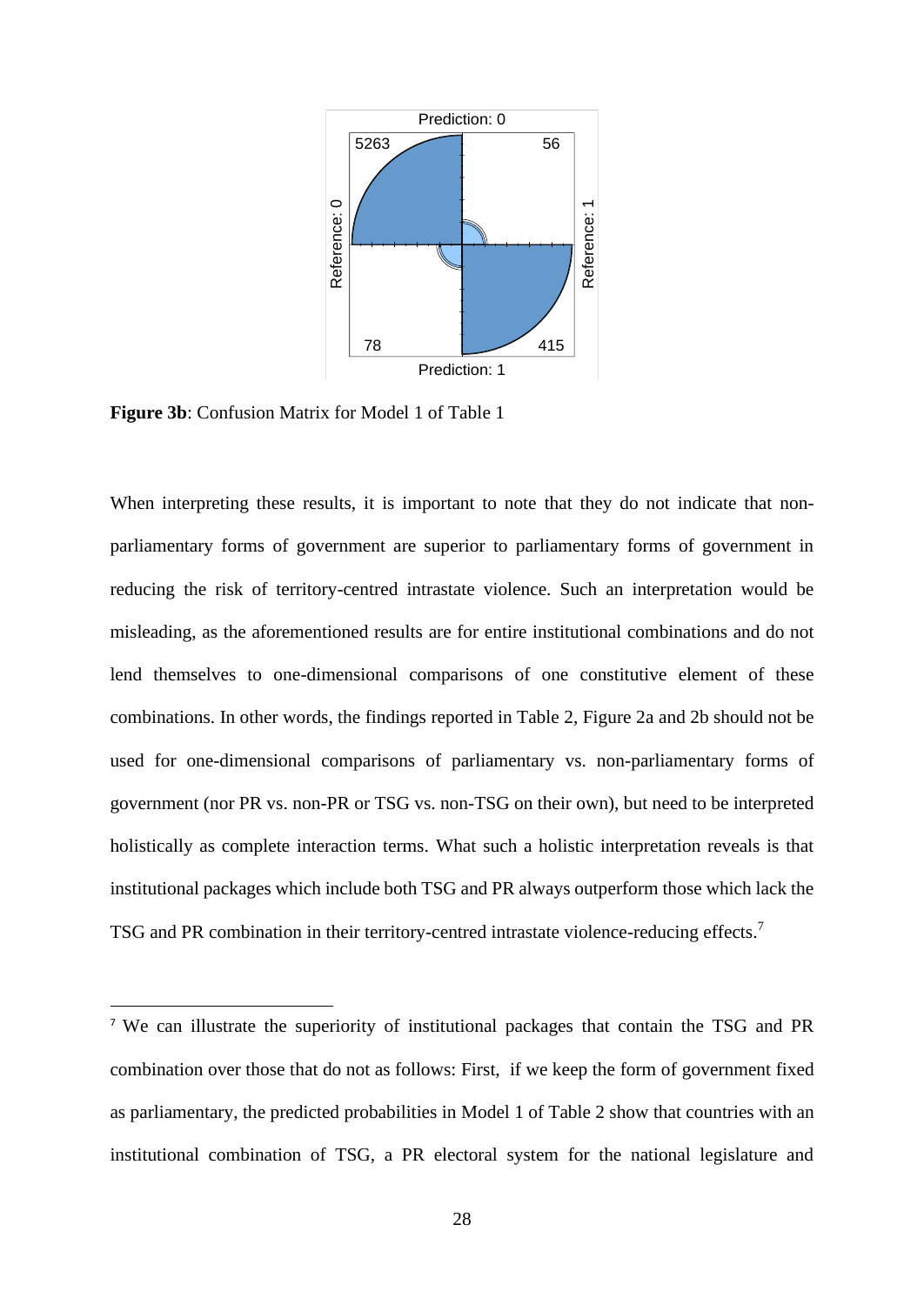Our findings thus should not be seen as a challenge to consociational or other power-sharing arguments that emphasize the relevance, within broader institutional formulas, of grand coalitions (Lijphart 1979, 2002, 2004; Theuerkauf 2013) and meaningful executive power sharing (McGarry and O'Leary 2008). Instead, our findings simply indicate that – when seeking to reduce the risk of territory-centred intrastate violence, and on the basis of the data we have used – the combination of territorial self-governance and a PR electoral system for the national legislature in basically open regimes tends to be particularly effective, and more so than any other combination of political institutions we analysed. This is in line with our theoretical

parliamentary form of government at the centre ( $TSG = 1$  Parl = 1 PR = 1: 0.060) have a lower risk of territory-centred intrastate violence occurring than the combination of TSG, a non-PR electoral system (i.e. majoritarian or mixed) for the national legislature and parliamentary form of government at the centre ( $TSG = 1$  Parl = 1 PR = 0: 0.078), and a lower risk than the combination of non-TSG (i.e. state structures without at least one territorial self-governance arrangement), a PR electoral system for the national legislature and parliamentary form of government at the centre ( $TSG = 0$  Parl = 1 **PR** = 1: 0.133). Second, if we keep the form of government fixed as non-parliamentary, the combination of TSG, a PR electoral system for the national legislature and non-parliamentary form of government (i.e. presidential or mixed)  $(TSG = 1$  Parl  $= 0$  PR  $= 1$ : 0.025) has a lower risk of territory-centred intrastate violence occurring than the combination of TSG, a non-PR electoral system for the national legislature and non-parliamentary form of government ( $TSG = 1$  Parl = 0 **PR = 0**: 0.067), and a lower risk than the combination of non-TSG, a PR electoral system for the national legislature and nonparliamentary form of government ( $TSG = 0$  Parl  $= 0$  PR  $= 1$ : 0.034).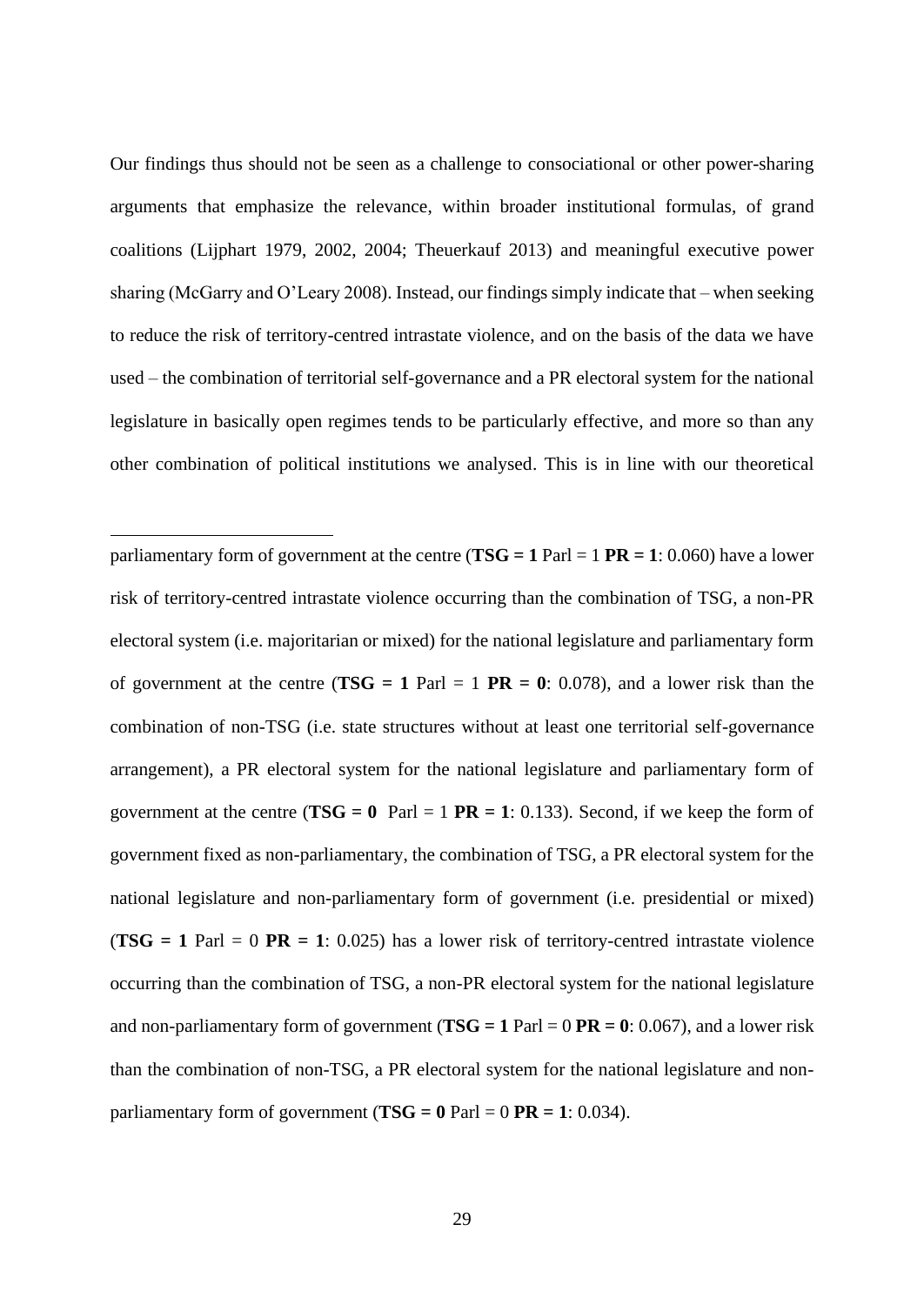expectation that grievances which affect the input side of at least minimally democratic regimes – and thus over who gets access to political power, how likely societal diversity will be reflected in elected decision-making bodies and which groups have the political resources needed to further their interests (Gurr 2000; Ganghof 2010) – may be particularly relevant for mitigating the risk of territory-centred intrastate violence.

# **Robustness**

We run several robustness checks to ensure that our results are not driven by multi-collinearity, our statistical estimation procedure, variable coding or omitted variable bias.<sup>8</sup> As detailed in the online appendix, our results stay robust according to the definition by Sala-I-Martin (1997) when:

- i. excluding population size, democracy, democracy squared and level of socioeconomic inequalities from our models due to their relatively high correlation with territorial selfgovernance (cf. Wooldridge 2013);
- ii. using the method suggested by Carter and Signorino (2010) instead of splines to account for temporal dependence;

<sup>&</sup>lt;sup>8</sup> For conciseness, we present only the results from the robustness tests of our best performing model (Model 1, labelled "original model" in the robustness tests). The robustness results from the testing of Hypothesis 1 (and Model 1 of Table 1) are included in the online appendix tables A, B, E, F, G, K, L, M and N. The robustness results from the testing of Hypotheses 2 and 3 (and Model 1 of Table 2) are included in the online appendix tables C, D, E, F, H, L and P.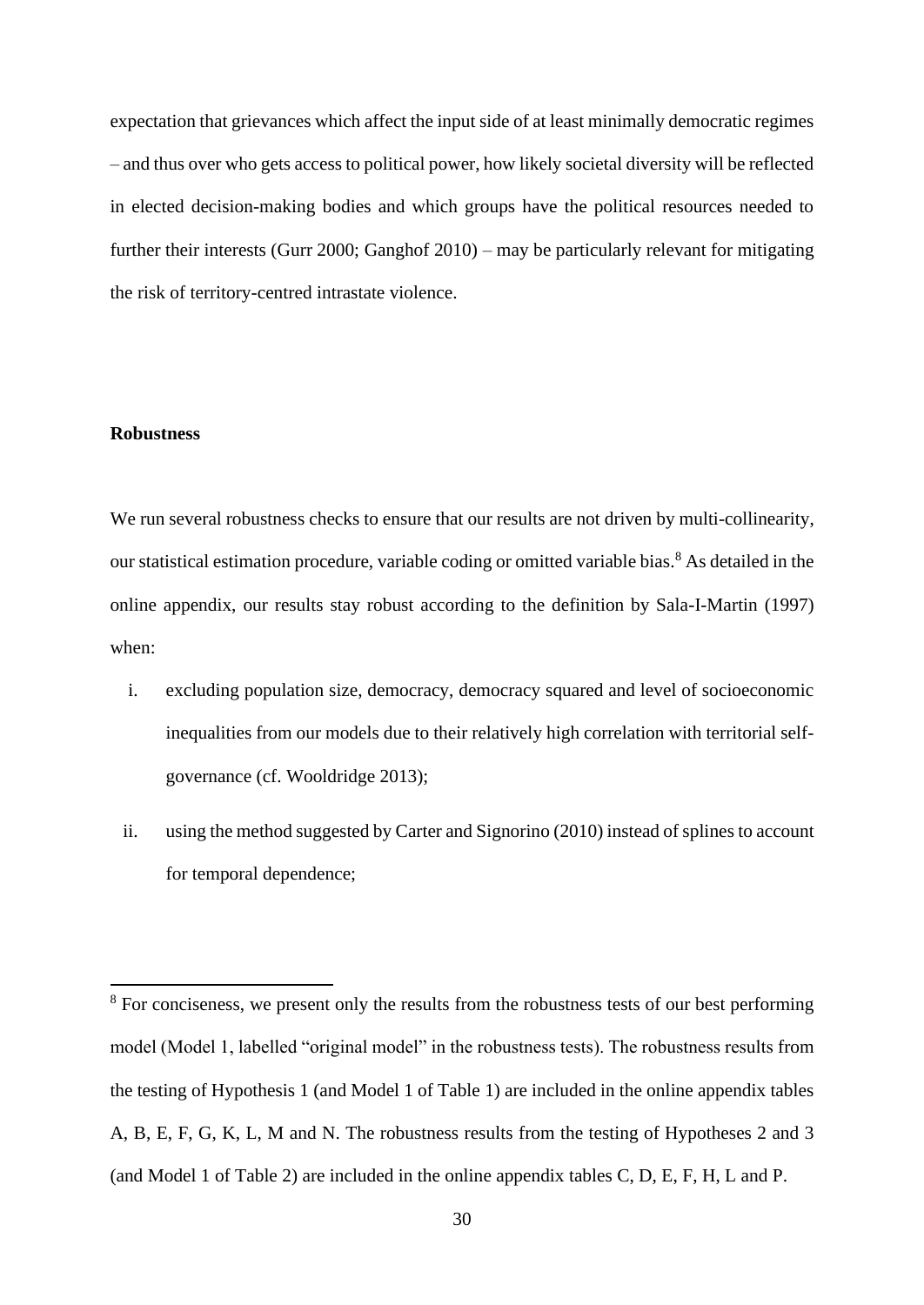- iii. running probit, xtlogit or relogit instead of logit;
- iv. changing the set-up of the sample through bootstrapping and country-wise jackknife;
- v. adding different combinations of control variables;
- vi. using coarsened exact matching according to Iacus et al. (2012);
- vii. changing our dependent variable to measuring the onset of territory-centred intrastate violence only, and then to measuring the prevalence of ethnic war according to the Political Instability Task Force Ethnic War Problem Set, 1955-2007<sup>9</sup> (Political Instability Task Force 2009); and
- viii. replacing our original territorial self-governance variable with either a dummy variable denoting federal systems only or a count variable on the duration of territorial selfgovernance.

To further reduce the risk of omitted variable bias, we also consider conditions that facilitate the mobilisation of aggrieved groups into (violent) action once a motive for (violent) action exists (Gurr 2000). Previous research indicates that the territorial concentration of groups might be a particularly relevant facilitator for the mobilisation into territory-centred intrastate violence, as it may increase group cohesion and capacity to translate grievances into violent action (Toft 2003; Weidmann 2009). To test the relevance of groups' territorial concentration, we use information provided by Girardin et al. (2015), collapse it from the group to the national level to ensure compatibility with our own dataset and re-code the collapsed variable to contain only zeros (not a single group has a concentrated settlement in the country) and ones (at least

 $9<sup>9</sup>$  As aforementioned, however, our analysis only covers the years 1956 to 2007, due to data availability of other variables.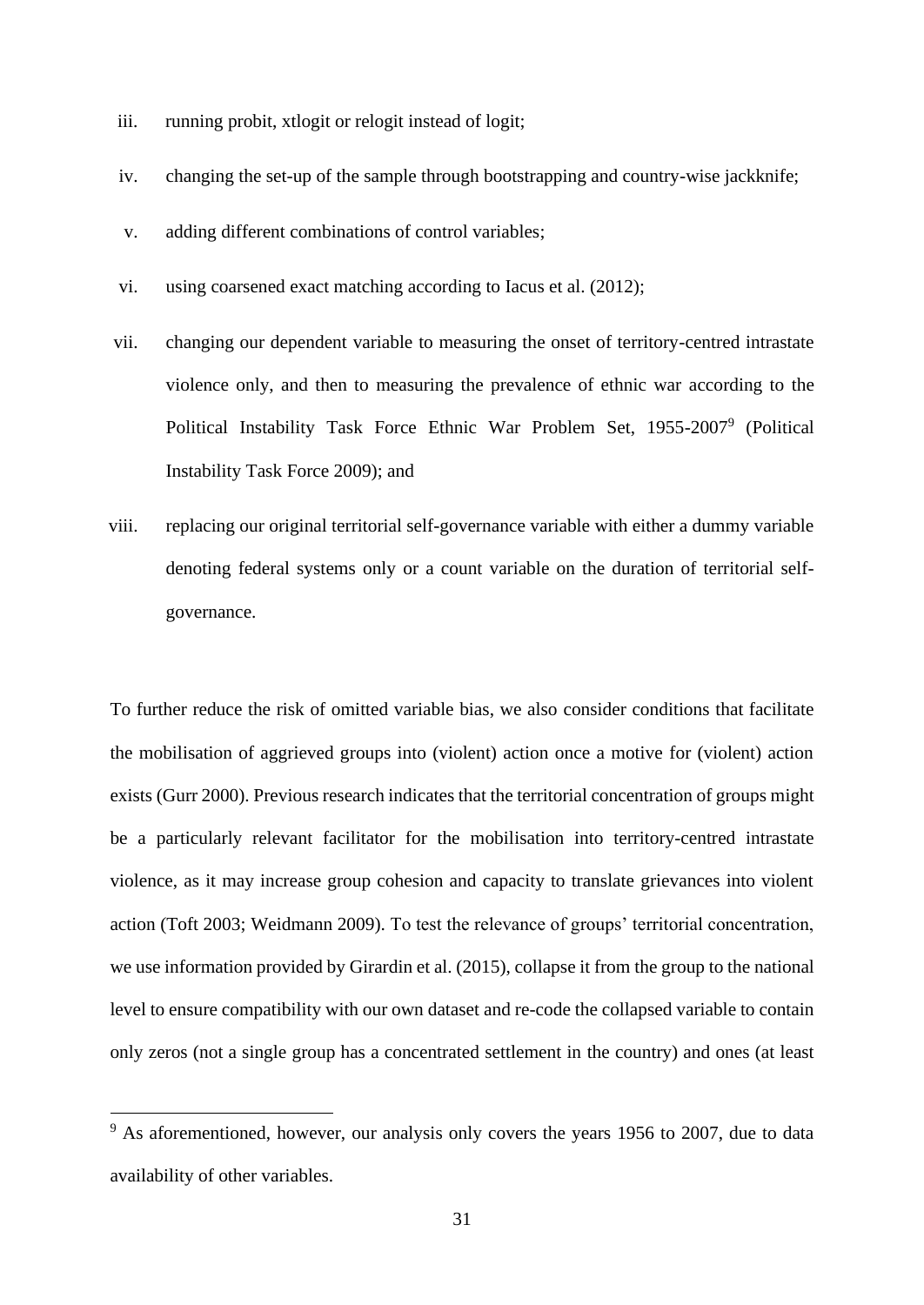one group has a concentrated settlement in the country). Our findings remain robust also when including this territorial concentration variable in our models (see Table F in the online appendix).

# **Conclusion**

The usefulness of territorial self-governance in helping to reduce the prevalence of territorycentred intrastate violence is best assessed when considering its interaction with other formal political institutions. In an advancement of previous scholarship which has either assumed a cumulative effect of power-sharing institutions or failed to separate the effects of electoral systems and forms of government in combination with territorial self-governance clearly, we show that it is not the number of power-sharing institutions which matters most in territorycentred conflict management, but rather the types of formal political institutions that operate together. This, we argue, is because the underlying logics on which the design of different political institutions is based may either reinforce each other's conflict-reducing effects, or make them weaker if they pull into different directions.

Our analysis has focused on the interaction effects of three power-sharing institutions that tend to receive particular attention in the institutionalist debate on conflict management: territorial self-governance arrangements, PR electoral systems and parliamentary forms of government. The underlying logic of territorial self-governance arrangements and PR electoral systems is to widen the input side of at least minimally democratic regimes, through the election of representatives to the national legislature and the creation of subnational representative institutions. The underlying logic of parliamentary forms of government, by contrast, is more concerned with the rules that shape interactions between political elites within executive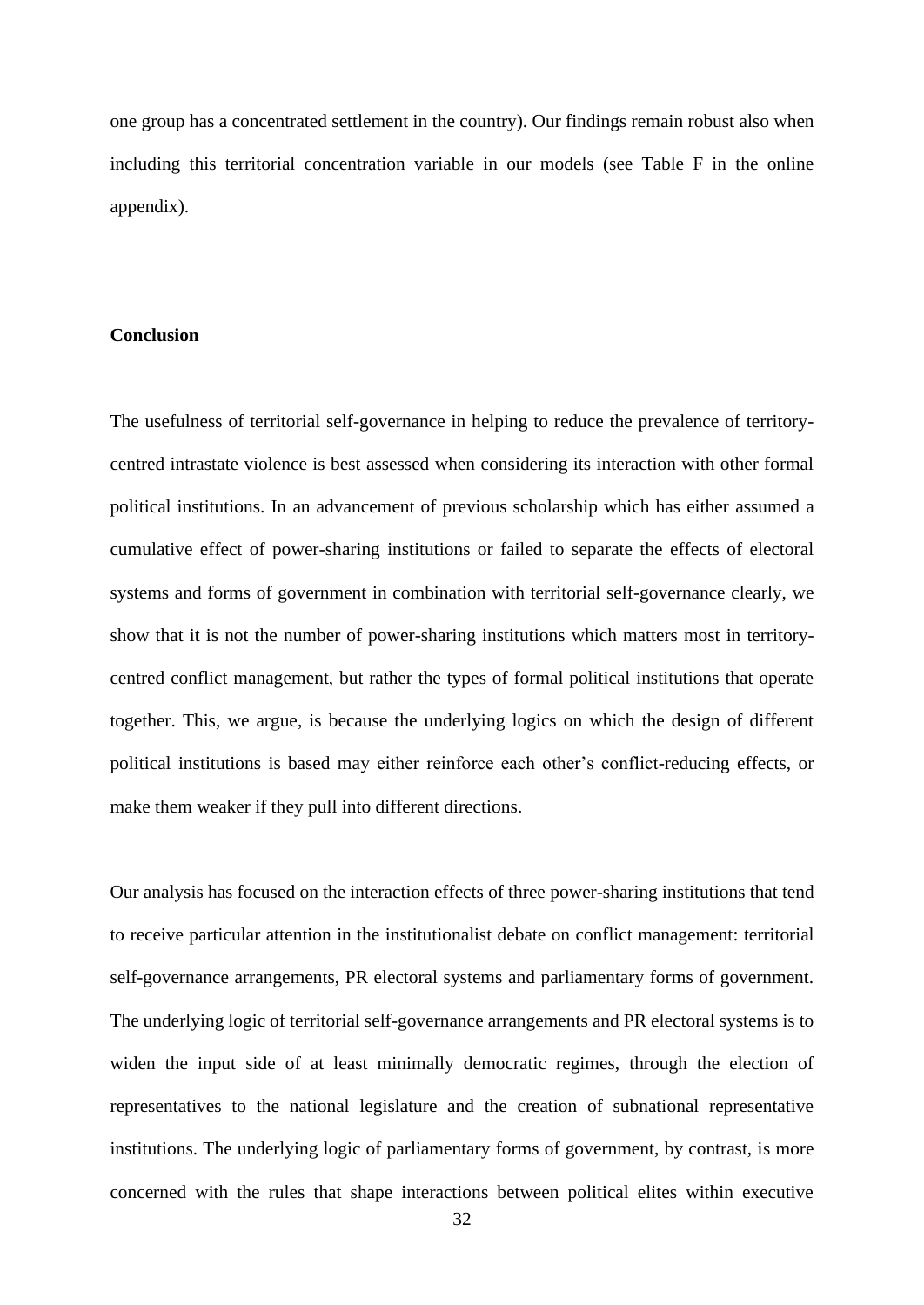structures, regulate representatives' contributions to policy-making processes and thus influence government outputs.

Using binary time-series-cross-section analysis, we have demonstrated that the combination of territorial self-governance with a PR electoral system in basically open regimes is most effective in reducing the risk of territory-centred intrastate violence. This particular institutional combination not only outperforms the double interaction between territorial self-governance with parliamentarism, but also the triple interaction between territorial self-governance with parliamentarism and PR. This finding is in line with our theoretical expectation that grievances about a (real or perceived) lack of political inclusiveness in territory-centred conflicts may be best addressed by an institutional combination whose power-sharing elements similarly emphasise, and thus reinforce, the input side of at least minimally democratic regimes.

Taken with the caveat that large-N statistical research can only provide us with generalised trends rather than in-depth causal narratives, our analysis nonetheless provides important insights for the academic and policy-making debates on institutional conflict management. Building on the contingent view of territorial self-governance as a tool for territory-centred conflict management, and refining grievance-based arguments on the potential links between institutional design and violent intrastate conflict, our analysis clearly indicates that it is not just institutions that matter, but even more so the types of institutions that operate together.

Future research may want to build on these findings by analysing the relevance of our theoretical arguments for individual case studies and the ways in which they can be translated into feasible policy advice. Building on the generalised trends we have presented, more finegrained analyses could help to uncover how the effects of institutional combinations may further vary depending on the type of territorial self-governance (such as fully and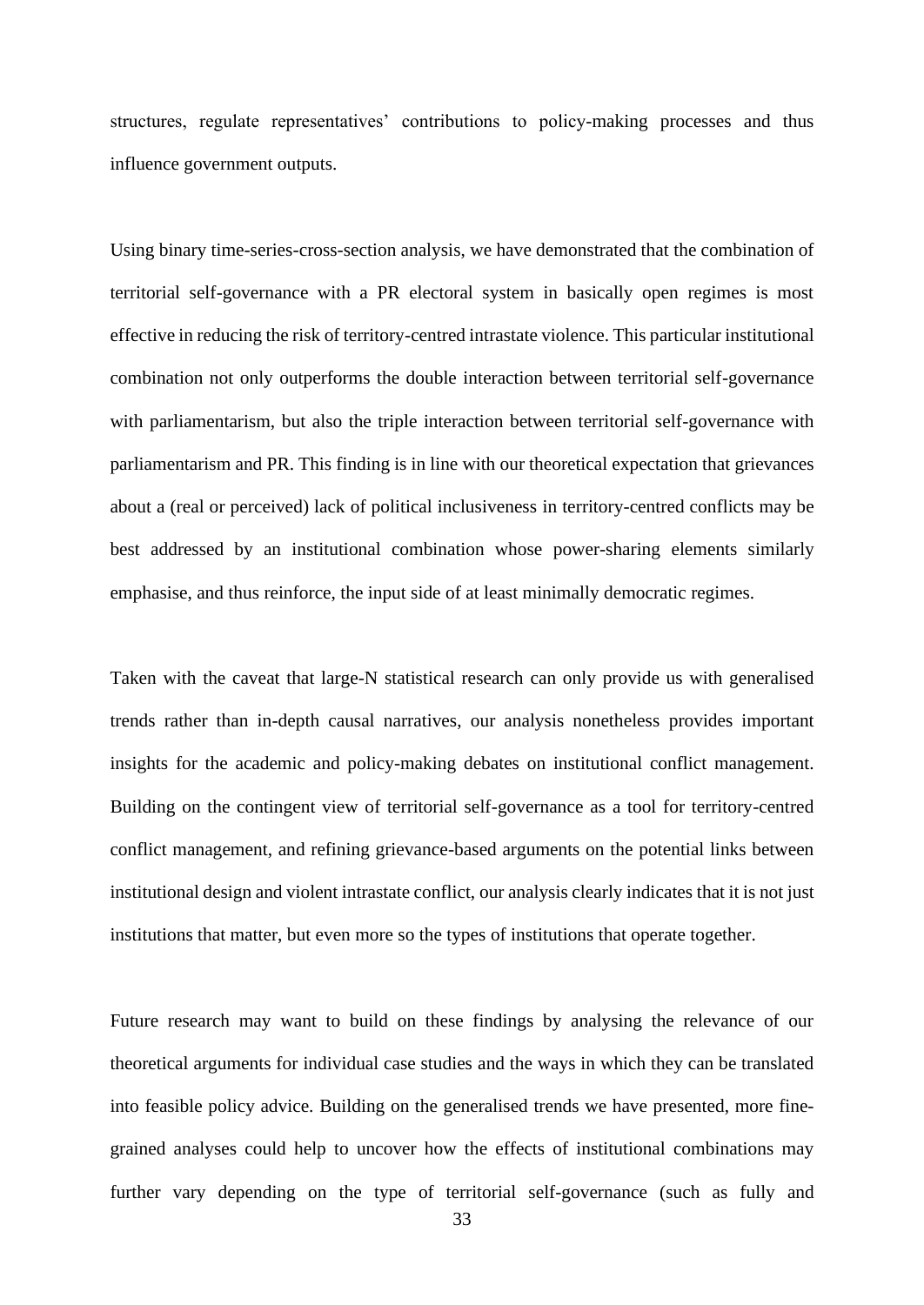symmetrically federalised state structures, or multiple asymmetric autonomy or devolution arrangements in otherwise unitary state structures), form of government (such as presidentparliamentary or premier-presidential mixed forms) and electoral system (such as list or nonlist system) that operate together. In particular qualitative research would be well-suited to give greater consideration to the context under which different institutional combinations have been adopted, and the various types of conflict beyond territory-centred intrastate violence that may be affected by institutional design choices. These avenues of further research notwithstanding, we are confident to have found robust results on the relevance of institutional combinations and their components' underlying design logic for territory-centred conflict management.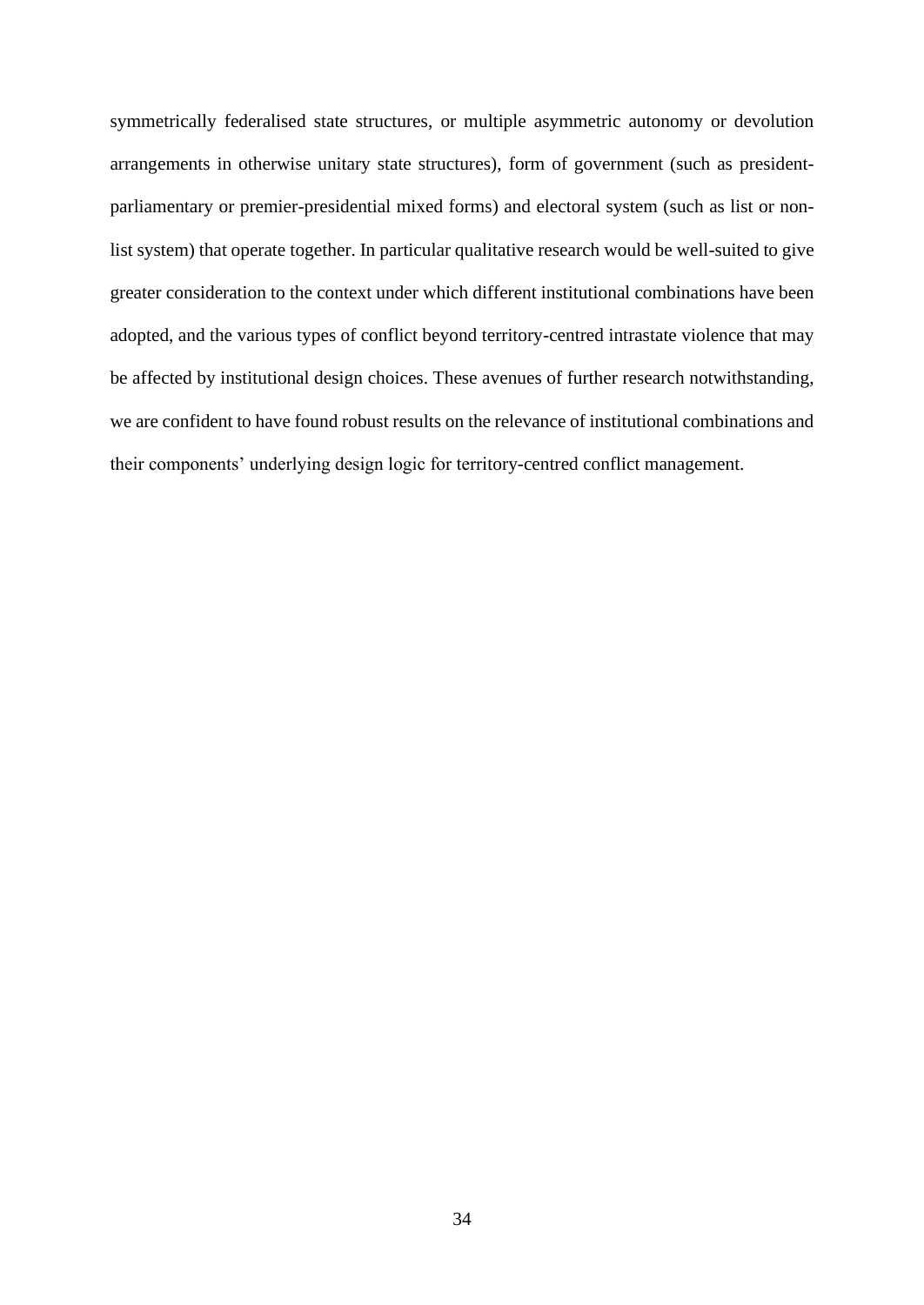# **References**

**Alcantara, C and Morden, M** (2019) Indigenous Multilevel Governance and Power Relations. *Territory, Politics, Governance* 7, 250–64.

**Alvarez M, Cheibub JA, Limongi F and Przeworski A** (1996) Classifying political regimes. *Studies in Comparative International Development* **31**, 3-36.

**Bakke KM** (2015) *Decentralization and Intrastate Struggles: Chechnya, Punjab, and Québec*. Cambridge: Cambridge University Press.

**Ballentine K and Nitzschke H** (2003) *Beyond Greed and Grievance: Policy Lessons from Studies in the Political Economy of Armed Conflict*. New York: International Peace Academy.

**Beck N, Katz JN and Tucker R** (1998) Time-series-cross-section analysis with a binary dependent variable. *American Journal of Political Science* **42**, 1260-1288.

**Belmont K, Mainwaring S and Reynolds A** (2002) Introduction: Institutional design, conflict management, and democracy. In Reynolds A (ed), *The Architecture of Democracy: Constitutional Design, Conflict Management, and Democracy*. Oxford: Oxford University Press, pp. 1-11.

**Bermeo N** (2002) The import of institutions. *Journal of Democracy* **13**, 96-110.

**Berry WD, Golder M and Milton D** (2012) Improving tests of theories positing interaction. *The Journal of Politics* **74**, 653-671.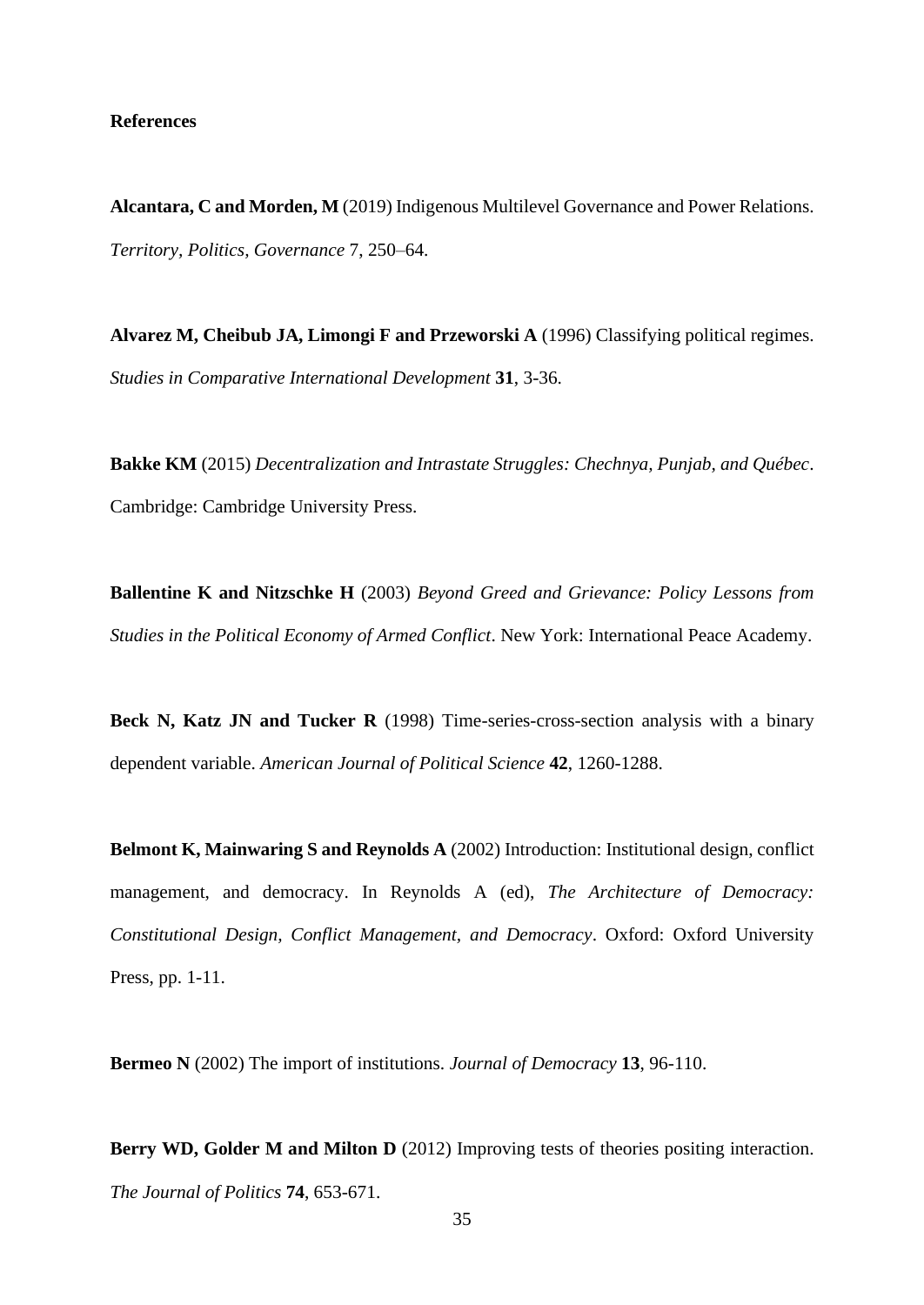**Binningsbø HM** (2013) Power sharing, peace and democracy: Any obvious relationships? *International Area Studies Review* **16**, 89-112.

**Brancati D** (2006) Decentralization: Fueling the fire or dampening the flames of ethnic conflict and secessionism? *International Organization* **60**, 651-685.

**Carter DB and Signorino CS** (2010) Back to the future: Modeling time dependence in binary data. *Political Analysis* **18**, 271-292.

**Cederman LS, Hug S, Schädel A and Wucherpfennig J** (2015) Territorial autonomy in the shadow of conflict: Too little, too late? *American Political Science Review* **109**, 354-370.

**Chapman T and Roeder PG** (2007) Partition as a solution to wars of nationalism: The importance of institutions. *American Political Science Review* **101**, 677-691.

**Cheibub JA** (2007) *Presidentialism, Parliamentarism, and Democracy*. Cambridge: Cambridge University Press.

**Christin T and Hug S** (2012) Federalism, the geographic location of groups, and conflict. *Conflict Management and Peace Science* **29**, 93-122.

**Cohen FS** (1997) Proportional versus majoritarian ethnic conflict management in democracies. *Comparative Political Studies* 30, 607-630.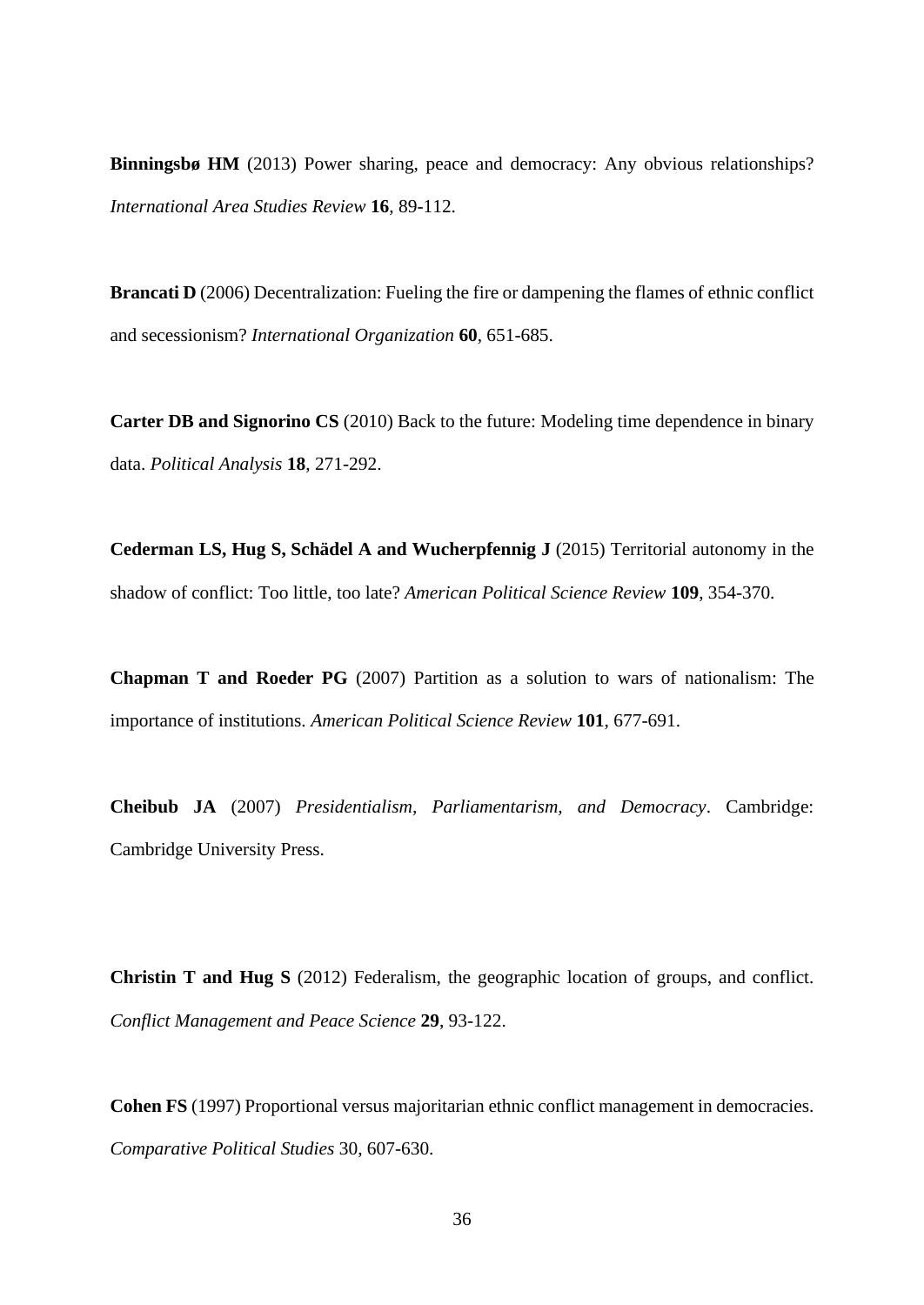**Dahl RA** (1994) A democratic dilemma: System effectiveness versus citizen participation. *Political Science Quarterly* **109**, 23-34.

**Elgie R** (2011) *Semi-Presidentialism: Sub-Types and Democratic Performance*. Oxford: Oxford University Press.

**Erk J** (2017) 'Nations, Nationalities, and Peoples': The Ethnopolitics of Ethnofederalism in Ethiopia. *Ethnopolitics* **16**, 219-231.

**Ezcurra R** (2015) Fiscal decentralization and internal conflict: An empirical investigation. *Environment and Planning C: Government and Policy* **33**, 580-600.

**Fearon JD and Laitin DD** (2003) Ethnicity, insurgency, and civil war. *American Political Science Review* **97**, 75-90.

**Freedom House** (2011) Freedom in the World 2011. Available from https://freedomhouse.org/report/freedom-world/freedom-world-2011 (accessed 1 September 2015).

**Ganghof S** (2010) Democratic inclusiveness: A reinterpretation of Lijphart's Patterns of Democracy. *British Journal of Political Science* 40, 679-692.

**Gates S, Hegre H, Nygård HM and Strand H** (2012) Development Consequences of Armed Conflict. *World Development* **40**, 1713-1722.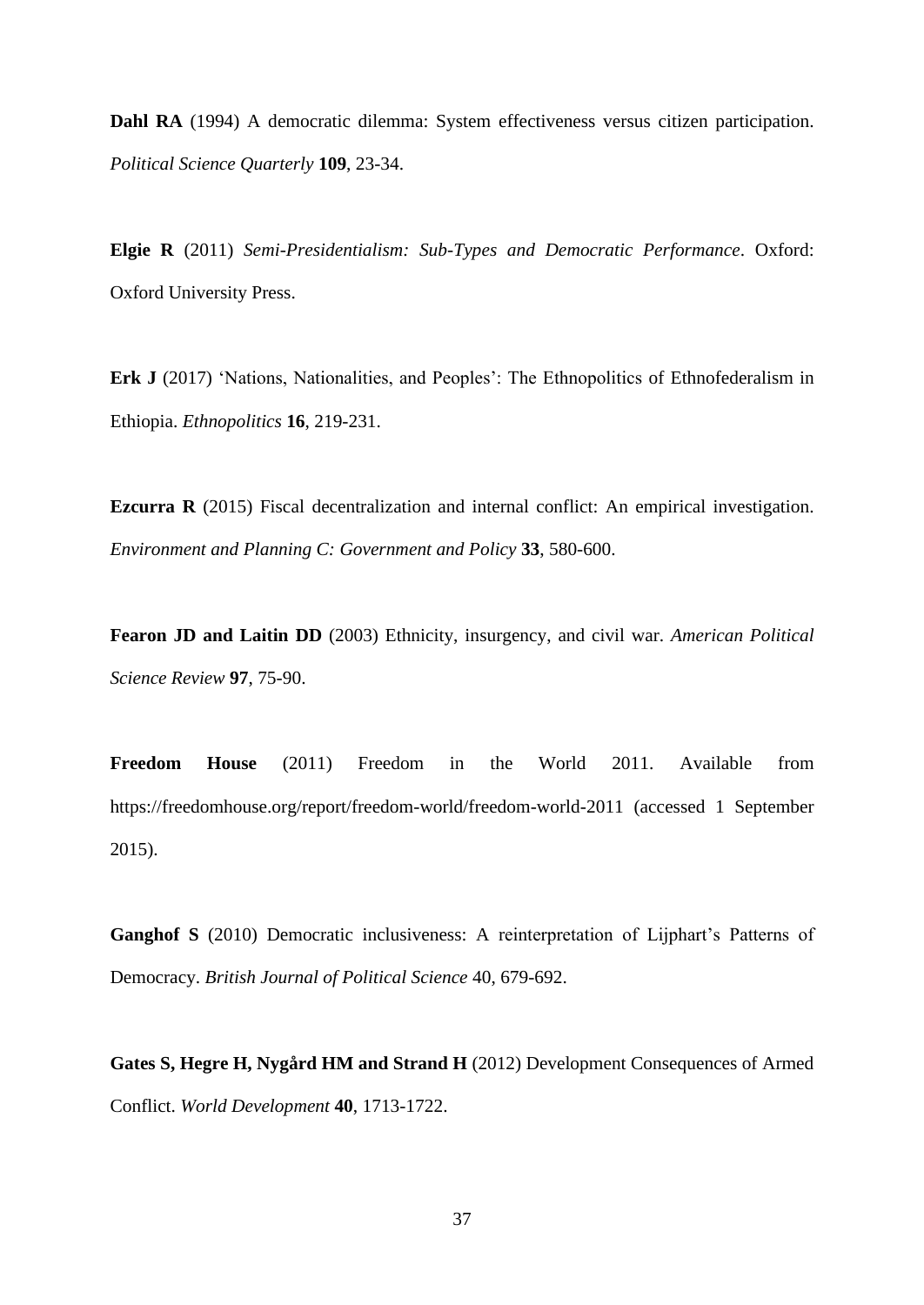**Girardin L, Hunziker P, Cederman LE, Bormann NC and Vogt M** (2015) GROWup - Geographical Research On War, Unified Platform. Available from http://growup.ethz.ch/ (accessed 20 February 2017).

**Golder M** (2005) Democratic electoral systems around the world, 1946–2000. *Electoral Studies* **24**, 103-121.

**Greenhill B, Ward MD and Sacks A** (2011) The separation plot: A new visual method for evaluating the fit of binary models. *American Journal of Political Science* **55**, 991-1003.

**Grofman B** (2016) Perspectives on the comparative study of electoral systems. *Annual Review of Political Science* **19**, 523-540.

**Grofman B and Stockwell R** (2003) Institutional design in plural societies: Mitigating ethnic conflict and fostering stable democracy. In Mudambi R, Navarra P and Sobbrio G (eds), *Economic Welfare, International Business and Global Institutional Change*. Cheltenham: Edward Elgar, pp. 102-137.

**Gurr TR** (2000) *Peoples Versus States: Minorities at Risk in the New Century*. Washington, DC: United States Institute of Peace.

**Hartzell CA and Hoddie M** (2003) Institutionalizing peace: Power sharing and post-civil war conflict management. *American Journal of Political Science* **47**, 318-332.

**Hellwig T and Samuels D** (2008) Electoral accountability and the variety of democratic regimes. *British Journal of Political Science* **38**, 65-90.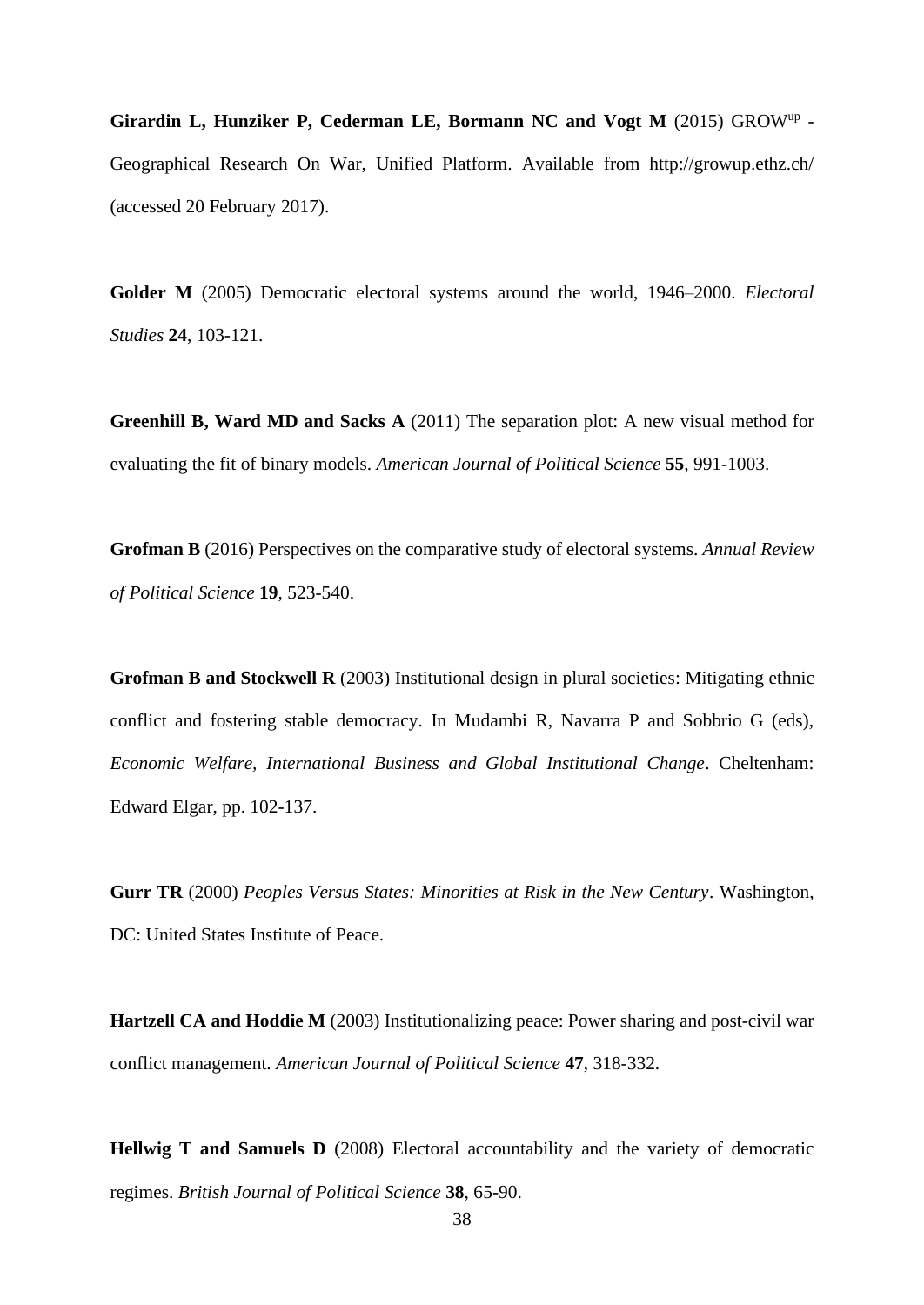**Hegre H, Ellingsen T, Gates S and Gleditsch NP** (2001) Toward a democratic civil peace? Democracy, political change, and civil war, 1816-1992. *American Political Science Review* **95**, 33-48.

**Horowitz DL** (1985) *Ethnic Groups in Conflict*. Berkeley, CA: University of California Press.

**Htun M and Super B** (2013) Appendix A: Interview with Andrew Reynolds. In Htun M and Powell GB (eds), *Political Science, Electoral Rules, and Democratic Governance: Report of the Task Force on Electoral Rules and Democratic Governance*. Washington, DC: American Political Science Association, pp. 84-89.

**Iacus SM, King G and Porro G** (2012) CEM: Software for Coarsened Exact Matching." Available from http://gking.harvard.edu/files/gking/files/cem.pdf (accessed 23 September 2015).

**Jann B and Long S** (2010) Tabulating SPost results Using estout and esttab. *The Stata Journal*  **10**, 46-60.

**Jenne EK, Saideman SM and Lowe W** (2007) Separatism as a bargaining posture: The role of leverage in minority radicalization. *Journal of Peace Research* **44**, 539-558.

**Joshi M, Melander E and Quinn JM** (2017) Sequencing the peace: How the order of peace agreement implementation can reduce the destabilizing effects of post-accord elections. *The Journal of Conflict Resolution* 61, 4-28.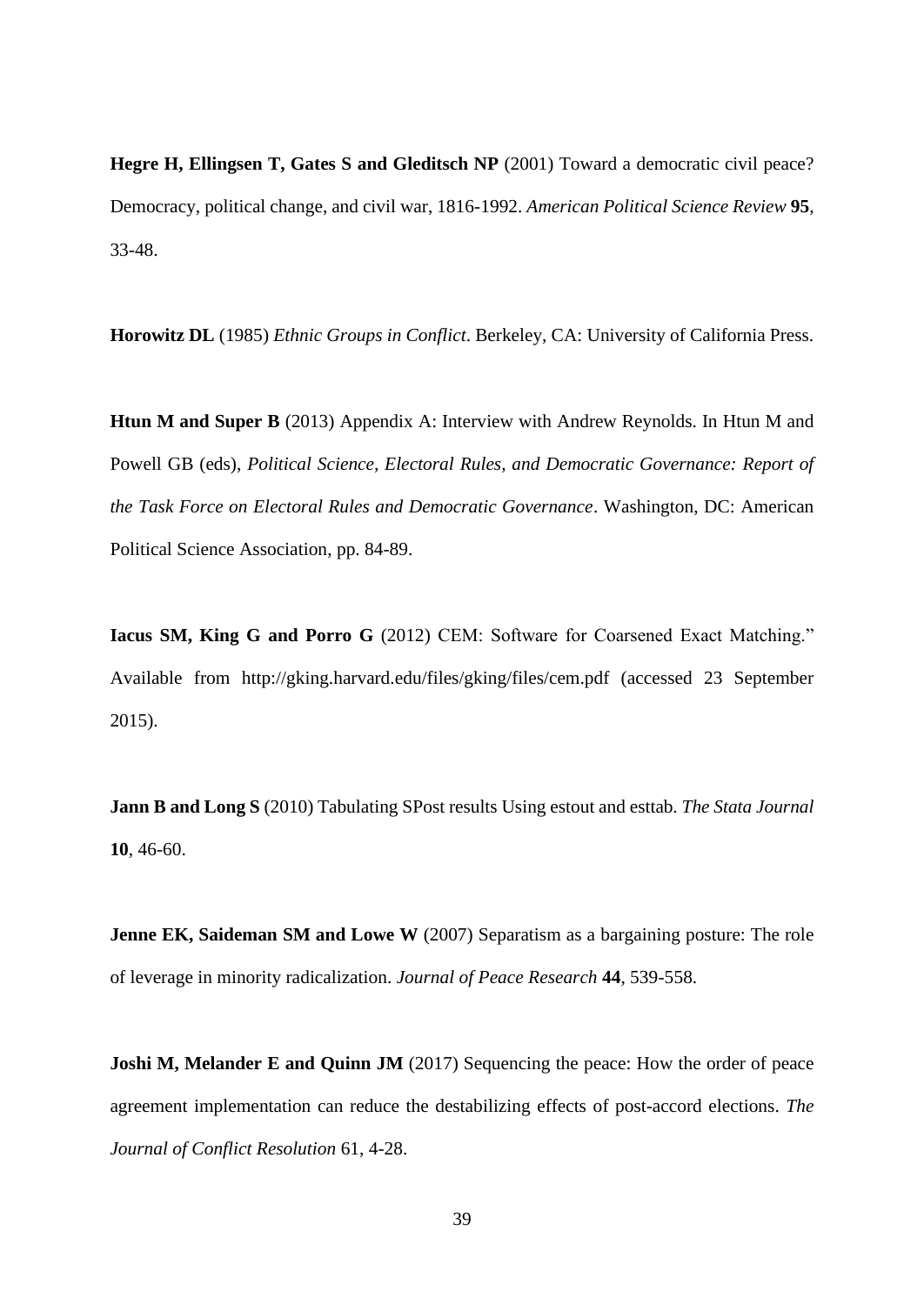**Lijphart A** (1977) *Democracy in Plural Societies*. New Haven, CT: Yale University Press.

**Lijphart A** (1979) Consociation and federation: Conceptual and empirical links. *Canadian Journal of Political Science* **12**, 499-515.

**Lijphart A** (1995) Self-determination versus Pre-determination of Ethnic Minorities in Power Sharing Systems. In Kymlicka W (ed), *The Rights of Minority Cultures*. Oxford: Oxford University Press, pp. 275–287.

**Lijphart A** (2002) The wave of power sharing democracy. In Reynolds A (ed), *The Architecture of Democracy: Constitutional Design, Conflict Management, and Democracy*. Oxford: Oxford University Press, pp. 37-54.

**Lijphart A** (2004) Constitutional design for divided societies. *Journal of Democracy* **15**, 96- 109.

**Lijphart A** (2012) *Patterns of Democracy: Government Forms and Performance in Thirty-Six Countries*. 2nd edition. New Haven and London: Yale University Press.

**Linz JJ** (1994) Presidential or parliamentary democracy: Does it make a difference? In Linz JJ and Valenzuela A (eds), *The Failure of Presidential Democracy Volume 1: Comparative Perspectives*. Baltimore, MD, and London: The Johns Hopkins University Press, pp. 3-87.

**Long JS and Freese J** (2014) *Regression Models for Categorical Dependent Variables Using Stata*. 3rd edition. College Station, TX: Stata Press.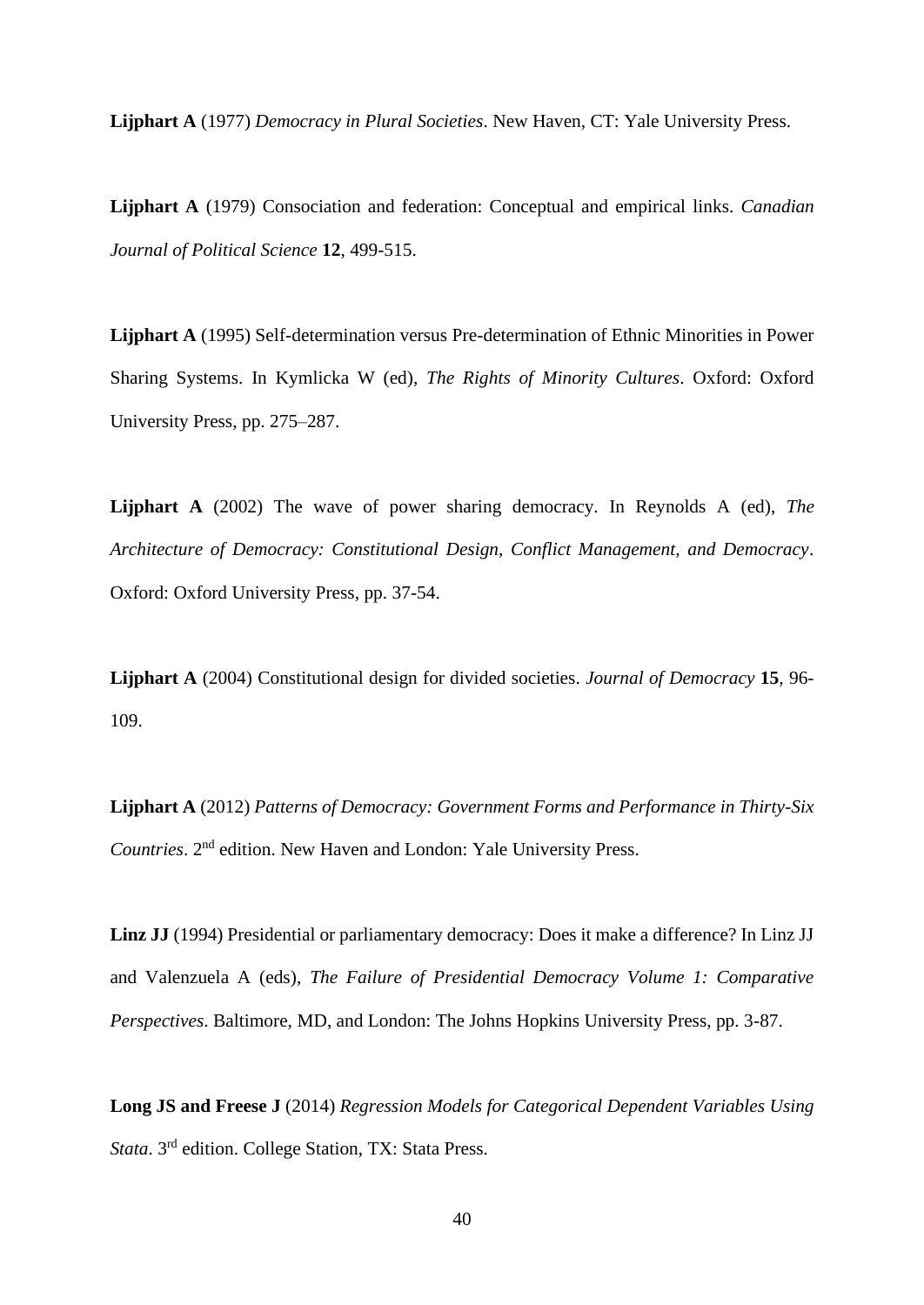**Marshall MG and Jaggers K** (2009) *Polity IV Project: Political Regime Characteristics and Transitions, 1800-2008.* [Computer file]. Version p4v2008. Arlington, VA: George Mason University.

**McGarry J** (2007) Asymmetry in federations, federacies and unitary states. *Ethnopolitics* **6**, 105-116.

**McGarry J and O'Leary B** (2008) Iraq's constitution of 2005: Liberal consociation as political prescription. In Choudhry S (ed) *Constitutional Design for Divided Societies: Integration or Accommodation?* Oxford: Oxford University Press, pp. 342-368.

**Miguel E, Satyanath S and Sergenti E** (2004) Economic shocks and civil conflict: An instrumental variables approach. *Journal of Political Economy* **112**, 725-753.

**Neudorfer NS** (2018) Commodities and corruption–How the middle class and democratic institutions lead to less corruption in resource-rich countries. *Resources Policy* **58**, 175-191.

**Neudorfer NS and Theuerkauf UG** (2014a) Who controls the wealth? Electoral system design and ethnic war in resource-rich countries. *Electoral Studies* **35**, 171-187.

**Neudorfer NS and Theuerkauf UG** (2014b) Buying war not peace: The influence of corruption on the risk of ethnic war. Comparative Political Studies **47**, 1856-1886.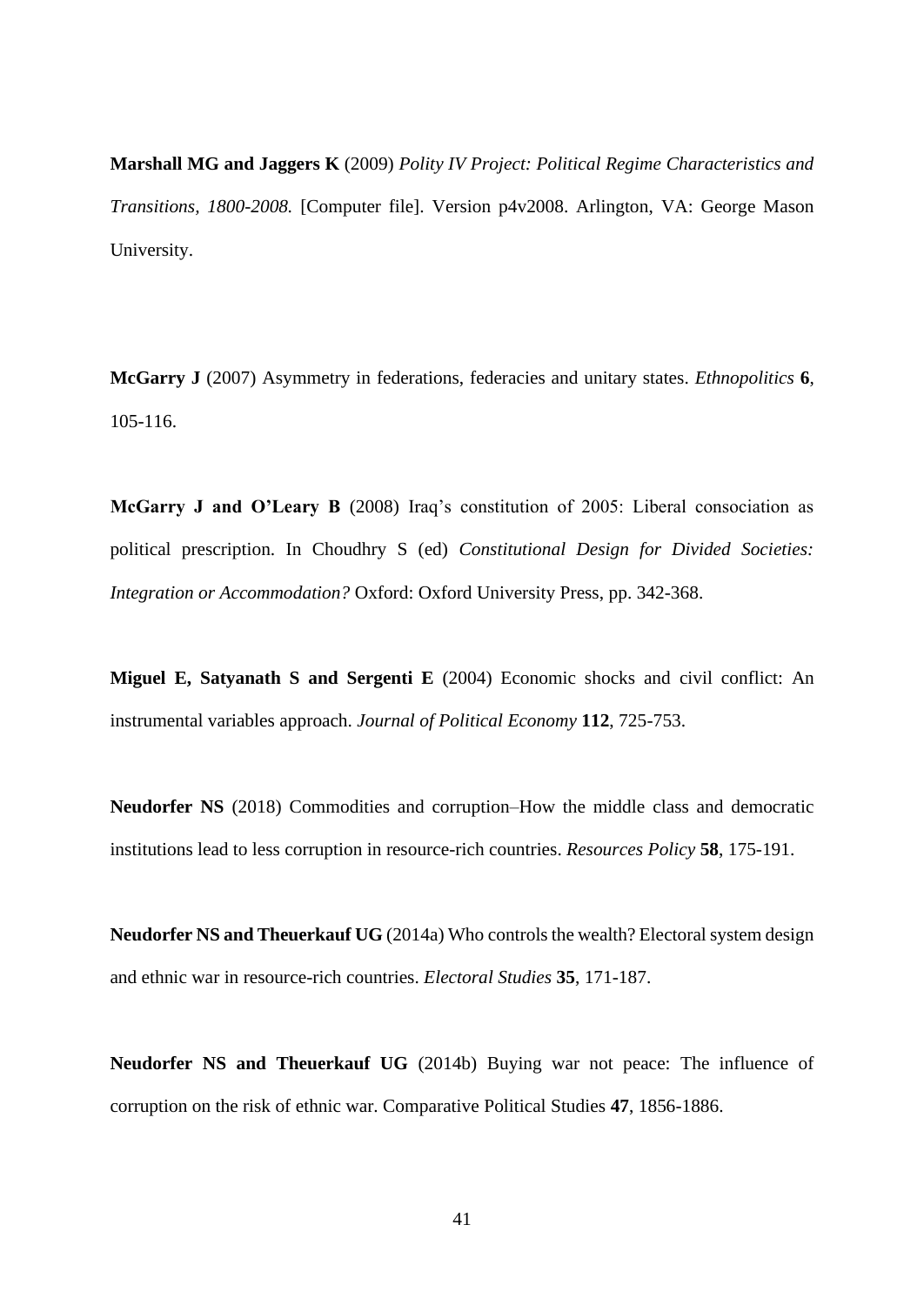**Petterson T, Högbladh S and Öberg M** (2019) Organized violence, 1989-2018 and peace agreements. *Journal of Peace Research* **56**, 589-603.

**Plümper T and Neumayer E** (2006) The unequal burden of war: The effect of armed conflict on the gender gap in life expectancy. *International Organization* **60**, 723-754.

**Political Instability Task Force** (2009) *PITF Problem Set Annual Data: Ethnic War Problem Set, 1955-2007*. [Computer file]. Arlington, VA: George Mason University.

**Reilly B** (2012) Centripetalism: cooperation, accommodation, integration. In Wolff S and Yakinthou C (eds) *Conflict Management in Divided Societies: Theories and Practice*. London: Routledge, pp. 57-65.

**Reynolds A** (2002) *The Architecture of Democracy: Constitutional Design, Conflict Management, and Democracy*. Oxford: Oxford University Press.

**Roeder PG** (1991) Soviet federalism and ethnic mobilization. *World Politics* **43**, 196-232.

**Roeder PG** (2005) Power Dividing as an Alternative to Power Sharing. In Roeder PG and Rothchild D (eds) *Sustainable Peace: Power and Democracy after Civil Wars*. Ithaca: Cornell University Press, pp. 51–82.

**Sala-I-Martin XX** (1997) I just ran two million regressions. *The American Economic Review* **87**, 178-183.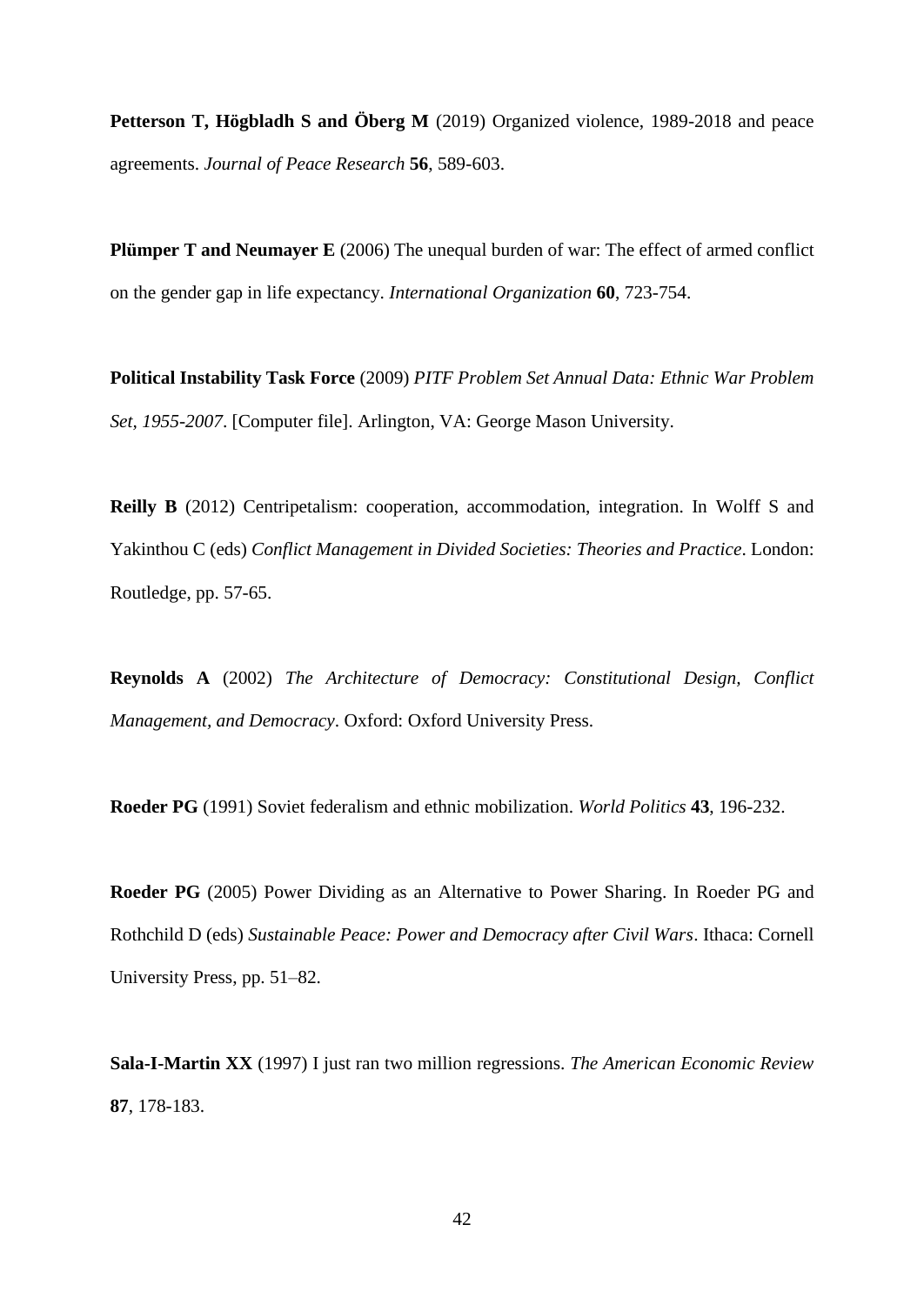**Sambanis N** (2004) What is civil war? Conceptual and empirical complexities of an operational definition. *Journal of Conflict Resolution* **48**, 814-858.

**Sartori G** (1970) Concept misformation in comparative politics. *The American Political Science Review* **64**, 1033-1053.

**Sartori G** (1997) *Comparative Constitutional Engineering: An Inquiry into Structures, Incentives and Outcomes*. 2nd ed. Houndmills and London: Palgrave Macmillan.

**Serrano, I** (2019) Ethnic Alignment in Divided Regions: Individual and Contextual Factors. *Territory, Politics, Governance*. Available from <https://doi.org/10.1080/21622671.2019.1582357> (accessed 20 November 2019).

**Sisk TD** (1996) *Power Sharing and International Mediation in Ethnic Conflict*. Washington, DC: United States Institute for Peace Press.

**Stewart F, Brown G and Langer A** (2007) *Policies towards Horizontal Inequalities*. Oxford: Centre for Research on Inequality, Human Security and Ethnicity.

**Strøm KW, Gates S, Graham BAT and Strand H** (2017) Inclusion, dispersion, and constraint: Powersharing in the world's states, 1975-2010. *British Journal of Political Science* **47**, 165-185.

**Super B and Htun M** (2013) Appendix B: Interview with Pippa Norris. In Htun M and Powell GB (eds), *Political Science, Electoral Rules, and Democratic Governance: Report of the Task*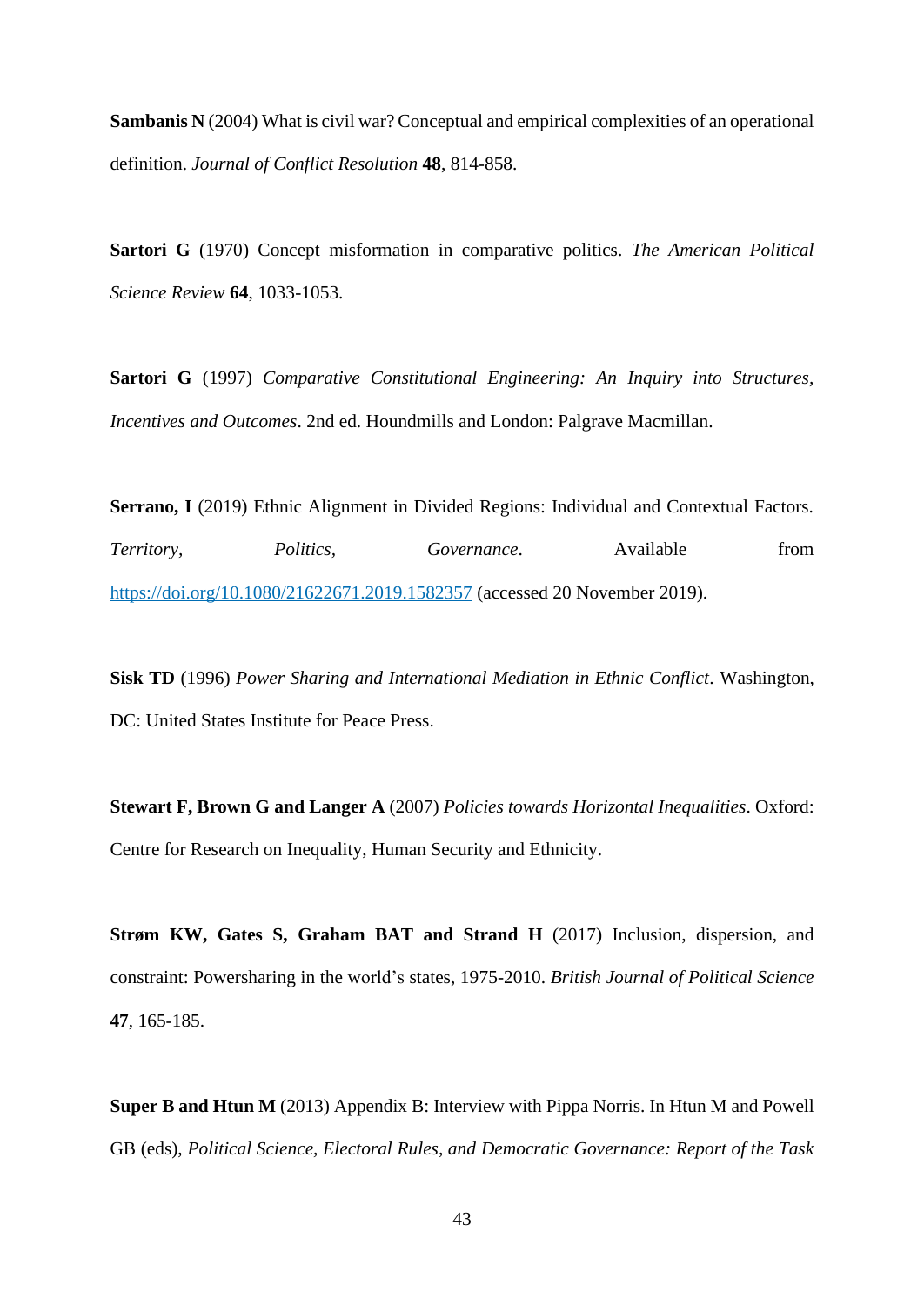*Force on Electoral Rules and Democratic Governance.* Washington, DC: American Political Science Association, pp. 90-96.

**Teorell J, Dahlberg S, Holmberg S, Rothstein B, Pachon NA and Svensson R** (2018) The Quality of Government Standard Dataset, version Jan18. Available from http://www.qog.pol.gu.se doi:10.18157/QoGStdJan18 (accessed 8 January 2018).

**Theuerkauf UG** (2010a) Institutional design and ethnic violence: Do grievances help to explain ethnopolitical instability? *Civil Wars* **12**, 117-139.

**Theuerkauf UG** (2010b) The one-dimensionality of the institutional incentives approach to ethnic violence. *Studies in Conflict & Terrorism* **33**, 783-795.

**Theuerkauf UG** (2013) Presidentialism and the risk of ethnic violence. *Ethnopolitics* **12**, 72- 81.

**Toft MD** (2003) *The Geography of Ethnic Violence: Identity, Interests and the Indivisibility of Territory*. Princeton, NJ: Princeton University Press.

**UCDP/PRIO** (2014) UCDP/PRIO Armed Conflict Dataset v.4-2014, 1946-2013. Available from http://www.pcr.uu.se/research/ucdp/datasets/replication\_datasets/ (accessed 1 September 2015).

**Walter BF** (1999) Designing transitions from civil war: Demobilization, democratization, and commitments to peace. *International Security* **24**, 127-155.